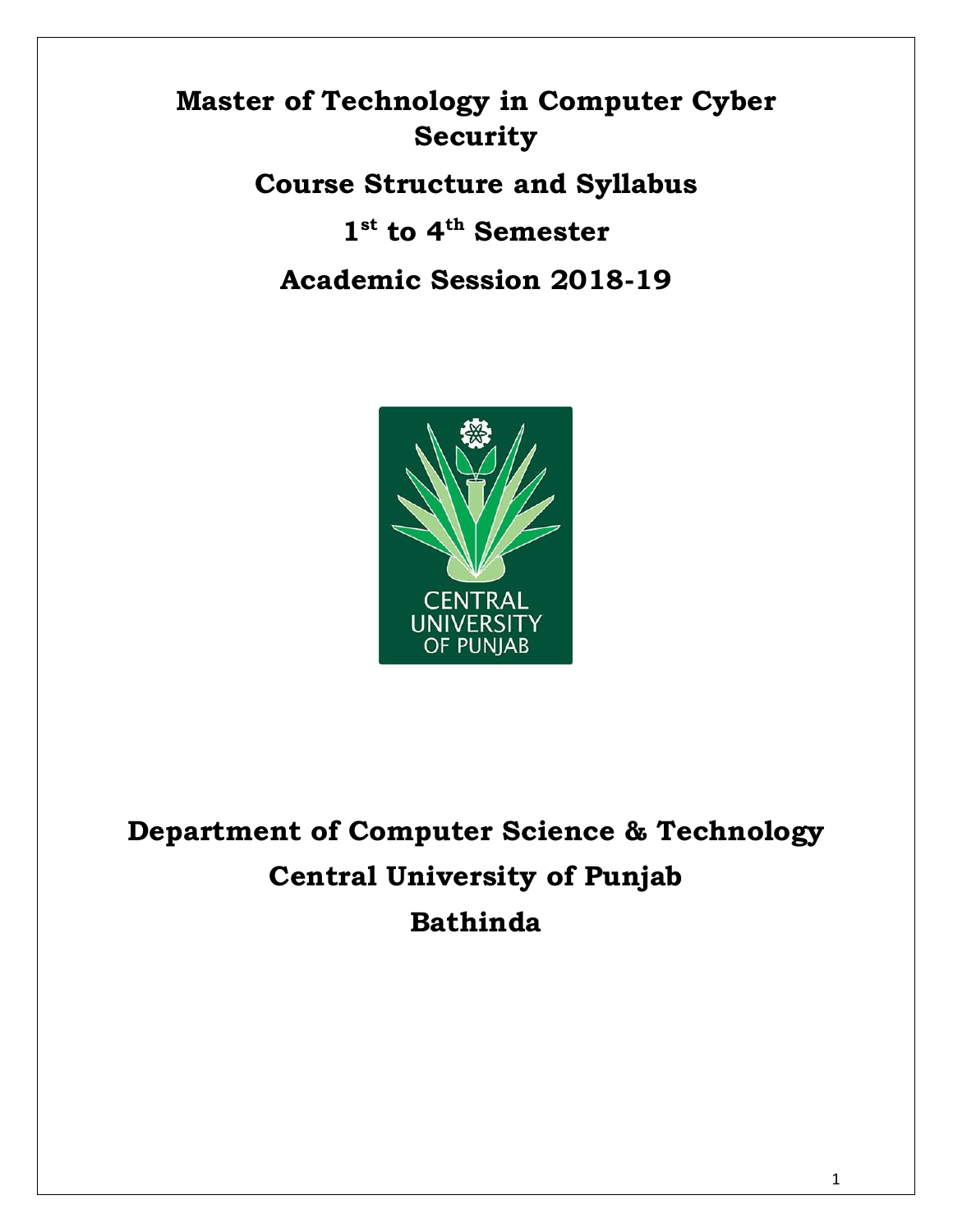# **Master's Programme Course Structure**

|     | <b>School: Engineering &amp; Technology</b> |                                                                     |                  |                |                |                |                        |
|-----|---------------------------------------------|---------------------------------------------------------------------|------------------|----------------|----------------|----------------|------------------------|
|     |                                             | Department: Computer Science & Technology                           |                  |                |                |                |                        |
|     |                                             | Programme: M-Tech. Computer Science & Technology (Cyber Security)   |                  |                |                |                |                        |
|     | <b>Batch: 2018-19</b>                       |                                                                     |                  |                |                |                |                        |
|     |                                             | Semester-I                                                          |                  |                |                |                |                        |
| S.  | Course                                      | <b>Course Title</b>                                                 | <b>Course</b>    |                |                |                | <b>Credit Hours</b>    |
| No. | Code                                        |                                                                     | <b>Type</b>      | L              | T              | P              | <b>Total</b><br>credit |
| 1.  | <b>CST-507</b>                              | Mathematical Foundation<br>of Computer Science                      | Core-I           | $\overline{4}$ | $\Omega$       | $\Omega$       | $\overline{4}$         |
| 2.  | <b>CST-506</b>                              | <b>Advanced Data Structure</b><br>and Algorithms                    | Core-II          | $\overline{4}$ | $\overline{0}$ | $\overline{0}$ | $\overline{4}$         |
| 3.  | <b>CBS-506</b>                              | <b>Ethical Hacking</b>                                              | Elective-I       | $\overline{4}$ | $\Omega$       | $\overline{0}$ | 4                      |
|     | <b>CBS-507</b>                              | <b>Intrusion Detection</b>                                          |                  |                |                |                |                        |
|     | <b>CBS-508</b>                              | Data Encryption &                                                   | Elective-II      |                |                |                | $\overline{4}$         |
|     |                                             | <b>Network Security</b>                                             |                  | $\overline{4}$ | $\Omega$       | $\Omega$       |                        |
| 4.  | <b>CBS-509</b>                              | <b>Information Theory</b>                                           |                  |                |                |                |                        |
|     | <b>CST-508</b>                              | Machine Learning                                                    |                  |                |                |                |                        |
| 5.  | CST. 514                                    | <b>Research Methodology</b>                                         | Foundation       | $\overline{4}$ | $\Omega$       | $\Omega$       | $\overline{4}$         |
| 6.  | XXX.YYY                                     | Opt any one course from<br>the courses offered by the<br>University | <b>IDC</b>       | $\overline{2}$ | $\Omega$       | $\Omega$       | $\overline{2}$         |
| 7.  | XXX.YYY                                     | Opt any one course from<br>the courses offered by the<br>University | Value Added      | $\overline{2}$ | $\Omega$       | $\Omega$       | $\overline{2}$         |
| 8.  | $\overline{\text{CST-515}}$                 | <b>Advanced Data Structure</b><br>- Lab                             | Laboratory-I     | $\Omega$       | $\Omega$       | $\overline{4}$ | $\overline{2}$         |
| 9.  | <b>CBS-510</b>                              | Ethical Hacking-Lab                                                 |                  | $\Omega$       | $\overline{0}$ | $\overline{4}$ | $\overline{2}$         |
|     | CBS-511                                     | Intrusion Detection - Lab                                           | Laboratory-<br>Н |                |                |                |                        |
|     |                                             |                                                                     | <b>Total</b>     | $\overline{2}$ | $\overline{0}$ | 8              | 28                     |
|     |                                             |                                                                     |                  | $\overline{4}$ |                |                |                        |

## **Semester-II**

| S.  | <b>Course</b> | <b>Course Title</b> | <b>Course Type</b> |                |     |                | <b>Credit Hours</b>    |
|-----|---------------|---------------------|--------------------|----------------|-----|----------------|------------------------|
| No. | Code          |                     |                    |                | T.  | P              | <b>Total</b><br>credit |
|     | $CST-521$     | Advance Algorithm   | Core-III           | 4              |     | $\overline{0}$ | 4                      |
| 2.  | CST-522       | Soft Computing      | Core-IV            | $\overline{4}$ | ( ) | $\overline{0}$ |                        |
|     | CBS.521       | Malware Analysis &  |                    | $\overline{4}$ |     | $\Omega$       |                        |
|     |               | Reverse Engineering |                    |                |     |                |                        |
| 3.  | CBS-522       | Steganography       |                    |                |     |                |                        |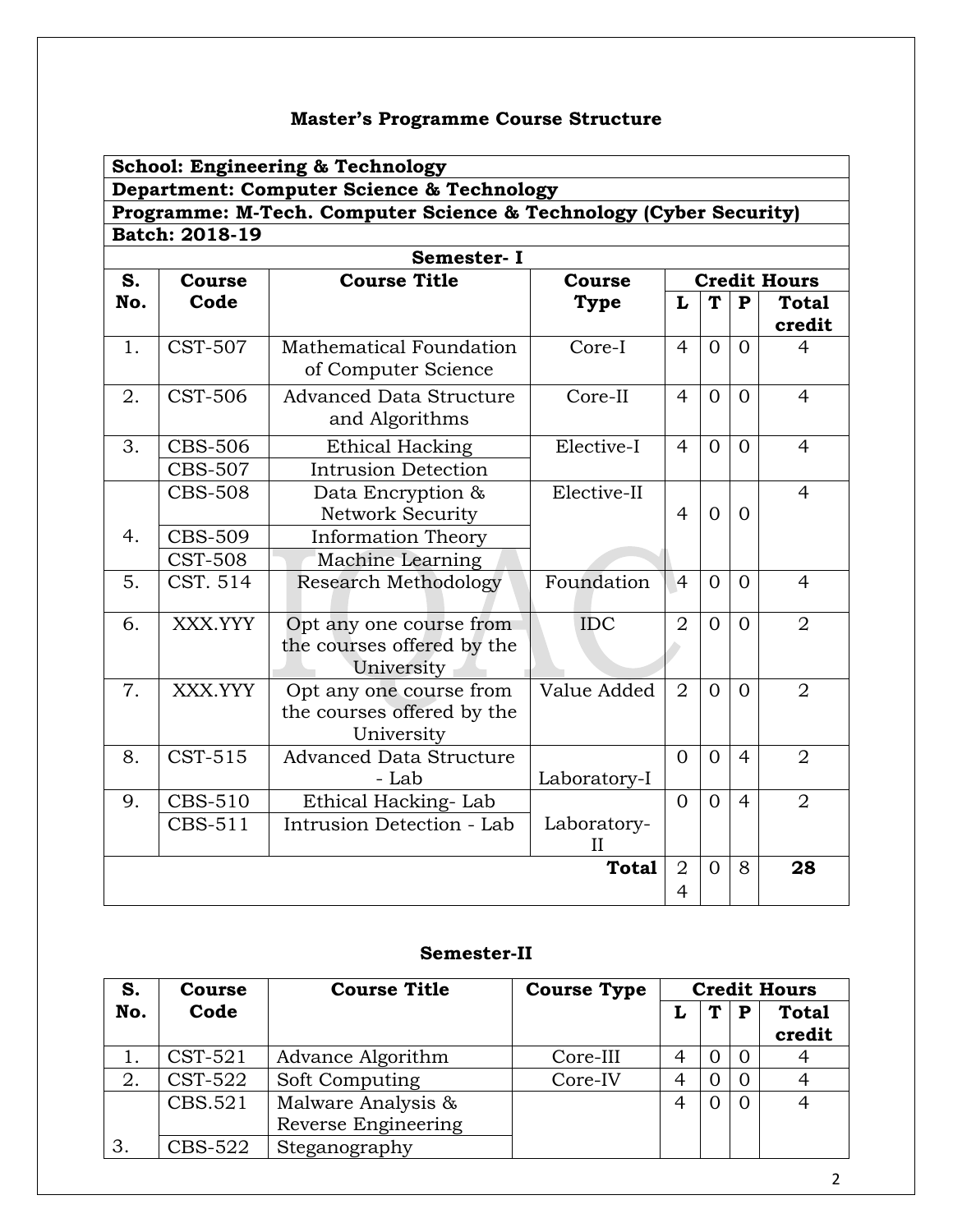|    | CBS-523                            | Secure Software Design        |               |                |                |          |                |
|----|------------------------------------|-------------------------------|---------------|----------------|----------------|----------|----------------|
|    |                                    | & Enterprise Computing        | Elective-III  |                |                |          |                |
|    | CBS-524                            | Big Data Analysis and         |               |                |                |          |                |
|    |                                    | Visualization                 |               |                |                |          |                |
|    | CST-524                            | IOT (Internet of Things)      |               |                |                |          |                |
|    | CBS-525                            | Secure Coding                 | Elective-IV   | 4              | 0              | $\Omega$ | 4              |
| 4. | CBS-526                            | Security Assessment &         |               |                |                |          |                |
|    |                                    | <b>Risk Analysis</b>          |               |                |                |          |                |
|    |                                    |                               |               |                |                |          |                |
|    | CBS-527                            | Digital Forencies             |               |                |                |          |                |
| 5. | CBS-528                            | Python Programming for        | <b>Skill</b>  | $\overline{4}$ | $\Omega$       | $\Omega$ | $\overline{4}$ |
|    |                                    | <b>Security Professionals</b> | Development   |                |                |          |                |
| 6. | XXX.YYY                            | Inter Disciplinary            | <b>IDC</b>    | $\overline{2}$ | $\overline{0}$ | $\Omega$ | $\overline{2}$ |
|    |                                    |                               |               |                |                |          |                |
|    |                                    | Course (IDC)                  |               |                |                |          |                |
| 7. | CST.527                            | Soft Computing-Lab            | Laboratory-I  | $\Omega$       | $\mathbf 0$    | 4        | $\overline{2}$ |
| 8. | CBS.529                            | Python Programming for        |               | $\Omega$       | 0              | 4        | $\overline{2}$ |
|    |                                    | Security Professionals -      | Laboratory-II |                |                |          |                |
|    |                                    | Lab                           |               |                |                |          |                |
|    | 22<br>8<br>26<br><b>Total</b><br>Ω |                               |               |                |                |          |                |

# **Semester-III**

| S.  | Course         | <b>Course Title</b>         | <b>Course</b> |                |          |                | <b>Credit Hours</b>    |
|-----|----------------|-----------------------------|---------------|----------------|----------|----------------|------------------------|
| No. | Code           |                             | Type          | L              | T        | P              | <b>Total</b><br>credit |
|     | CBS.551        | <b>Biometric Security</b>   |               | $\overline{4}$ | $\Omega$ | $\Omega$       | 4                      |
|     | CST-552        | Data Warehousing and        |               |                |          |                |                        |
| 1.  |                | Data Mining                 |               |                |          |                |                        |
|     | CST.553        | Introduction to             | Elective      |                |          |                |                        |
|     |                | Intelligent System          |               |                |          |                |                        |
|     | CST.554        | Mobile Applications &       |               |                |          |                |                        |
|     |                | Services                    |               |                |          |                |                        |
|     | <b>CBS-552</b> | <b>Cyber Threat</b>         |               | $\overline{4}$ | $\Omega$ | $\Omega$       | $\overline{4}$         |
|     |                | Intelligence                | Open          |                |          |                |                        |
|     | CST.555        | <b>Operations Research</b>  | Elective      |                |          |                |                        |
|     | CST.556        | Cost Management of          |               |                |          |                |                        |
| 2.  |                | <b>Engineering Projects</b> |               |                |          |                |                        |
|     | <b>CBS-553</b> | Cyber Law                   |               |                |          |                |                        |
|     | CST.557        | <b>Software Metrics</b>     |               |                |          |                |                        |
| 3.  | CBS.543        | Seminar with Minor          |               | $\overline{0}$ | $\Omega$ | $\overline{2}$ | $\overline{2}$         |
|     |                | Project                     |               |                |          |                |                        |
| 4.  | <b>CBS.600</b> | Dissertation/Industrial     |               | $\Omega$       | $\Omega$ | 10             | 10                     |
|     |                | Project                     |               |                |          |                |                        |
|     |                |                             | <b>Total</b>  | 8              | $\Omega$ | 12             | 20                     |

\*Students going for Industrial Project/Thesis will complete these courses through MOOCs.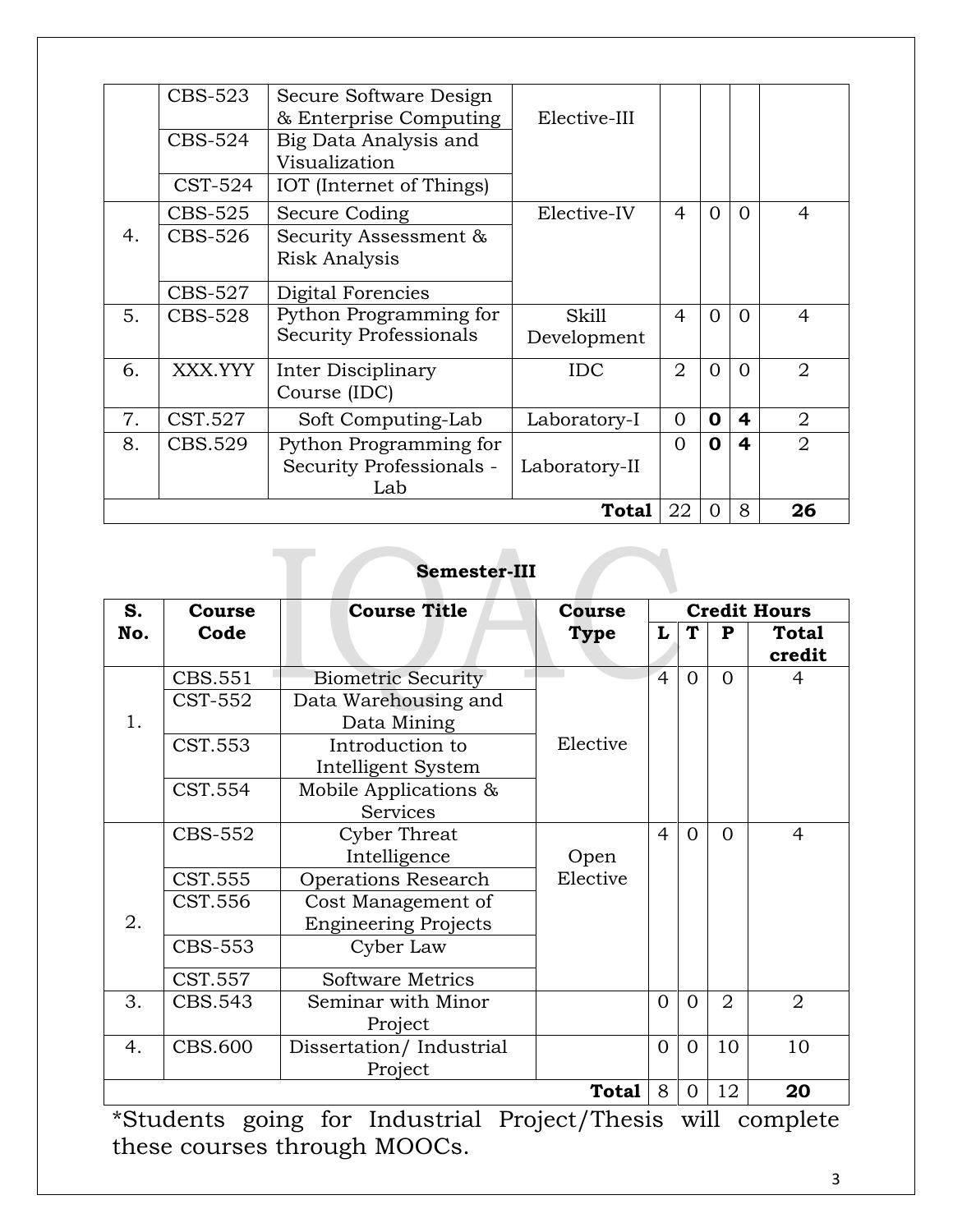| <b>Semester: IV</b> |                                          |              |              |  |                     |    |                     |
|---------------------|------------------------------------------|--------------|--------------|--|---------------------|----|---------------------|
| S. No.              | Course Code   Course Title   Course Type |              |              |  | <b>Credit Hours</b> |    |                     |
|                     |                                          |              |              |  | Т                   | Р  | <b>Total credit</b> |
|                     | <b>CBS.600</b>                           | Dissertation |              |  |                     | 16 | 16                  |
|                     |                                          |              | <b>Total</b> |  |                     | 16 | 16                  |

- **A: Continuous Assessment:** Based on Objective Type Tests, Term paper and Assignments
- **B: Pre-Scheduled Test-1:** Based on Objective Type & Subjective Type Test (By Enlarged Subjective Type)
- **C: Pre-Scheduled Test-2:** Based on Objective Type & Subjective Type Test (By Enlarged Subjective Type)
- **D: End-Term Exam (Final):** Based on Objective Type Tests
- **E: Total Marks**
- **L: Lectures T: Tutorial P: Practical Cr: Credits**

#### **The following Transaction Modes are used for each subjects:**

#### **Modes of classroom transaction**

- 1) Lecture
- 2) Demonstration
- 3) Project Method
- 4) Inquiry training
- 5) Seminar
- 6) Group discussion
- 7) Flipped learning
- 8) Tutorial
- 9) Self-learning
- 10) Case study

#### **The following tools can be used in different transactional modes:**

- 1. PPT
- 2. Video
- 3. e-content
- 4. google drive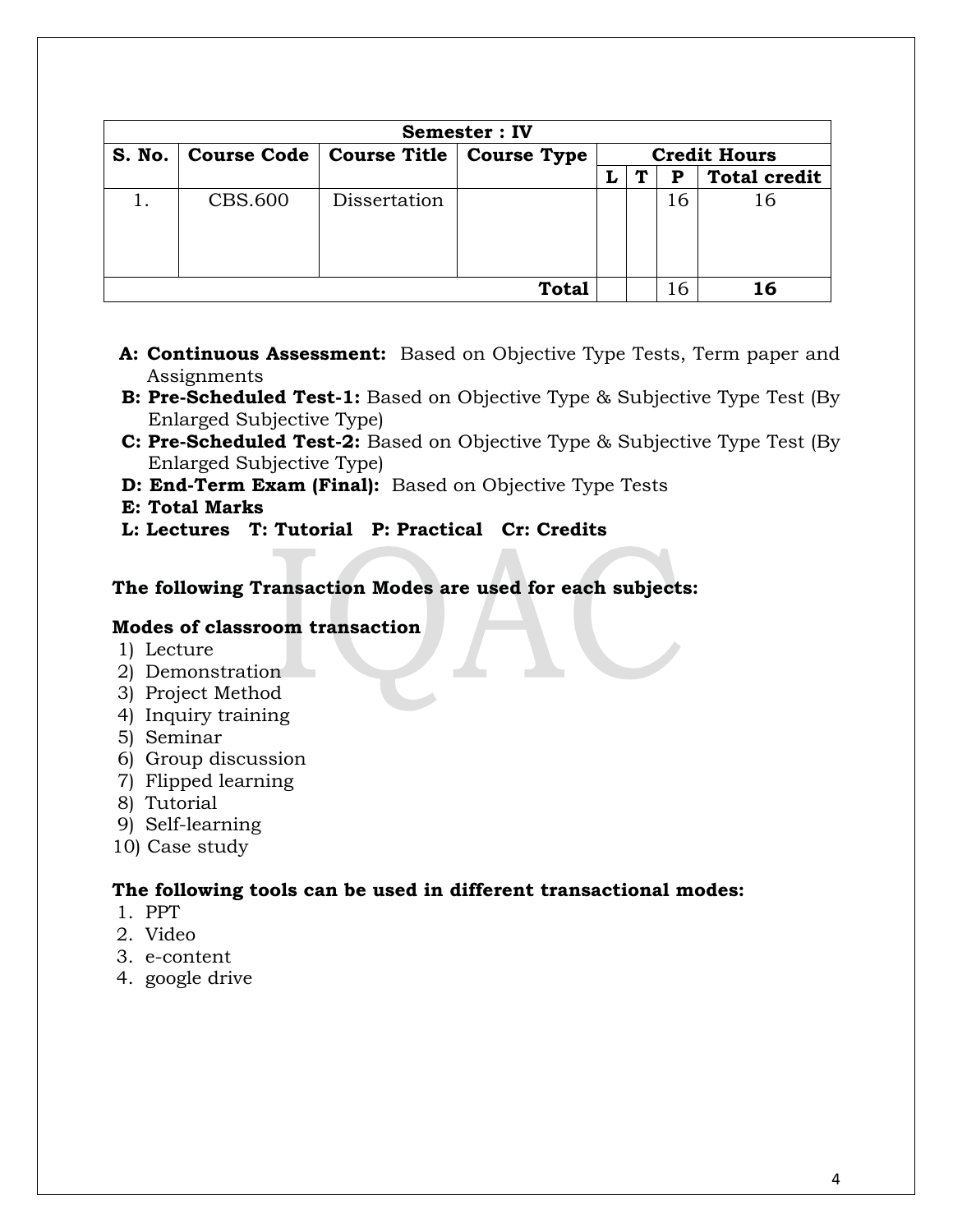5

#### **Course Code CST.507 Course Name Mathematical Foundation of Computer Science Credits 4**

**Course Objectives:** To understand the mathematical fundamentals that is prerequisites for a variety of courses like Data mining, Network protocols, analysis of Web traffic, Computer security, Software engineering, Computer architecture, operating systems, distributed systems, Bioinformatics, Machine learning.

**Course Outcomes:** On completion of the course the students should be able to

- To understand the basic notions of discrete and continuous probability.
- To understand the methods of statistical inference, and the role that sampling distributions play in those methods.
- To be able to perform correct and meaningful statistical analyses of simple to moderate complexity.

### **CONTENTS**

### **Unit 1** 17 hours

**Distribution Function:** Probability mass, density, and cumulative distribution functions, Conditional Probability, Expected value,

Applications of the Univariate and Multivariate problems. Probabilistic inequalities, Random samples, sampling distributions of estimators and Maximum Likelihood.

**Statistical inference:** Descriptive Statistics**,** Introduction to multivariate statistical models, Multivariate Regression, Multinominal regression and classification problems,

Principal components analysis**,** The problem of over fitting model assessment.

## **Unit 3 16 hours**

Graph Theory: Isomorphism, Planar graphs, graph colouring, Hamilton circuits and Euler cycles.

Specialized techniques to solve combinatorial enumeration problems

**Computer science and engineering applications with any of following area:** Data mining, Computer security, Software engineering, Computer architecture, Bioinformatics, Machine learning.

Recent Trends in various distribution functions in mathematical field of computer science for varying fields like, soft computing, and computer vision.

## **Unit 2** 15 hours

## **Unit 4** 16 hours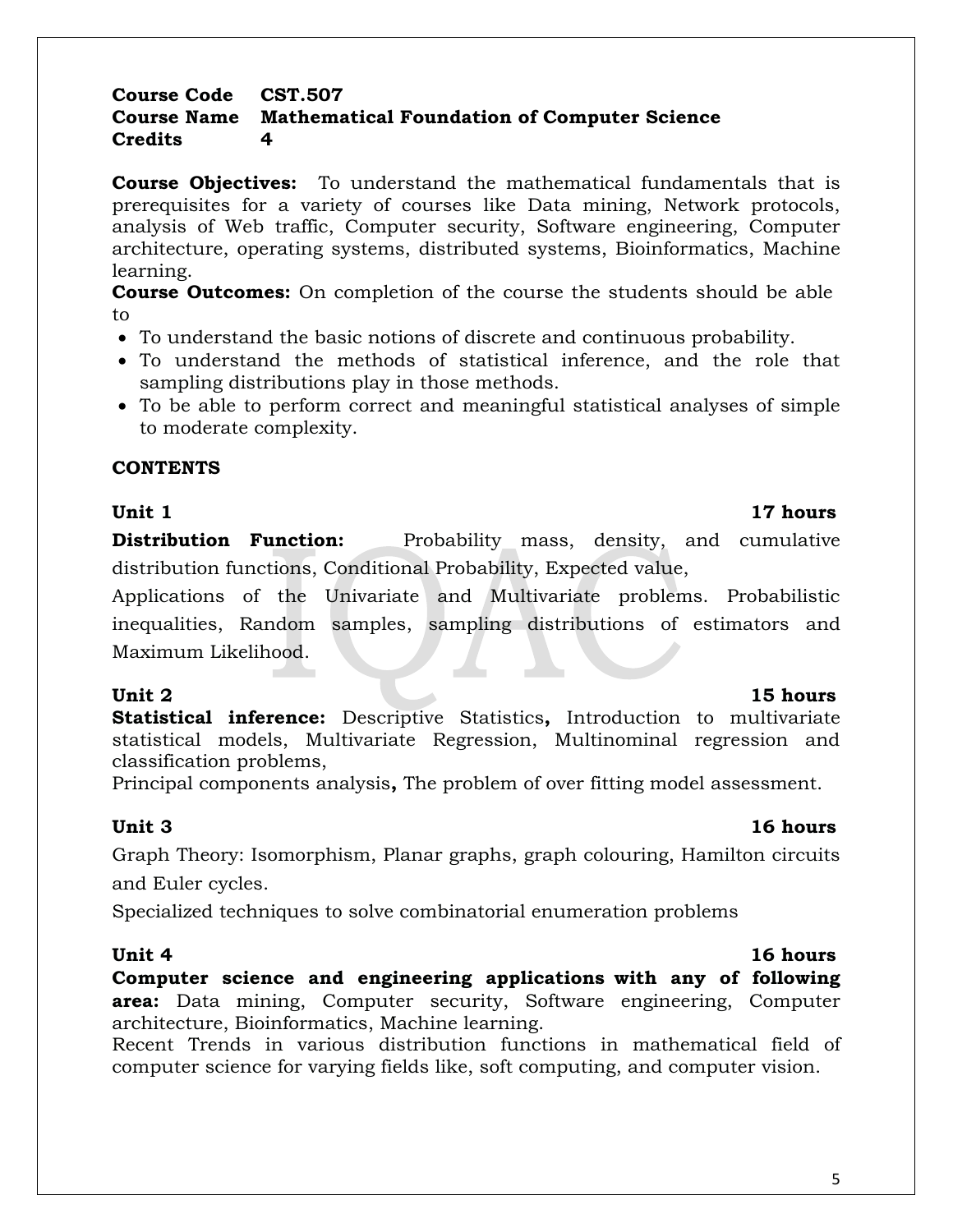### **Suggested Readings**

- 1. John Vince, Foundation Mathematics for Computer Science, Springer International Publishing, Edition 1, 2015.
- 2. Kishor S. Trivedi, Probability and Statistics with Reliability, Queuing, and Computer Science Applications. Wiley, Second Edition, Nov 2001, ISBN:978- 0-471-33341-8
- 3. Michel Mitzenmacher and E. Upfal. Probability and Computing: Randomized Algorithms and Probabilistic Analysis, Cambrige University Press, January 31, 2005, ISBN: 978-0521835404
- 4. Alan Tucker, Applied Combinatorics, Wiley, 6th Edition, Feb 1, 2012, ISBN: 978-0470458389

#### **Course Code CST.506 Course Name Advanced Data Structures and Algorithms Credits 4**

### **Course Objectives:**

- The student should be able to choose appropriate data structures, understand the ADT/libraries, and use it to design algorithms for a specific problem.
- Students should be able to understand the necessary mathematical abstraction to solve problems.
- To familiarize students with advanced paradigms and data structure used to solve algorithmic problems.
- Student should be able to come up with analysis of efficiency and proofs of correctness.

## **Course Outcomes:**

After completion of course, students would be able to:

- Understand the implementation of symbol table using hashing techniques.
- Develop and analyze algorithms for red-black trees, and B-trees.
- Develop algorithms for text processing applications.
- Identify suitable data structures and develop algorithms for computational geometry problems.

## **CONTENTS**

**Dictionaries:** Definition, Dictionary Abstract Data Type, Implementation of Dictionaries.

**Hashing:** Review of Hashing, Hash Function, Collision Resolution Techniques in

Hashing, Separate Chaining, Open Addressing, Linear Probing, Quadratic Probing,

Double Hashing, Rehashing, Extendible Hashing.

## **Unit 2** 16 hours

Advanced Data Structures: Binary search trees, Red-Black Trees, B-trees, Fibonacci

heaps, Data Structures for Disjoint Sets.

## **Unit 1** 14 hours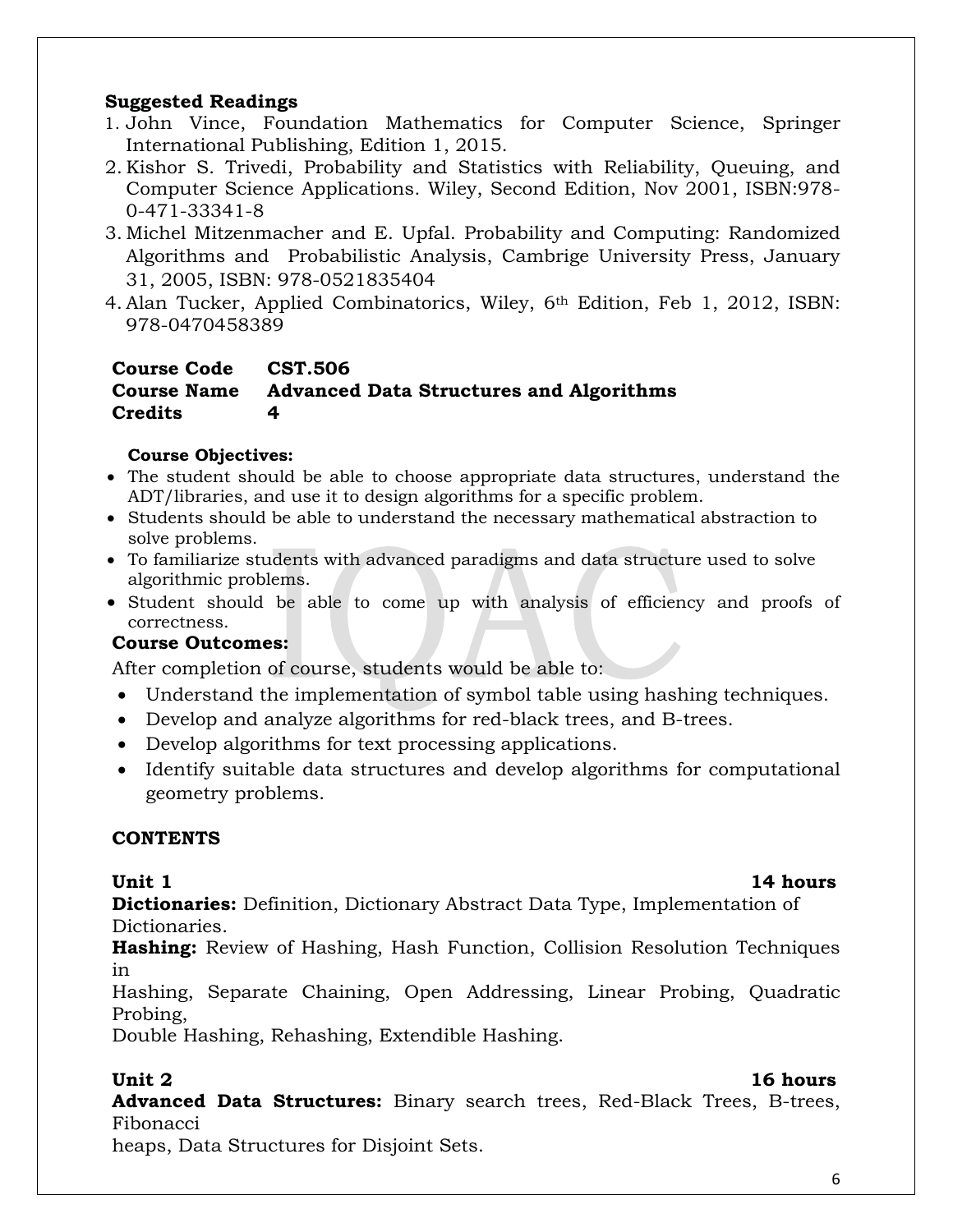**Design Strategies:** Divide-and-conquer, Dynamic Programming, and Greedy Method.

### **Unit 3 16 hours**

**Text Processing:** The naive string-matching algorithm, Rabin-Karp, String matching with finite automaton, Knuth-Morris-Pratt algorithm.

**Skip Lists:** Need for Randomizing Data Structures and Algorithms, Search and Update Operations on Skip Lists, Probabilistic Analysis of Skip Lists, Deterministic Skip Lists.

**Unit 4 15 hours**

**Graph Algorithms:** Elementary graph algorithms, Minimum spanning trees, shortest path algorithms: single source and all pair.

**Computational Geometry:** One Dimensional Range Searching, Two Dimensional

Range Searching, Constructing a Priority Search Tree, Searching a Priority Search Tree, Priority Range Trees, Quadtrees, k-D Trees.

## **Suggested Readings**

- 1. T.H. Cormen, C. E. Leiserson, RL Rivest and C Stein, Introduction to Algorithms, 3<sup>rd</sup> Edition, MIT Press, Alan Tucker, 2010.
- 2. Sridhar, S., Design and Analysis of Algorithms. Oxford University Press India, 1st Edition, 2014.
- 3. Mark Allen Weiss, Data Structures and Algorithm Analysis in C++, 2nd Edition, Pearson, 2004.
- 4. M T Goodrich, Roberto Tamassia, Algorithm Design, John Wiley, 1st Edition, 2002.
- 5. Aho, A.V., Hopcroft, J.E. and Ullman, J. D., Data Structures and Algorithms. India: Pearson Education, 2nd Edition, 2009.
- 6. Horowitz, E., Sahni, S. and Rajasekaran, S., Fundamentals of Computer Algorithms, Galgotia Publications, 2nd Edition, 2010.

| <b>Course Code</b>        | <b>CBS.506</b>         |
|---------------------------|------------------------|
| <b>Course Name</b>        | <b>Ethical Hacking</b> |
| Credits                   | 4                      |
| <b>Course Objectives:</b> |                        |

- Introduces the concepts of Ethical Hacking
- Gives the students the opportunity to learn about different tools and techniques in Ethical hacking and security
- Practically apply Ethical hacking tools to perform various activities.

## **Course Outcomes:**

After completion of course, students would be able to:

- Understand the core concepts related to vulnerabilities and their causes
- Understand ethics behind hacking and vulnerability disclosure
- Appreciate the impact of hacking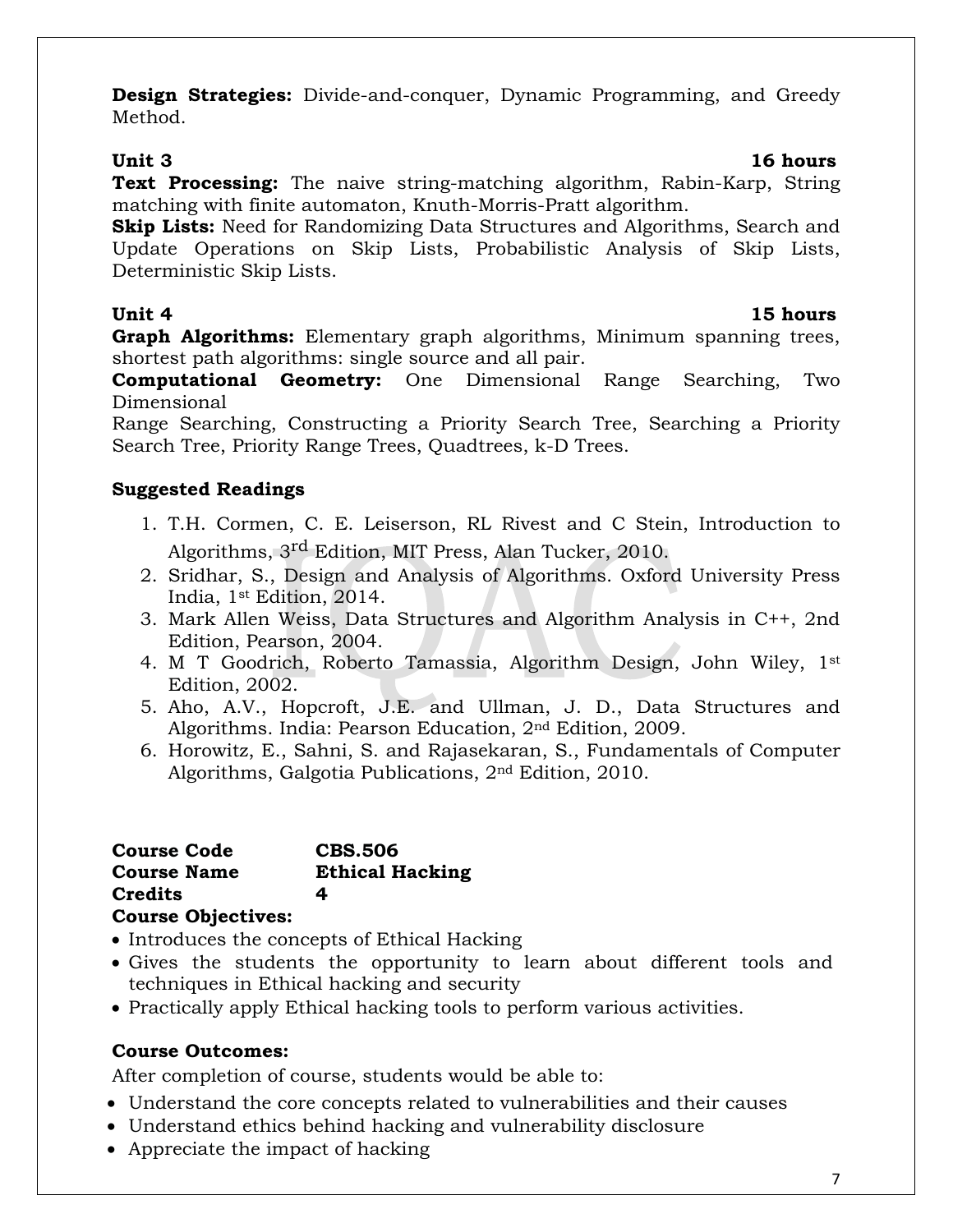8

 Exploit the vulnerabilities related to computer system and networks using state of the art tools and technologies.

## **CONTENTS**

Ethical hacking process, Hackers behaviour & mindset, Maintaining Anonymity,

Hacking Methodology, Information Gathering, Active and Passive Sniffing, Physical

security vulnerabilities and countermeasures. Internal and External testing. Preparation of

Ethical Hacking and Penetration Test Reports and Documents.

### **Unit 2** 17 hours

Social Engineering attacks and countermeasures. Password attacks, Privilege Escalation

and Executing Applications, Network Infrastructure Vulnerabilities, IP spoofing, DNS

spoofing,

Wireless Hacking: Wireless footprint, Wireless scanning and enumeration, Gaining access

(hacking 802.11), WEP, WPA, WPA2.

## Unit 3 14 hours

DoS attacks. Web server and application vulnerabilities, SQL injection attacks, Vulnerability Analysis and Reverse Engineering, Buffer overflow attacks. Client-side

browser exploits, Exploiting Windows Access Control Model for Local Elevation

Privilege. Exploiting vulnerabilities in Mobile Application

## **Unit 4** 16 hours

Introduction to Metasploit: Metasploit framework, Metasploit Console, Payloads,

Metrpreter, Introduction to Armitage, Installing and using Kali Linux Distribution,

Introduction to penetration testing tools in Kali Linux.

Case Studies of recent vulnerabilities and attacks.

## **Unit 1** 13 hours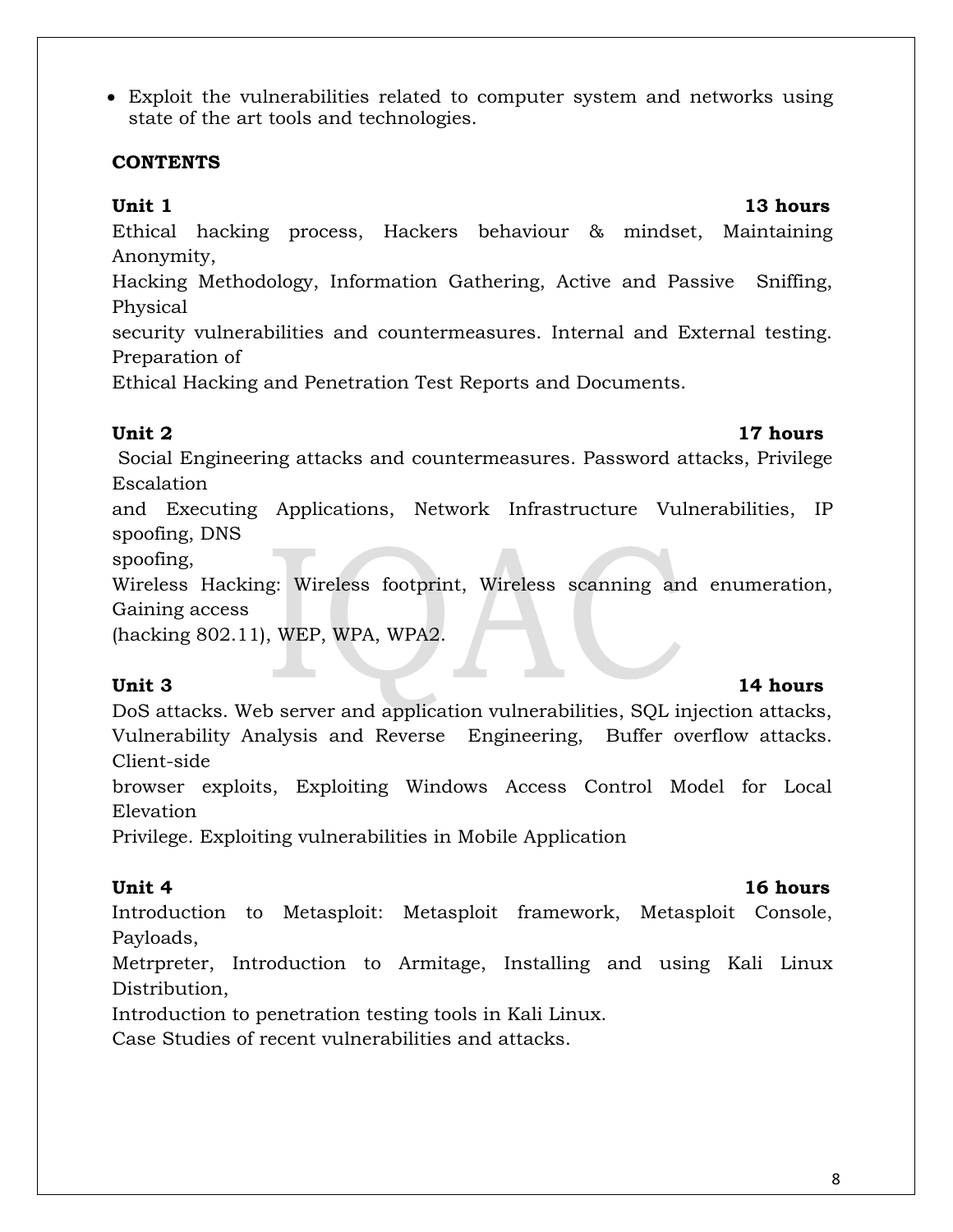#### **Suggested Readings**

- 1. Baloch, R., Ethical Hacking and Penetration Testing Guide, CRC Press, 2015.
- 2. Beaver, K., Hacking for Dummies, 3<sup>rd</sup>ed. John Wiley & sons., 2013.
- 3. [Council, Ec. ,](http://www.google.co.in/search?tbo=p&tbm=bks&q=inauthor:%22Ec-Council%22&source=gbs_metadata_r&cad=6) Computer Forensics: Investigating Network Intrusions and Cybercrime, Cengage Learning, Second Edition, 2010
- 4. McClure S., Scambray J., and Kurtz G, Hacking Exposed. Tata McGraw-Hill Education, 6the Edition, 2009
- 5. International Council of E-Commerce Consultants by Learning, *Penetration Testing Network and Perimeter Testing* Ec-Council/ Certified Security Analyst Vol. 3 of Penetration Testing, Cenage Learning, 2010
- 6. Davidoff, S. and Ham, J., Network Forensics Tracking Hackers through Cyberspace, Prentice Hall, 2012.
- 7. Michael G. Solomon, K Rudolph, Ed Tittel, Broom N., and Barrett, D.,Computer, Forensics Jump Start, Willey Publishing, Inc, 2011

### **Course Code CBS.507 Course Name Intrusion Detection Credits 4**

### **Course Objectives:**

- Compare alternative tools and approaches for Intrusion Detection through quantitative analysis to determine the best tool or approach to reduce risk from intrusion
- Identify and describe the parts of all intrusion detection systems and characterize new and emerging IDS technologies according to the basic capabilities all intrusion detection systems share.

### **Course Outcomes:**

### **After completion of course, students would be able to:**

Apply knowledge of the fundamentals and history of Intrusion Detection in order to avoid common pitfalls in the creation and evaluation of new Intrusion Detection Systems. Evaluate the security an enterprise and appropriately apply Intrusion Detection tools and techniques in order to improve their security posture

### **CONTENTS**

### Unit 1 12 hours

The state of threats against computers, and networked systems-Overview of computer security solutions and why they fail-Vulnerability assessment, firewalls, VPN's –Overview of Intrusion Detection and Intrusion Prevention-Network and Host-based IDS

### **Unit 2** 14 hours

Classes of attacks – Network layer: scans, denial of service, penetration – Application layer: software exploits, code injection-Human layer: identity theft,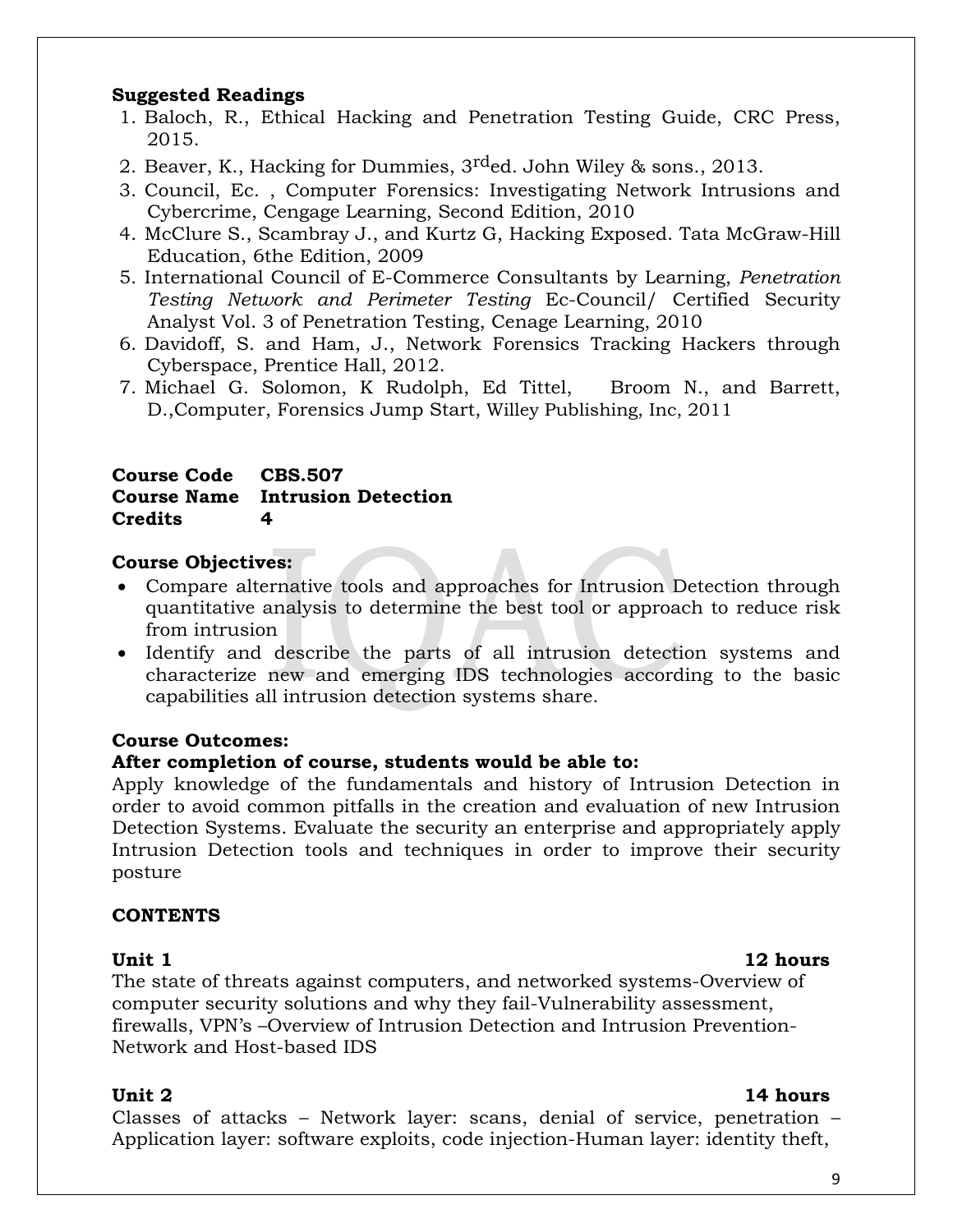root access-Classes of attackers-Kids/hackers/sop Hesitated groups-Automated: Drones, Worms, Viruses

## **Unit 3 16 hours**

A General IDS model and taxonomy, Signature-based Solutions, Snort, Snort rules, Evaluation of IDS, Cost sensitive IDS

Anomaly Detection Systems and Algorithms-Network Behavior Based Anomaly Detectors (rate based)-Host-based Anomaly Detectors-Software Vulnerabilities-State transition, Immunology, Payload Anomaly Detection

Attack trees and Correlation of alerts-Autopsy of Worms and Botnets-Malware detection-Obfuscation, polymorphism-Document vectors

Email/IM security issues-Viruses/Spam-From signatures to thumbprints to zeroday

detection-Insider Threat issues-Taxonomy-Masquerade and Impersonation-Traitors, Decoys and Deception-Future: Collaborative Security

## **Suggested Readings**

- 1. Peter Szor , The Art of Computer Virus Research and Defense, Symantec Press, 2010, ISBN 0-321-30545-3.
- 2. Markus Jakobsson and Zulfikar Ramzan, Crimeware, Understanding New Attacks and Defenses, Symantec Press, 2008, ISBN: 978-0-321-50195-0.

| <b>Course Code</b> | <b>CBS.508</b>                               |
|--------------------|----------------------------------------------|
| <b>Course Name</b> | <b>Data Encryption &amp;Network Security</b> |
| <b>Credits</b>     |                                              |

## **Course Objectives:**

This course will cover the concept of security, types of attack experienced, encryption and authentication for deal with attacks, what is **Network Perimeter Security**, **Access Control Lists** and **Virtual Private Networks.**

## **Course Outcomes:**

## **After completion of course, students would be:**

At the end of this course the student will have the knowledge of plaintext, cipher text, RSA and other cryptographic algorithm, Key Distribution, Communication Model, Network Perimeter Security, Access Control Lists and Virtual Private Networks.

## **CONTENTS**

**Introduction to Security:** Need for security, Security approaches, Principles of security, Types of attacks

**Encryption Techniques:** Plaintext, Cipher text, Substitution & Transposition Techniques,

Encryption & Decryption, Types of attacks, Key range & Size.

## **Unit 4** 18 hours

## **Unit 1** 10 hours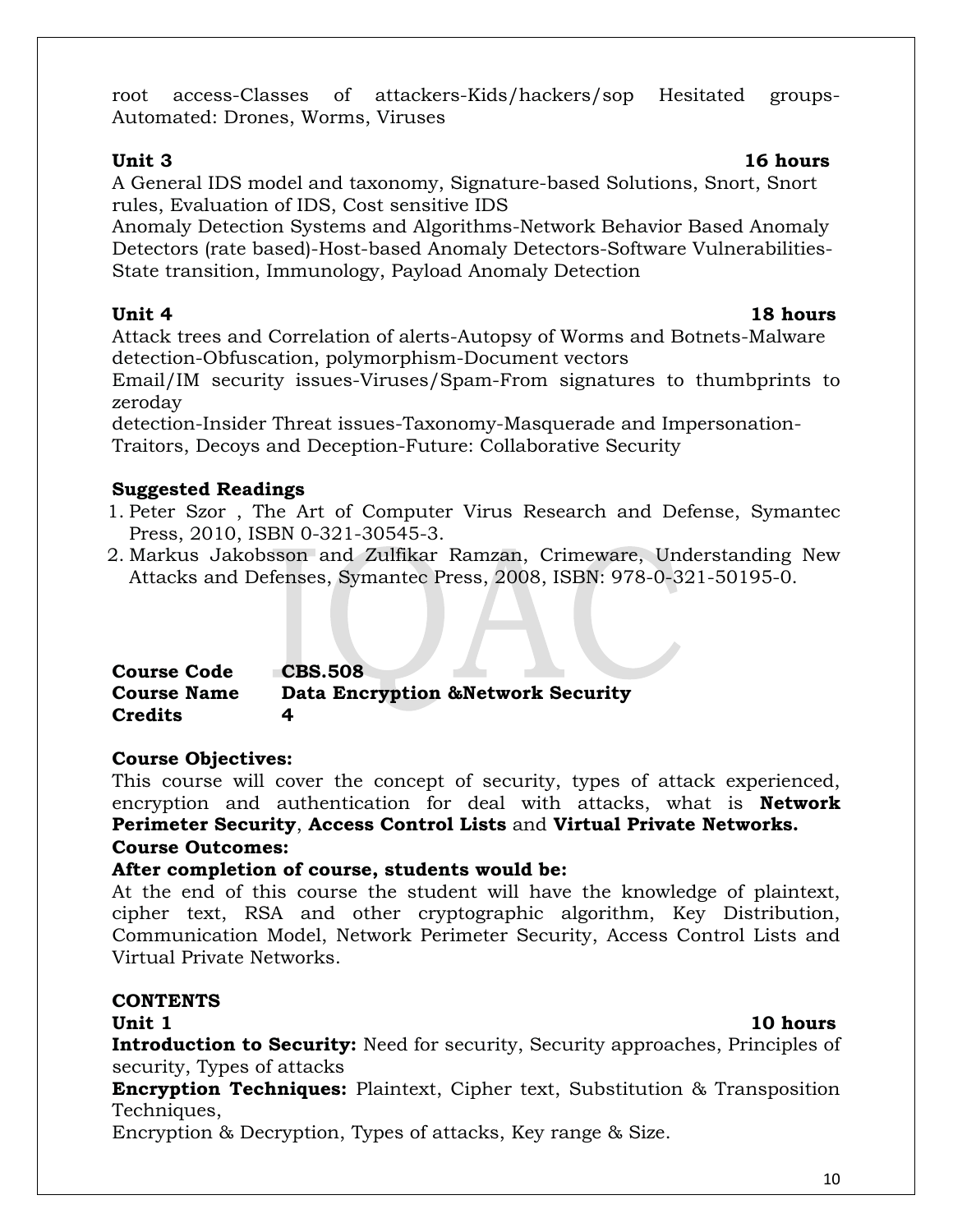**Unit 2 15 hours Symmetric & Asymmetric Key Cryptography:** Algorithm types & Modes, DES, IDEA, Differential & Linear Cryptanalysis, RSA, Symmetric & Asymmetric key together, Digital signature, Knapsack algorithm. **User Authentication Mechanism:** Authentication basics, Passwords, Authentication tokens, Certificate based & Biometric authentication, Firewall.

**Case Studies Of Cryptography:** Denial of service attacks, IP spoofing attacks, Secure inter branch payment transactions, Conventional Encryption and Message Confidentiality, Conventional Encryption Principles, Conventional Encryption Algorithms, Location of Encryption Devices, Key Distribution. **Public Key Cryptography and Message Authentication:** Approaches to Message Authentication, SHA-1, MD5, Public-Key Cryptography Principles, RSA, Digital, Signatures, Key Management.

**Network Perimeter Security Fundamentals:** Introduction to Network Perimeter,

Multiple layers of Network Security, Security by Router.

**Firewalls:** Firewall Basics, Types of Firewalls, Network Address Translation Issues.

**Access Control Lists:** Ingress and Egress Filtering, Types of Access Control Lists, ACL

types: standard and extended, ACL commands.

**Virtual Private Networks:** VPN Basics, Types of VPN, IPsec Tunneling, IPsec Protocols.

VLAN: introduction to VLAN, VLAN Links, VLAN Tagging, VLAN Trunk Protocol (VTP).

## **Suggested Readings**

- 1. Forouzan, B.A., Cryptography & Network Security. Tata McGraw-Hill Education, 2010
- 2. Kahate, A. Cryptography and Network Security. McGraw-Hill Higher Ed., 2009.
- 3. Godbole, N., Information Systems Security: Security Management, Metrics, Frameworks and Best Practices. 1<sup>st</sup> Ed. John Wiley & Sons India, 2009.
- 4. Riggs, C., Network Perimeter Security: Building Defence In-Depth, AUERBACH, USA, 2005.
- 5. Northcutt S., Inside Network Perimeter Security,  $2<sup>nd</sup>Ed$ ., Pearson Education, 2005.
- 6. Stallings, W., Network Security Essentials: applications and standards. 3rd ed. Pearson Education India, 2007.
- 7. Stallings, W., Cryptography and Network Security: Principles and Practice. 6 th ed. Pearson, 2004.
- 8. Kim. D., and Solution, M.G., Fundamentals of Information System Security. Jones & Bartlett Learning, 2010.

## **Unit 3 16 hours**

**Unit 4 15 hours**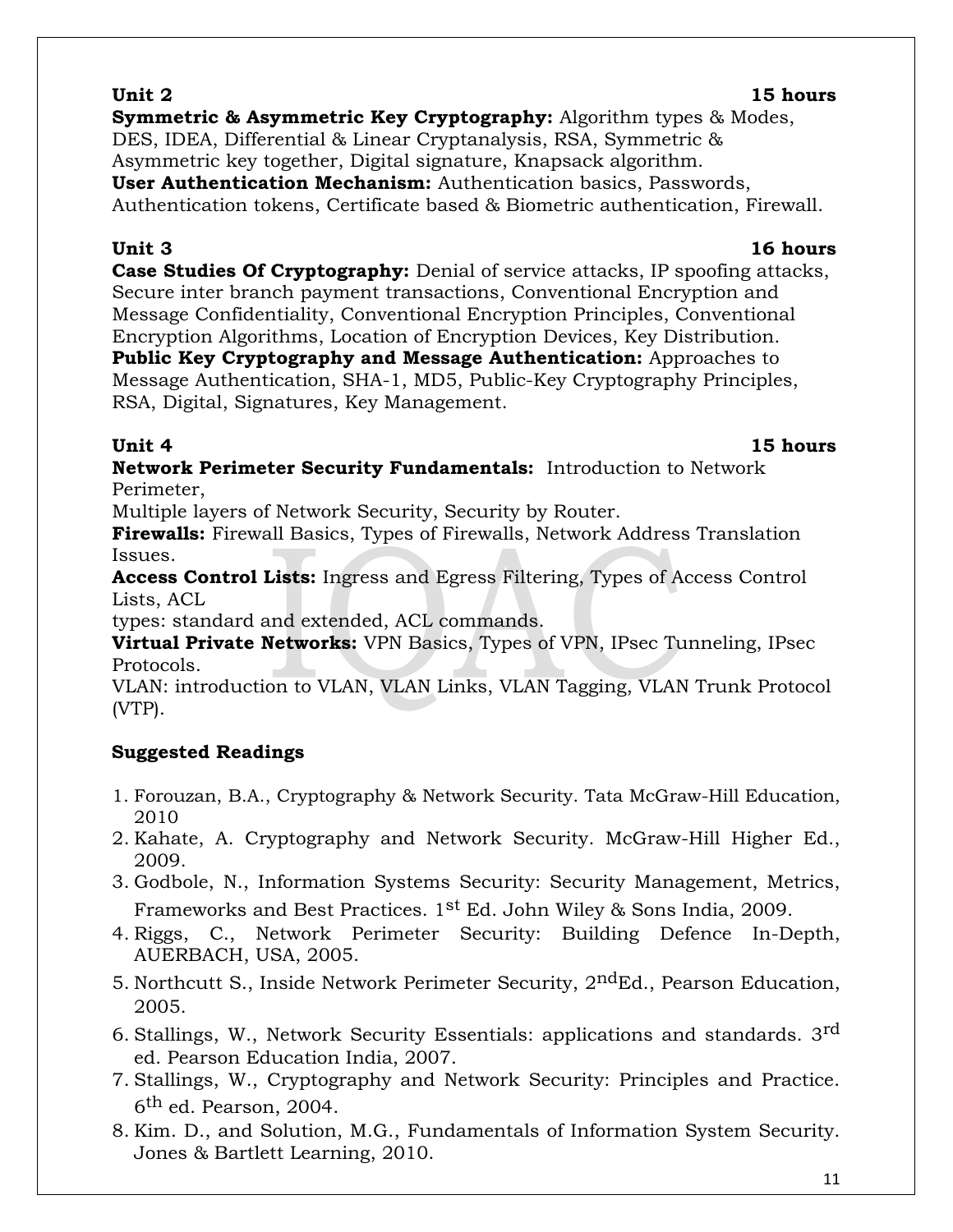12

#### **Course Code CBS.509 Course Name Information Theory Credits 4**

#### **Course Objectives:**

The objective of this course is to provide an insight to information coding techniques, error correction mechanism. Various compression techniques for text, video and image are covered for thorough knowledge of efficient information conveying systems.

#### **Course Outcomes:**

#### **After completion of course, students would be:**

- The aim of this course is to introduce the principles and applications of information theory.
- The course will study how information is measured in terms of probability and entropy.
- The students learn coding schemes, including error correcting codes, The Fourier perspective; and extensions to wavelets, complexity, compression, and efficient coding of audio-visual information.

#### **CONTENTS**

#### **Unit 1** 16 hours

Information and entropy information measures, Shannon's concept of Information.

Channel coding, channel mutual information capacity (BW).

Theorem for discrete memory less channel, information capacity theorem, Error detecting and error correcting codes

. Types of codes: block codes, Hamming and Lee metrics, description of linear block codes, parity check Codes, cyclic code, Masking techniques,

## Compression: loss less and lossy, Huffman codes, LZW algorithm, Binary Image c compression schemes, run length encoding, CCITT group 3 1- D Compression, CCITT group 3 2D compression, CCITT group 4 2DCompression.

#### **Unit 4** 16 hours

Convolutional codes, sequential decoding. Video image Compression: CITT H 261 Video coding algorithm, audio (speech) Compression. Cryptography and cipher.

Case study of CCITT group 3 1-DCompression, CCITT group 3 2D compression. Case Study of Advanced compression technique and Audio compression

### **Suggested Readings**

1. Fundamentals in information theory and coding, Monica Borda,Springer.

- 2. Communication Systems: Analog and digital, Singh and Sapre, TataMcGraw Hill.
- 3. Multimedia Communications Fred Halsall.
- 4. Information Theory, Coding and Cryptography R Bose.

## **Unit 2** 14 hours

#### **Unit 3 13 hours**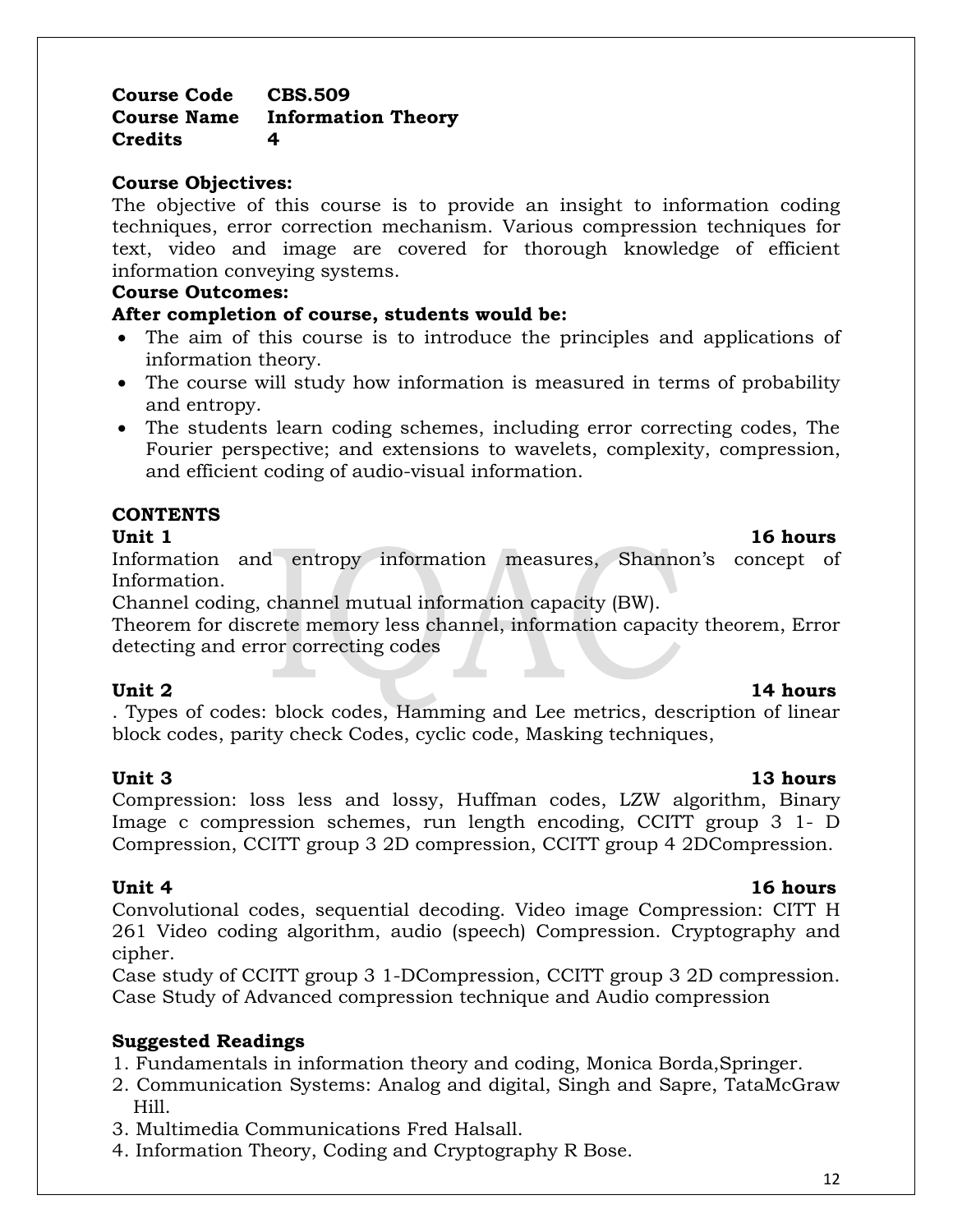5. Multimedia system Design Prabhat K Andleigh and Kiran Thakrar.

#### **Course Code CST.508 Course Name Machine Learning Credits 4**

### **Course Objectives:**

- To learn the concept of how to learn patterns and concepts from data without being explicitly programmed in various IOT nodes.
- To design and analyze various machine learning algorithms and techniques with a modern outlook focusing on recent advances.
- Explore supervised and unsupervised learning paradigms of machine learning.
- To explore Deep learning technique and various feature extraction strategies.

### **Course Outcomes:**

After completion of course, students would be able to:

- Extract features that can be used for a particular machine learning approach in various IOT applications.
- To compare and contrast pros and cons of various machine learning techniques and to get an insight of when to apply a particular machine learning approach.
- To mathematically analyze various machine learning approaches and paradigms.

### **CONTENTS**

### **Introduction to learning Techniques Supervised Learning (Regression/Classification)**

- Basic methods: Distance-based methods, Nearest-Neighbours, Decision Trees, Naive Bayes
- Linear models: Linear Regression, Logistic Regression, Generalized Linear Models
- Support Vector Machines, Nonlinearity and Kernel Methods
- Beyond Binary Classification: Multi-class/Structured Outputs, Ranking

## **Unit 2** 15 hours

## **Unsupervised Learning**

- Clustering: K-means/Kernel K-means
- Dimensionality Reduction: PCA and kernel PCA
- Matrix Factorization and Matrix Completion
- Generative Models (mixture models and latent factor models)

## **Unit 3 14 hours**

Evaluating Machine Learning algorithms and Model Selection, Introduction to Statistical Learning Theory, Ensemble Methods (Boosting, Bagging, Random Forests)

Sparse Modeling and Estimation, Modeling Sequence/Time-Series Data, Deep

## Unit 1 16 hours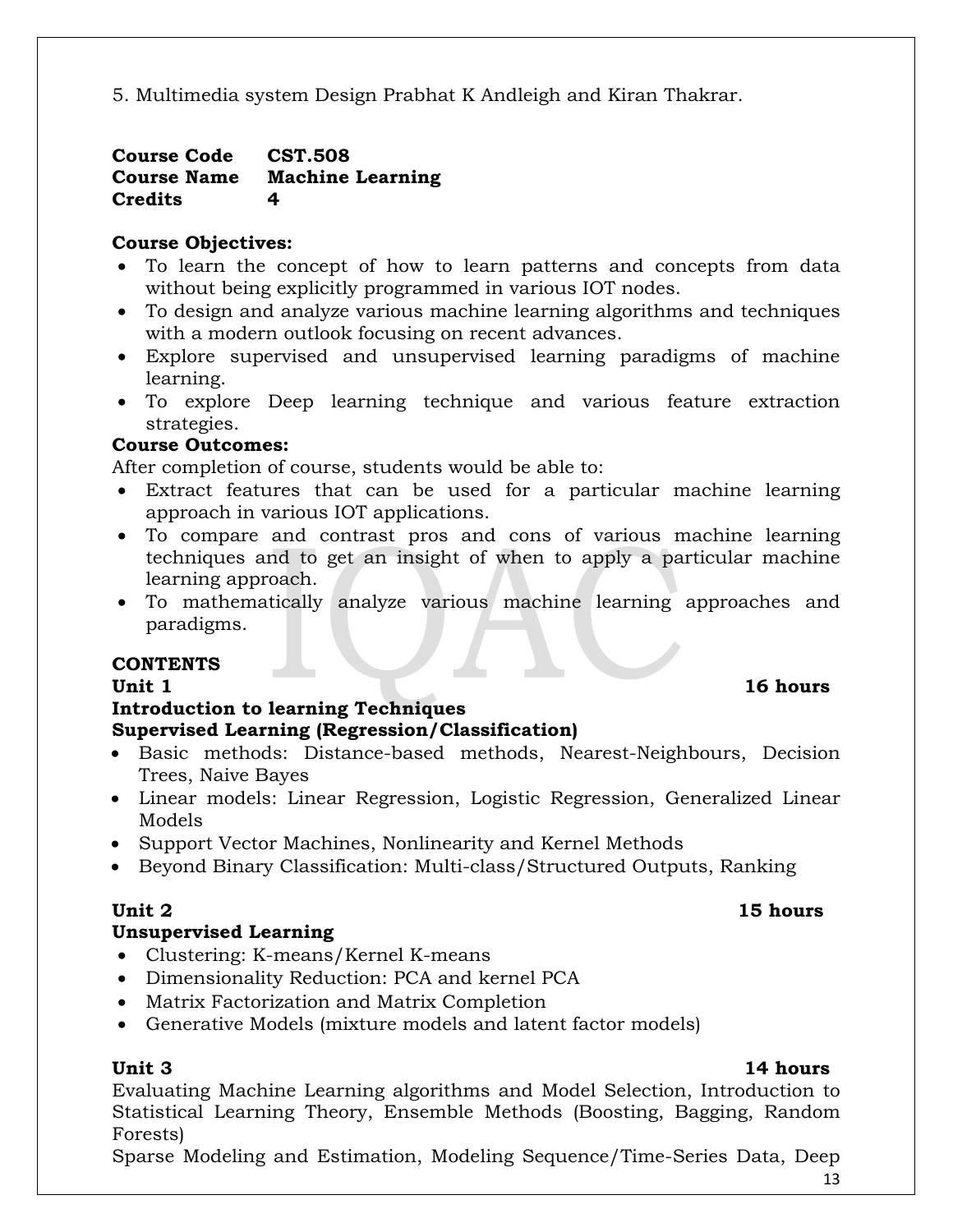14

## Learning and Feature Representation Learning

**Unit 4** 18 hours Scalable Machine Learning (Online and Distributed Learning) A selection from some other advanced topics, e.g., Semi-supervised Learning, Active Learning, Reinforcement Learning, Inference in Graphical Models, Introduction to Bayesian Learning and Inference

### **Simulation Tool for Machine Learning, Hands on with recent tools WEKA, R, MATLAB**

Recent trends in various learning techniques of machine learning and classification methods for IOT applications. Various models for IOT applications.

### **Suggested Readings**

- 1. Kevin Murphy, Machine Learning: A Probabilistic Perspective, MIT Press, 2012
- 2. Trevor Hastie, Robert Tibshirani, Jerome Friedman, The Elements of Statistical Learning, Springer 2009 (freely available online)
- 3. Christopher Bishop, Pattern Recognition and Machine Learning, Springer, 2007.

| <b>Course Code</b> | CST. 514                               |
|--------------------|----------------------------------------|
|                    | Course Name Research Methodology & IPR |
| <b>Credits</b>     |                                        |

# **CONTENTS**

#### Unit 1 14 **hours** Meaning of research problem, Sources of research problem, Criteria Characteristics of a good research problem, Errors in selecting a research problem, Scope and objectives of research problem. Approaches of investigation of solutions for research problem, data collection, analysis, interpretation, Necessary instrumentations

## **Unit 2 15 hours**

Effective literature studies approaches, analysis Plagiarism, Research ethics, Effective technical writing, how to write report, Paper

Developing a Research Proposal, Format of research proposal, a presentation and assessment by a review committee

Nature of Intellectual Property: Patents, Designs, Trade and Copyright. Process of

Patenting and Development: technological research, innovation, patenting, development.

International Scenario: International cooperation on Intellectual Property. Procedure for grants of patents, Patenting under PCT.

## **Unit 3 14 hours**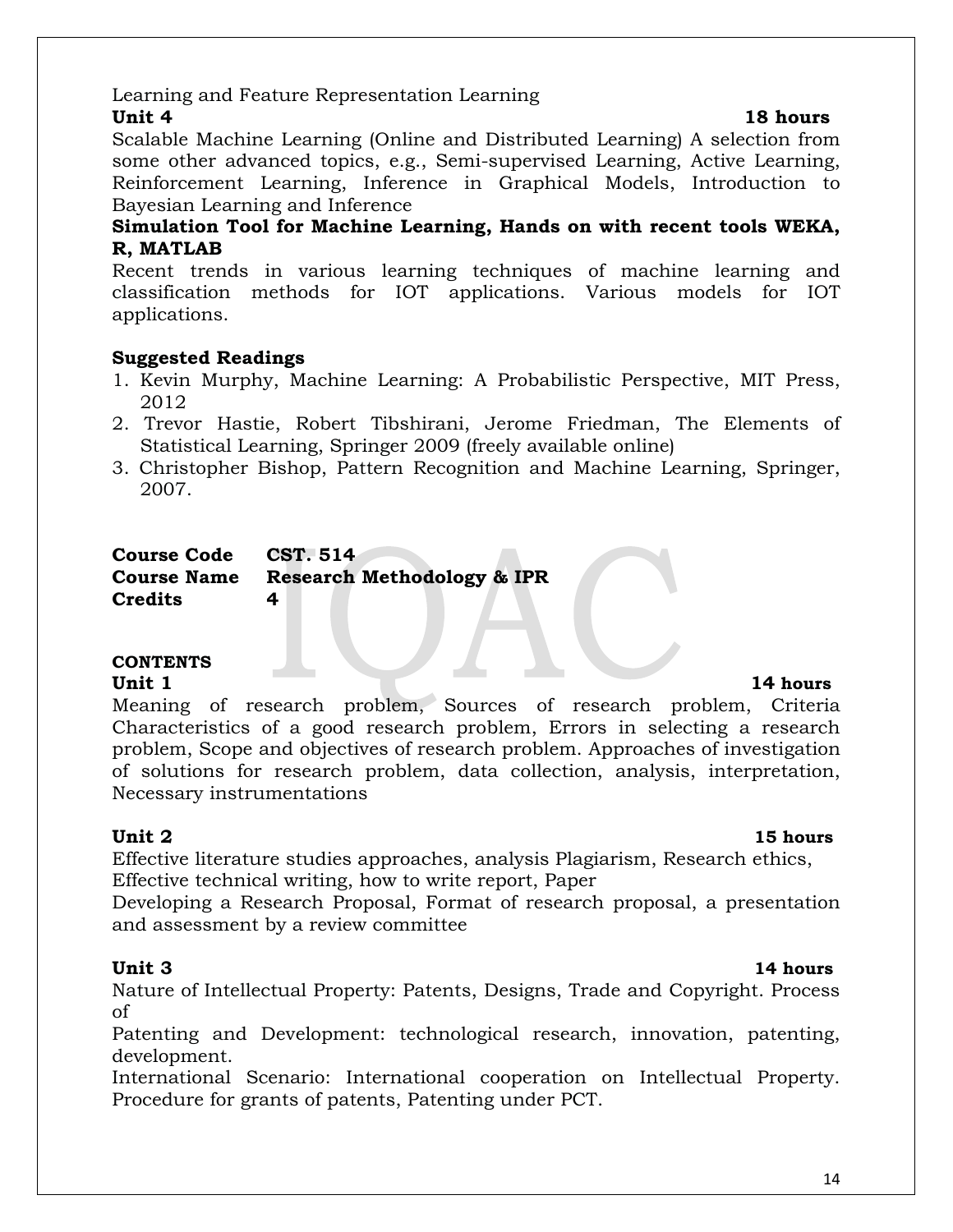#### **Unit 4 16 hours**

Patent Rights: Scope of Patent Rights. Licensing and transfer of technology. Patent information and databases. Geographical Indications.

New Developments in IPR: Administration of Patent System. New developments in

IPR; IPR of Biological Systems, Computer Software etc. Traditional knowledge Case Studies.

### **Suggested Readings**

- 1. Stuart Melville and Wayne Goddard, "Research methodology: an introduction for science & engineering students'"
- 2.Wayne Goddard and Stuart Melville, "Research Methodology: An Introduction"
- 3. Ranjit Kumar, 2 nd Edition , "Research Methodology: A Step by Step Guide for beginners"
- 4. Halbert, "Resisting Intellectual Property", Taylor & Francis Ltd ,2007.
- 5. Mayall , "Industrial Design", McGraw Hill, 1992.
- 6. Niebel , "Product Design", McGraw Hill, 1974.
- 7. Asimov , "Introduction to Design", Prentice Hall, 1962.
- 8. Robert P. Merges, Peter S. Menell, Mark A. Lemley, " Intellectual Property in New Technological Age", 2016.
- 9. T. Ramappa, "Intellectual Property Rights Under WTO", S. Chand, 2008

#### **Course Code CST.515 Course Name Advanced Data Structure – Lab Credits**

# **List of Practical based on:**

### **Lab Evaluation:**

The evaluation of lab criteria will be based on following parameters:

| <b>Evaluation Parameters</b> | <b>Marks</b> |
|------------------------------|--------------|
| <b>Practical File</b>        |              |
| Implementation               | 15           |
| Viva-voce                    | 30           |
| <b>Total</b>                 | 50           |

**Course Code CBS.510 Course Name Ethical Hacking Lab Credits**

**List of Practical based on: Lab Evaluation:**

The evaluation of lab criteria will be based on following parameters: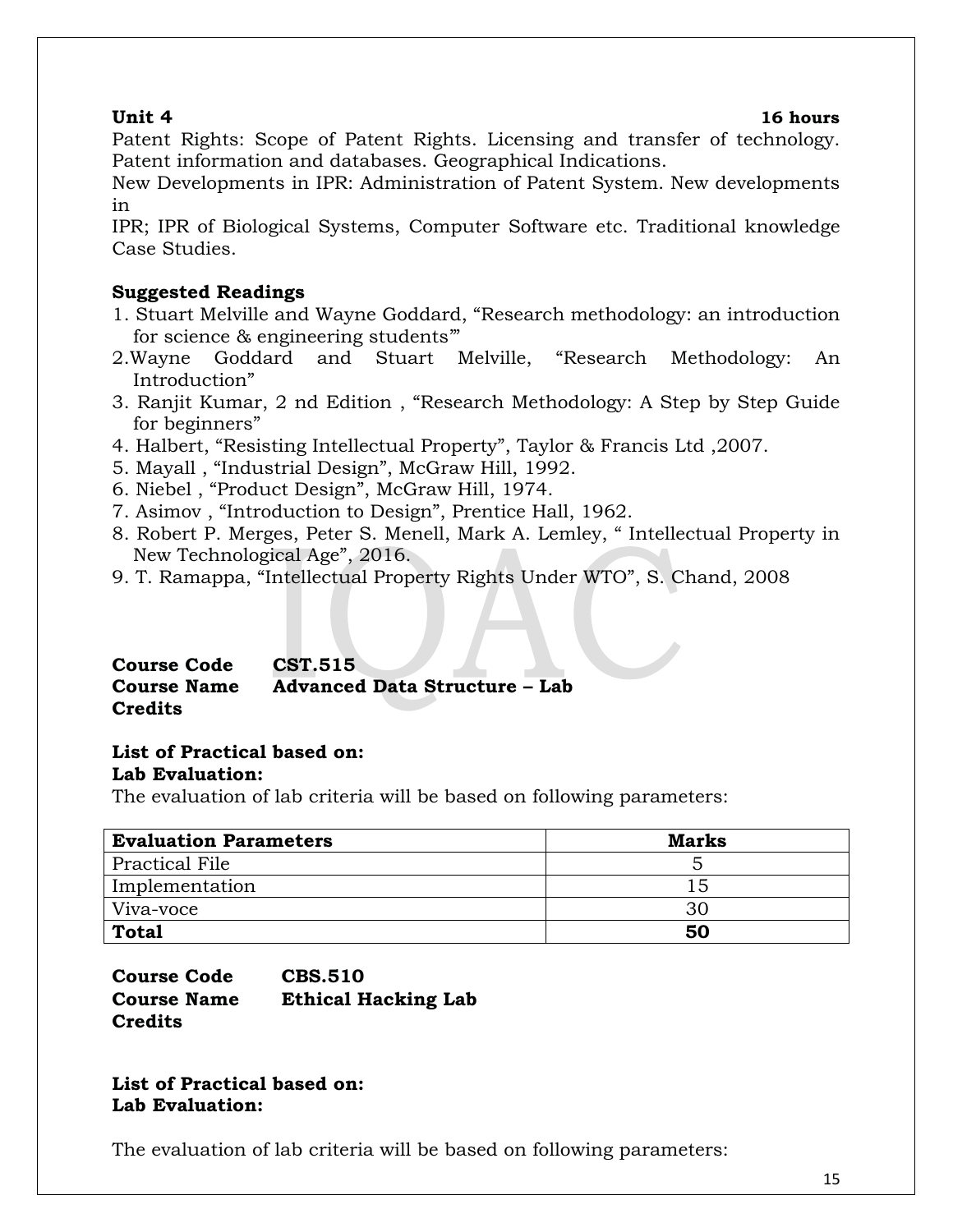| <b>Evaluation Parameters</b> | <b>Marks</b> |
|------------------------------|--------------|
| Practical File               | 5            |
| Implementation               | 15           |
| Viva-voce                    | 30           |
| Total                        | 50           |

**Course Code CBS.511 Course Name Intrusion Detection Lab Credits**

### **List of Practical based on:**

#### **Lab Evaluation:**

The evaluation of lab criteria will be based on following parameters:

| <b>Evaluation Parameters</b> |                          | <b>Marks</b> |
|------------------------------|--------------------------|--------------|
| Practical File               |                          | 5            |
| Implementation               |                          | 15           |
| Viva-voce                    |                          | 30           |
| <b>Total</b>                 |                          | 50           |
|                              | Semester-II              |              |
| <b>Course Code</b>           | <b>CST-521</b>           |              |
| <b>Course Name</b>           | <b>Advance Algorithm</b> |              |
| <b>Credits</b>               |                          |              |

## **CONTENTS**

**Sorting:** Review of various sorting algorithms, topological sorting

**Graph:** Definitions and Elementary Algorithms: Shortest path by BFS, shortest path in edge-weighted case (Dijkasra's), depth-first search and computation of strongly connected components,

Emphasis on correctness proof of the algorithm and time/space analysis, Introduction to greedy paradigm, algorithm to compute a maximum weight maximal independent set. Application to MST.

## **Unit 2** 14 hours

Strassen's algorithm and introduction to divide and conquer paradigm, inverse of a triangular matrix, relation between the time complexities of basic matrix operations.

Floyd-Warshall algorithm and introduction to dynamic programming paradigm.

#### **Unit 1 16 hours**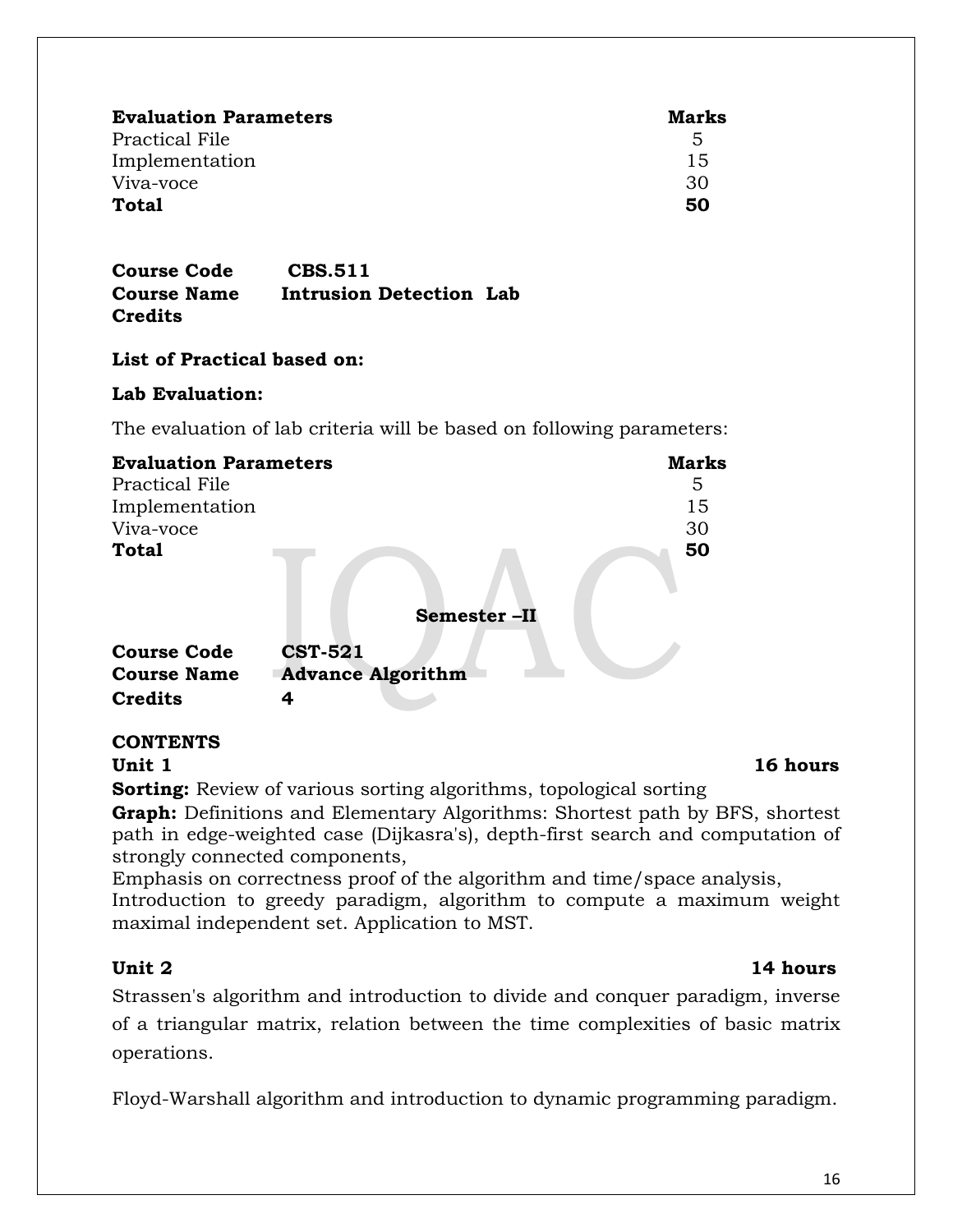More examples of dynamic programming.

**Unit 3 15 hours**

**Linear Programming:** Geometry of the feasibility region and Simplex algorithm,

Decision Poblems: P, NP, **NP Complete, NP-Hard,**

**NP Hard with** Examples, Proof of NP-hardness and NP-completeness.

### **Unit 4** 16 hours

**One or more of the following topics based on time and interest**  Approximation algorithms, Randomized Algorithms, Interior Point Method,

Recent Trands in problem solving paradigms using recent searching and sorting techniques by applying recently proposed data structures.

### **Suggested Readings**

- 1. "Introduction to Algorithms" by Cormen, Leiserson, Rivest, Stein.
- 2. "The Design and Analysis of Computer Algorithms" by Aho, Hopcroft, Ullman.
- 3. "Algorithm Design" by Kleinberg and Tardos.

| <b>Course Code</b> | <b>CST.522</b>        |
|--------------------|-----------------------|
| <b>Course Name</b> | <b>Soft Computing</b> |
| Credits            | 4                     |

## **Course Objectives:**

- To introduce soft computing concepts and techniques and foster their abilities in designing appropriate technique for a given scenario.
- To implement soft computing based solutions for real-world problems.
- To give students knowledge of non-traditional technologies and fundamentals of artificial neural networks, fuzzy sets, fuzzy logic, genetic algorithms.
- To provide student hand-on experience on MATLAB to implement various strategies.

## **Course Outcomes:**

After completion of course, students would be able to:

- Identify and describe soft computing techniques and their roles in building intelligent machines
- Apply fuzzy logic and reasoning to handle uncertainty and solve various engineering problems.
- Apply genetic algorithms to combinatorial optimization problems.
- Evaluate and compare solutions by various soft computing approaches for a given problem.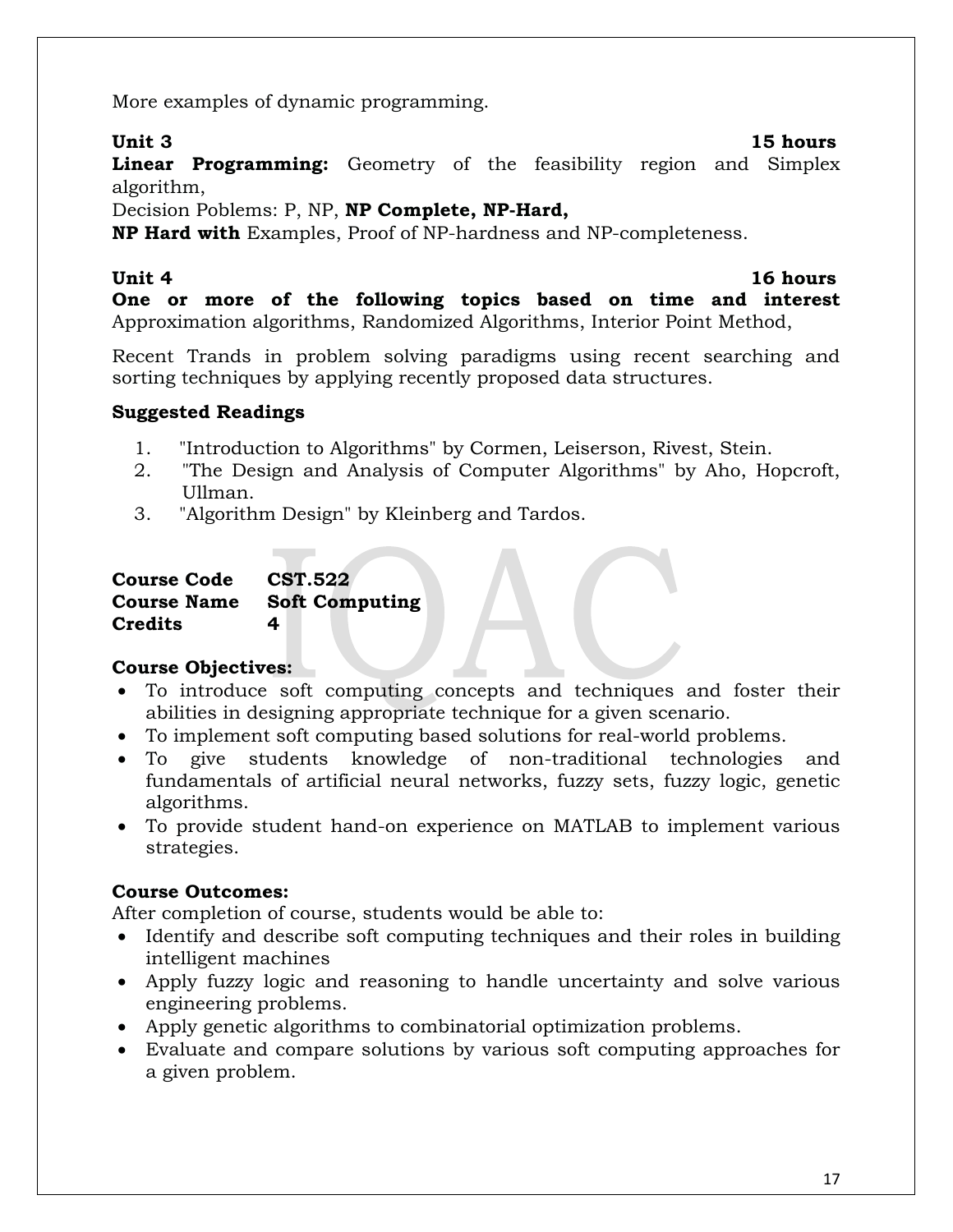#### **CONTENTS**

**Introduction to Soft Computing and Neural Networks:** Evolution of Computing: Soft

Computing Constituents, From Conventional AI to Computational Intelligence: Machine

Learning Basics.Adaptive Resonance architectures, Advances in Neural networks

**Neural Networks:** Machine Learning Using Neural Network, Adaptive Networks, Feed

forward Networks, Supervised Learning Neural Networks, Radial Basis Function Networks:

Reinforcement Learning, Unsupervised, and Learning Neural Networks.

### **Unit 2** 14 hours

Fuzzy Rules and Fuzzy Reasoning, Fuzzy Inference Systems, Fuzzy Expert Systems, Fuzzy

Decision Making.

**Fuzzy Logic:** Fuzzy Sets, Operations on Fuzzy Sets, Fuzzy Relations, Membership

Functions.

### **Unit 3 16 hours**

**Genetic Algorithms:** Introduction to Genetic Algorithms (GA), Applications of GA in Machine Learning: Machine Learning Approach to Knowledge Acquisition. Introduction to other optimization techniques.

**Matlab/Python Lib:** Introduction to Matlab/Python, Arrays and array operations, Functions and Files.

### **Unit 4** 14 hours

Study of neural network toolbox and fuzzy logic toolbox, Simple implementation of Artificial Neural Network and Fuzzy Logic.

Recent Trands in deep learning, various classifiers, neural networks and genetic algorithms.

Implementation of recently proposed soft computing techniques.

## **Suggested Readings**

- 1. Jyh:Shing Roger Jang, Chuen:Tsai Sun, EijiMizutani, Neuro:Fuzzy and Soft Computing<sup>2</sup>.
- 2. Prentice:Hall of India, 2003.
- 3. George J. Klir and Bo Yuan, Fuzzy Sets and Fuzzy Logic:Theory and Applications<sup>2</sup>, Prentice Hall, 1995.
- 4. MATLAB Toolkit Manual
- 5. Ross J.T., (2009). Fuzzy Logic with Engineering Applications John Wiley & Sons.
- 6. Rajasekaran, S.Vijayalakshmi Pai, G.A. (2003). Neural Networks, Fuzzy Logic and Genetic Algorithms PHI Learning.

## **Unit 1** 14 hours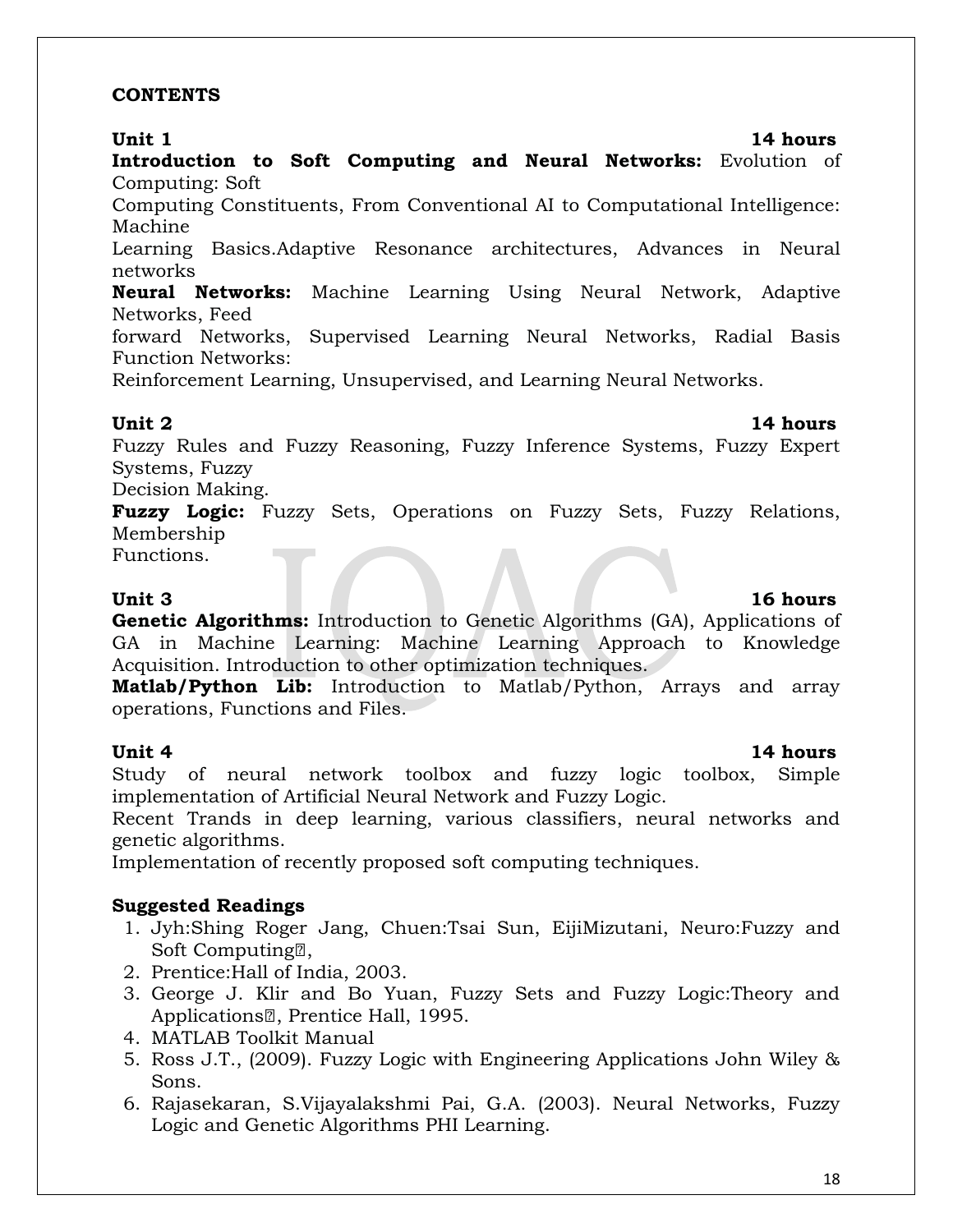- 7. Priddy L.K., Keller E.P., (2005). Artificial Neural Networks: An Introduction SPIE Press.
- 8. Gen, M. Cheng, R. (2000). Genetic Algorithms and Engineering Optimization John Wiley & Sons.

#### **Course Code CBS.521 Course Name Malware Analysis & Reverse Engineering Credits 4**

### **Course Objectives**

The objective of this course is to provide an insight to fundamentals of malware analysis which includes analysis of JIT compilers for malware detection in legitimate code. DNS filtering and reverse engineering is included.

#### **Course Outcomes**

### **On completion of the course the student should be able to**

- To understand the concept of malware and reverse engineering.
- Implement tools and techniques of malware analysis.

#### **CONTENTS**

#### Unit 1 18 hours

### Fundamentals of Malware Analysis (MA), Reverse Engineering Malware (REM) Methodology, Brief Overview of Malware analysis lab setup and configuration, Introduction to key MA tools and techniques, Behavioral Analysis vs. Code Analysis, Resources for Reverse-Engineering Malware (REM) Understanding Malware Threats, Malware indicators, Malware Classification, Examining Clam AV Signatures, Creating Custom Clam AV Databases, Using YARA to Detect Malware Capabilities, Creating a Controlled and Isolated Laboratory, Introduction to MA Sandboxes, Ubuntu, Zeltser's REMnux, SANS SIFT, Sandbox Setup and Configuration New Course Form, Routing TCP/IP Connections, Capturing and Analyzing Network Traffic, Internet simulation using INetSim, Using Deep Freeze to Preserve Physical Systems, Using FOG for Cloning and Imaging Disks, Using MySQL Database to Automate FOG Tasks.

Unit 2 15 hours Introduction to Python ,Introduction to x86 Intel assembly language, Scanners: Virus Total, Jotti, and NoVirus Thanks, Analyzers: Threat Expert, CWSandbox, Anubis, Joebox, Dynamic Analysis Tools: Process Monitor, Regshot, HandleDiff, Analysis Automation Tools: Virtual Box, VM Ware, Python , Other Analysis Tools

### **Malware Forensics**

Using TSK for Network and Host Discoveries, Using Microsoft Offline API to Registry Discoveries , Identifying Packers using PEiD, Registry Forensics with Reg Ripper Plu-gins:, Bypassing Poison Ivy's Locked Files, Bypassing Conficker's File System ACL Restrictions, Detecting Rogue PKI Certificates.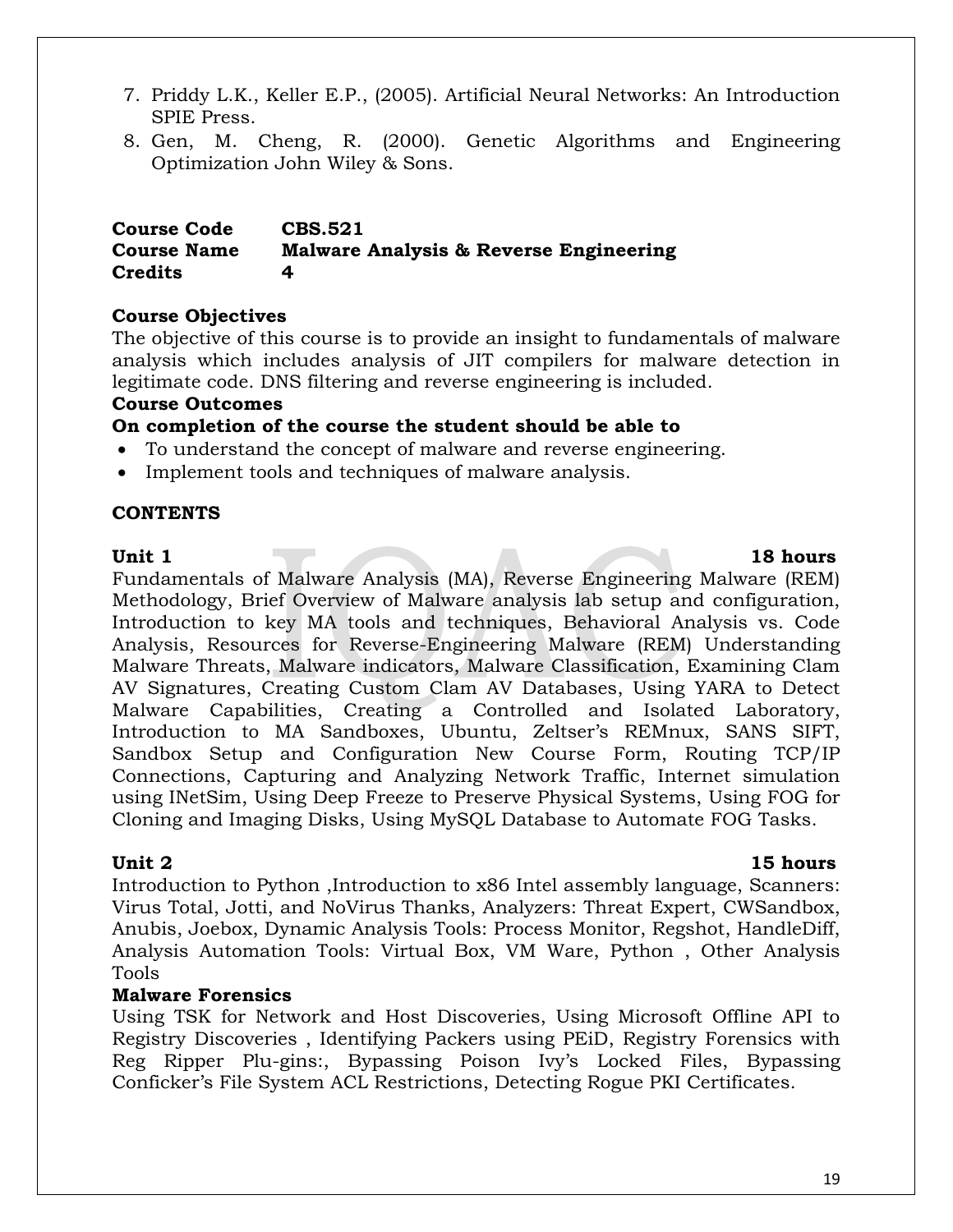**Steganography:** Overview, History, Methods for hiding (text, images, audio, video, speech etc.), Issues: Security, Capacity and Imperceptibility,

#### **Malware and Kernel Debugging**

Opening and Attaching to Processes, Configuration of JIT Debugger for Shellcode Analysis, Controlling Program Execution, Setting and Catching Breakpoints, Debugging with Python Scripts and Py Commands**,** DLL Export Enumeration, Execution, and Debugging**,** Debugging a VMware Workstation Guest (on Windows)**,** Debugging a Parallels Guest (on Mac OS X). Introduction to WinDbg Commands and Controls, Detecting Rootkits with WinDbgScripts**,** Kernel Debugging with IDA Pro.

#### **Unit 4** 17 hours

### **Memory Forensics and Volatility**

Memory Dumping with MoonSols Windows Memory Toolkit**,** Accessing VM Memory Files Overview of Volatility, Investigating Processes in Memory Dumps**,**  Code Injection and Extraction**,** Detecting and Capturing Suspicious Loaded DLLs**,** Finding Artifacts in Process Memory**,** Identifying Injected Code with Malfind and YARA.

Using WHOIS to Research Domains**,** DNS Hostname Resolution**,** Querying, Passive DNS**,** Checking DNS Records**,** Reverse IP Search New Course Form**,**  Creating Static Maps**,** Creating Interactive Maps.

Case study of Finding Artifacts in Process Memory, Identifying Injected Code with Malfind and YARA

### **Suggested Readings**

1. Michael Sikorski, Andrew Honig "Practical Malware Analysis: The Hands-On Guide to Dissecting Malicious Software" publisher Williampollock

| <b>Course Code</b> | <b>CBS-522</b> |
|--------------------|----------------|
| <b>Course Name</b> | Steganography  |
| <b>Credits</b>     | 4              |

### **Course Objectives:**

The objective of course is to provide a insight to steganography techniques. Watermarking techniques along with attacks on data hiding and integrity of data is included in this course.

### **Course Outcomes**

### **After completion of course, students would be:**

- Learn the concept of information hiding.
- Survey of current techniques of steganography and learn how to detect and extract hidden information.
- Learn watermarking techniques and through examples understand the concept.

## **CONTENTS**

## **Unit 1** 14 hours

### **Unit 3 16 hours**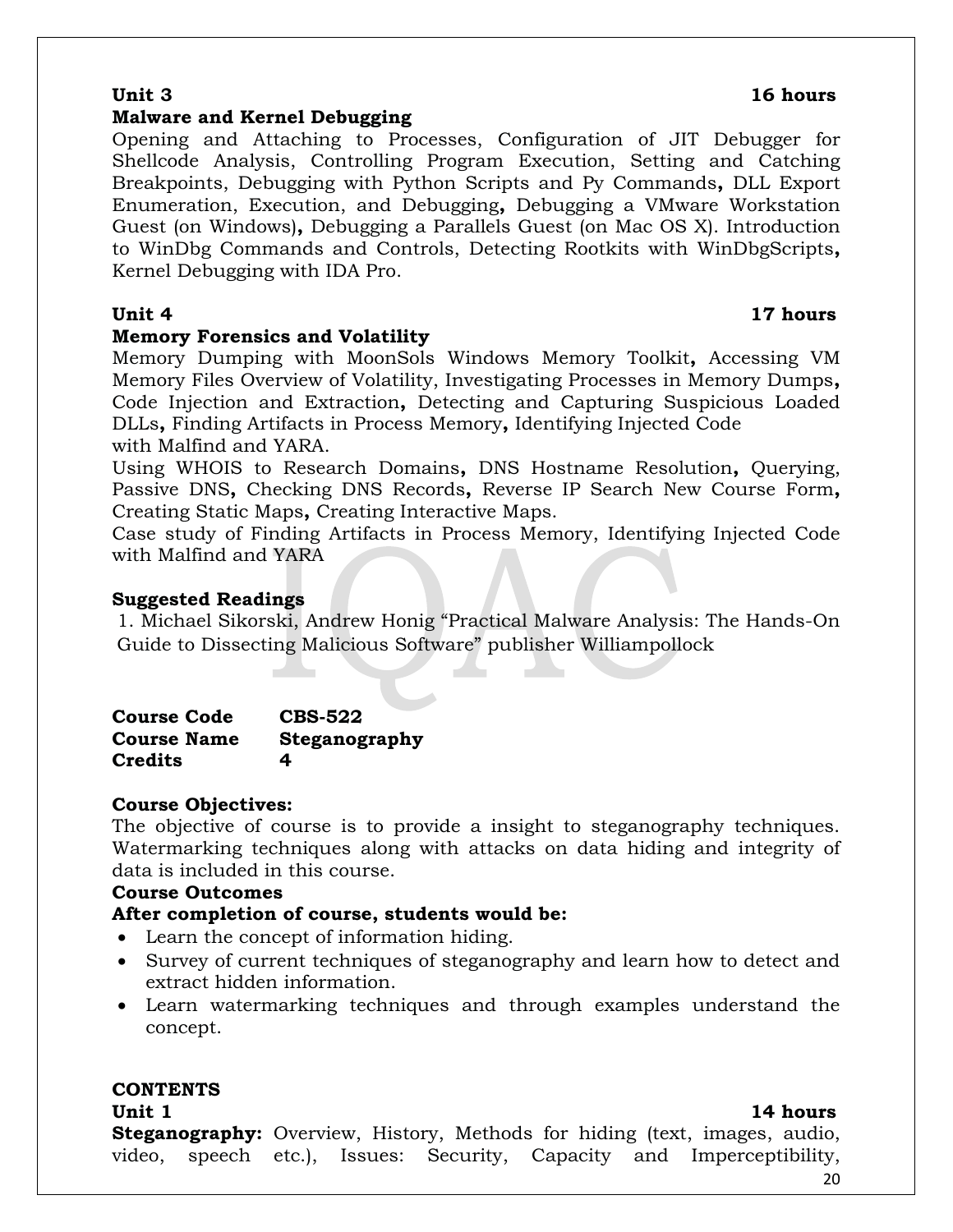## Steganalysis: Active and Malicious Attackers, Active and passive steganalysis,

## **Unit 2** 12 hours

Frameworks for secret communication (pure Steganography, secret key, public key steganography), Steganography algorithms (adaptive and non-adaptive),

Steganography techniques: Substitution systems, Spatial Domain, Transform domain techniques, Spread spectrum, Statistical steganography, Cover Generation and cover selection, Tools: EzStego, FFEncode, Hide 4 PGP, Hide and Seek, S Tools etc.)

Detection, Distortion, Techniques: LSB Embedding, LSB Steganalysis using primary sets, Texture based

**Digital Watermarking**: Introduction, Difference between Watermarking and Steganography, History, Classification (Characteristics and Applications), Types and techniques (Spatial-domain, Frequency-domain, and Vector quantization based watermarking), Attacks and Tools (Attacks by Filtering, Remodulation, Distortion, Geometric Compression, Linear Compression etc.), Watermark security & authentication.

Recent trends in Steganography and digital watermarking techniques. Case study of LSB Embedding, LSB Steganalysis using primary sets.

## **Suggested Readings**

- 1. Peter Wayner, "Disappearing Cryptography–Information Hiding: Steganography &
- 2. Watermarking", Morgan Kaufmann Publishers, New York, 2002.
- 3. Ingemar J. Cox, Matthew L. Miller, Jeffrey A. Bloom, Jessica Fridrich, TonKalker, "Digital
- 4. Watermarking and Steganography", Margan Kaufmann Publishers, New York, 2008.
- 5. Information Hiding: Steganography and Watermarking-Attacks and Countermeasures by Neil F.
- 6. Johnson, ZoranDuric, SushilJajodia
- 7. Information Hiding Techniques for Steganography and Digital Watermarking by Stefan
- 8. Katzenbeisser, Fabien A. P. Petitcolas

### **Course Code CBS-523 Course Name Secure Software Design and Enterprise Computing Credits 4**

## **Course Objectives:**

- To fix software flaws and bugs in various software.
- To make students aware of various issues like weak random number generation, information leakage, poor usability, and weak or no encryption on data traffic

## **Unit 3 15 hours**

## Unit 4 16 hours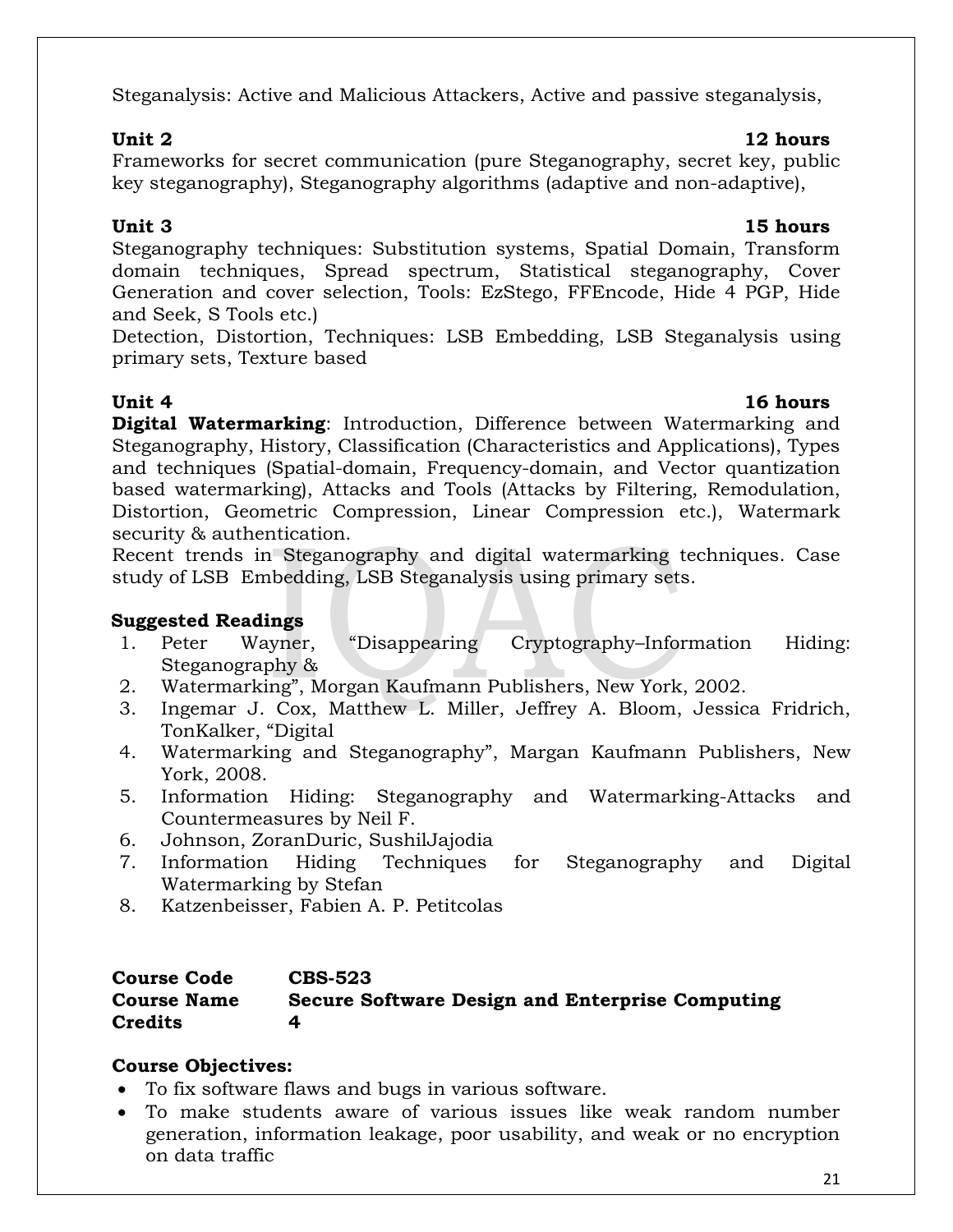- Techniques for successfully implementing and supporting network services on an enterprise scale and heterogeneous systems environment.
- Methodologies and tools to design and develop secure software containing minimum vulnerabilities and flaws.

### **Course Outcomes**

### **After completion of course, students would be able to:**

- Differentiate between various software vulnerabilities.
- Software process vulnerabilities for an organization.
- Monitor resources consumption in a software.
- Interrelate security and software development process.

## **CONTENTS**

## **Secure Software Design**

Identify software vulnerabilities and perform software security analysis, Master security programming practices, Master fundamental software security design concepts, Perform security testing and quality assurance.

## **Unit 2 15 hours**

### **Enterprise Application Development**

Describe the nature and scope of enterprise software applications, Design distributed N-tier software application, Research technologies available for the presentation, business and data tiers of an enterprise software application, Design and build a database using an enterprise database system, Develop components at the different tiers in an enterprise system, Design and develop a multi-tier solution to a problem using technologies used in enterprise system,Present software solution.

## **Enterprise Systems Administration**

Design, implement and maintain a directory-based server infrastructure in a heterogeneous systems environment, Monitor server resource utilization for system reliability and availability, Install and administer network services (DNS/DHCP/Terminal Services/Clustering/Web/Email).

Obtain the ability to manage and troubleshoot a network running multiple services, Understand the requirements of an enterprise network and how to go about managing them.

Handle insecure exceptions and command/SQL injection, Defend web and mobile applications against attackers, software containing minimum Vulnerabilities and flaws.

Case study of DNS server, DHCP configuration and SQL injection attack.

### **Suggested Readings**

1. Theodor Richardson, Charles N Thies, Secure Software Design, Jones & **Bartlett** 

#### **Unit 1** 13 hours

## **Unit 3 16 hours**

### **Unit 4** 15 hours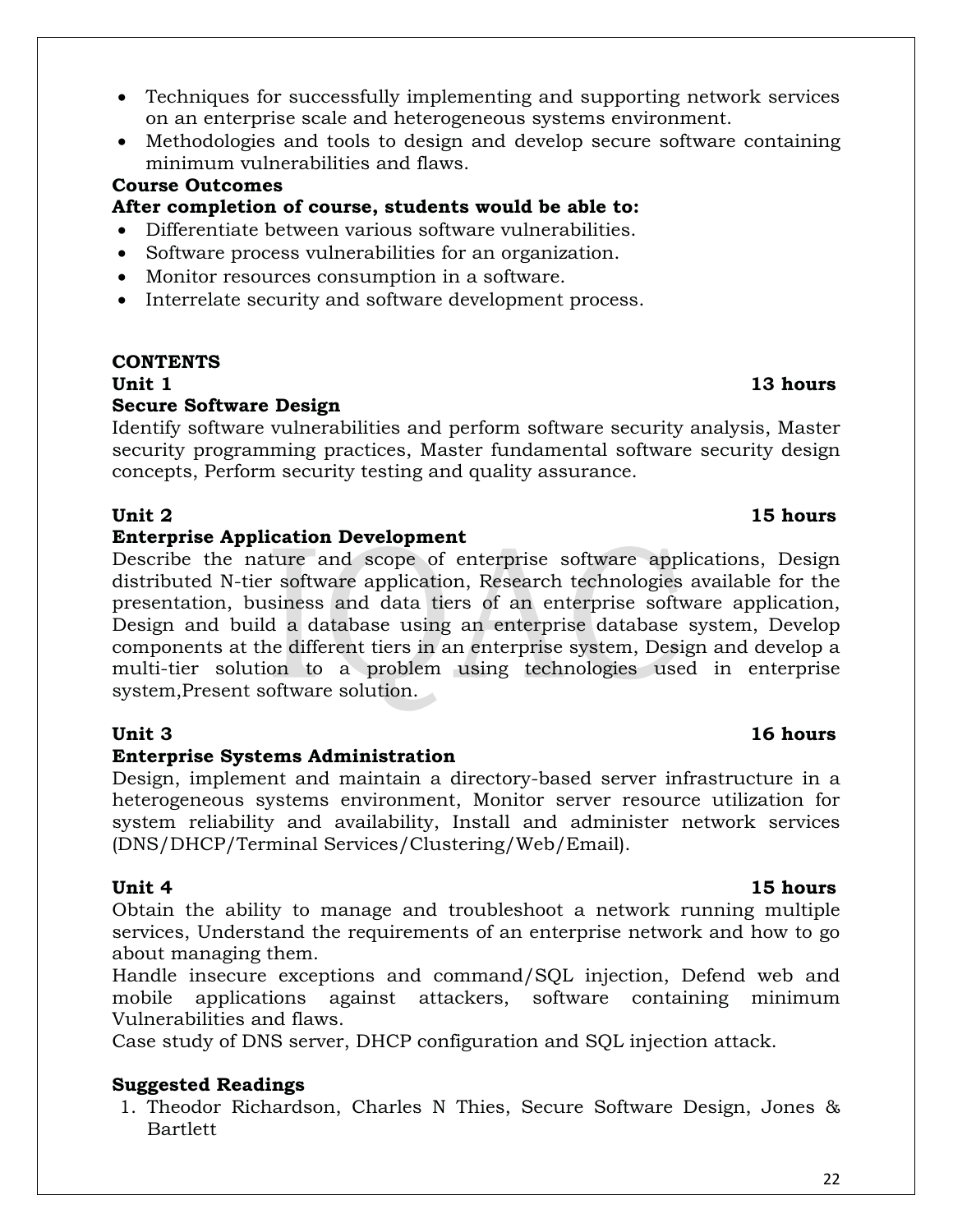2. Kenneth R. van Wyk, Mark G. Graff, Dan S. Peters, Diana L. Burley, Enterprise Software Security, Addison Wesley.

**Course Code CBS.524 Course Name Big Data Analysis and Visualization Credits 4**

### **Course Objectives:**

To prepare the data for analysis and develop meaningful Data Visualizations **Course Outcomes**

After completion of course, students would be: Able to extract the data for performing the Analysis.

## **CONTENTS**

## **Unit** 1 **15 hours**

**Data Gathering and Preparation:** Data formats, parsing and transformation, Scalability and real-time issues, **Data Cleaning:** Consistency checking, Heterogeneous and missing data, Data Transformation and segmentation

### **Unit 2 16 hours**

**Exploratory Analysis:** Descriptive and comparative statistics, Clustering and association, Hypothesis Generation,

**Visualization:** Designing visualizations, Time series, Geo-located data, Correlations and connections, Hierarchies and networks, interactivity

## **Unit 3 15 hours**

**Big Data Technology:** Fundamental of Big Data Types, Big data Technology Components, Big Data Architecture, Big Data Warehouse, Functional Vs. Procedural Programming Models for Big Data.

**Unit 4** 15 hours **Big Data Tools:** Hadoop: Introduction to Hadoop Ecosystem, HDFS, Map-Reduce programming, Spark, PIG, JAQL, Understanding Text Analytics and Big Data, Predictive Analysis of Big Data, Role of Data Analyst

## **Suggested Readings**

- 1. Making sense of Data: A practical Guide to Exploratory Data Analysis and Data Mining, by GlennJ. Myatt
- 2. Data Analytics Make Accesible By A. Maheshwari, Orilley Publications
- 3. Lean Analytics: Use Data to Build a Better Startup Faster, by A. Croll and B. Yoskovitz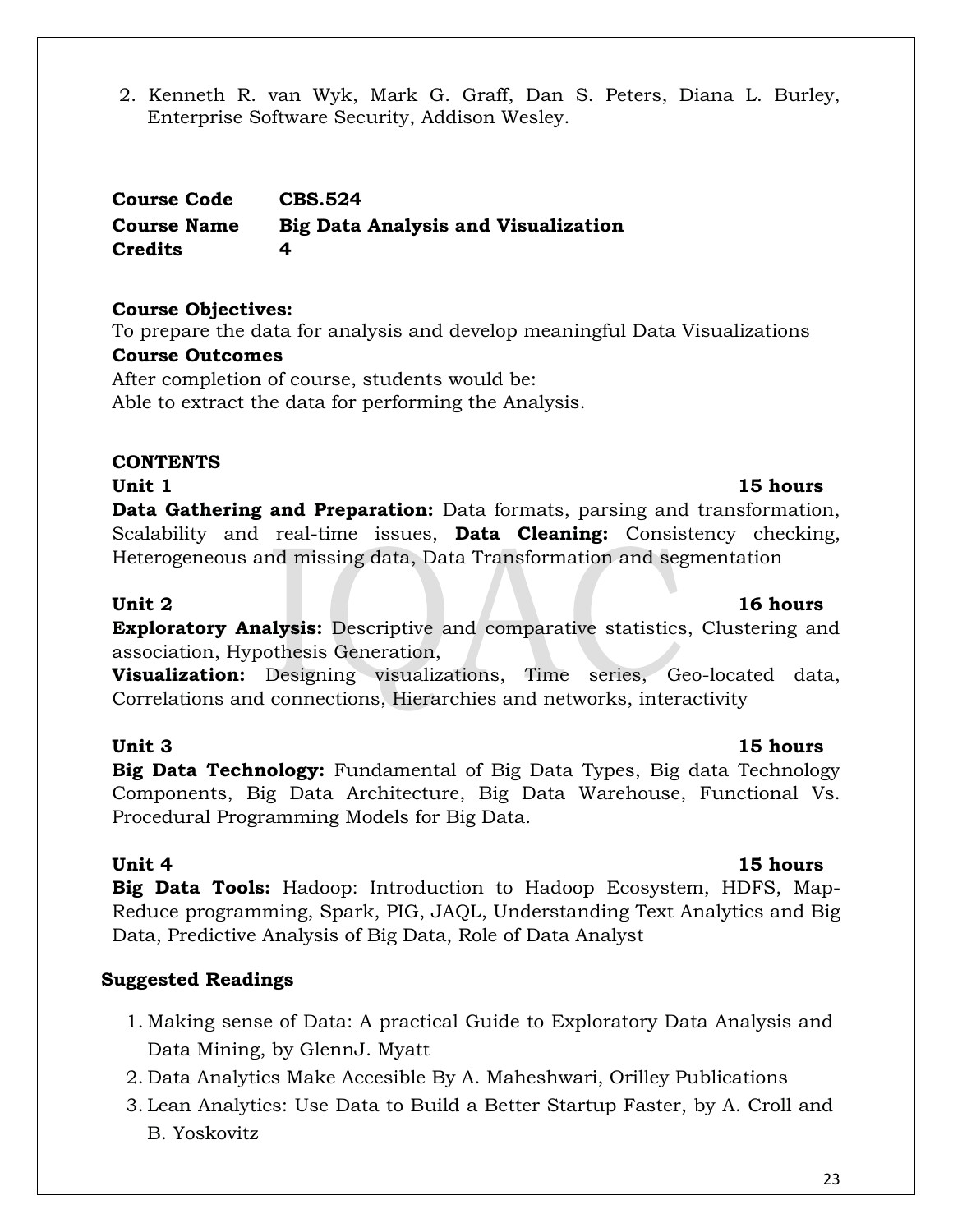4. Oreilley Publications, 1 st Edition, 2013

| <b>Course Code</b> | <b>CBS.525</b>       |
|--------------------|----------------------|
| <b>Course Name</b> | <b>Secure Coding</b> |
| <b>Credits</b>     | 4                    |

## **Course Objectives:**

- Understand the most frequent programming errors leading to software vulnerabilities.
- Identify and analyse security problems in software.
- Understand and protect against security threats and software vulnerabilities.
- Effectively apply their knowledge to the construction of secure software systems

## **Course Outcomes**

## **After completion of course, students would be able to:**

- Write secure programs and various risk in the softwares.
- Describe various possible security attacks
- Classify various errors that lead to vulnerabilities
- Real time software and vulnerabilities associated with them.

### **CONTENTS**

### **Unit 1** 16 hours

**Software Security:** Security Concepts, Security Policy, Security Flaws, Vulnerabilities,

Exploitation and Mitigations. Software Security problems, Classification of Vulnerabilities.

**Security Analysis:** Problem Solving with static analysis: Type Checking, Style Checking, Program understanding, verifications and property checking, Bug finding and Security Review.

### **Unit 2** 14 hours

**Strings:** Common String manipulating Errors, String Vulnerabilities and Exploits, Mitigation Strategies for strings, String handling functions, Runtime protecting strategies, Notable

Vulnerabilities.

**Integer Security:** Integer data Type, Integer Conversions, Integer Operations, Integer, Vulnerabilities, Mitigation Strategies.

### **Unit 3 15 hours**

**Handling Inputs:** What to validate, How to validate, Preventing metadata Vulnerabilities,

**Buffer Overflow**: Introduction, Exploiting buffer overflow vulnerabilities, Buffer allocation strategies**,** Tracking buffer sizes, buffer overflow in strings, Buffer overflow in Integers Runtime

### Protections.

**Errors and Exceptions:** Handling Error with return code, Managing exceptions, Preventing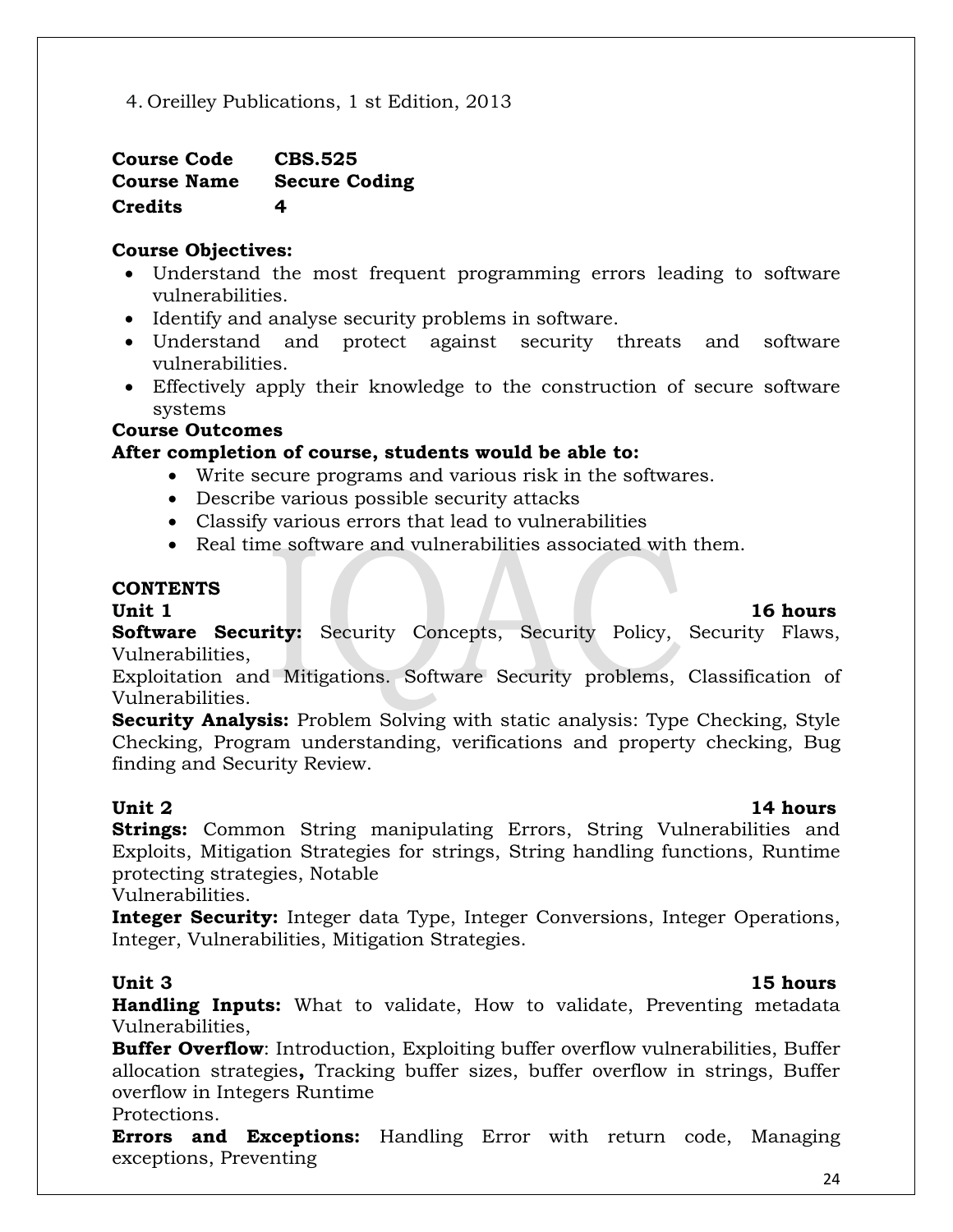Resource leaks, Logging and debugging.

**Unit 4** 16 hours

**Web Applications:** Input and Output Validation for the Web: Expect That the Browser Has Been Subverted, HTTP Considerations: Use POST, Not GET, Request Ordering, Error Handling, Request Provenance

Maintaining Session State: Use Strong Session Identifiers, Enforce a Session Idle Timeout and a Maximum Session Lifetime, Begin a New Session upon Authentication.

### **Suggested Readings**

- 1. Seacord, R. C. (2013). Secure Coding in C and C++. 2nd edition. Addison Wisley for Software Engineering Institute,
- 2. Chess, B., and West, J. (2007). Secure Programming with static Analysis. Addison Wisley Software Security Series.
- 3. Seacord, R. C. (2009). The CERT C Secure Coding Standard. Pearson Education. Howard, M., LeBlanc, D. (2002). Writing Secure Code. 2ndEdition. Pearson Education.

## **Course Code CBS.526 Course Name Security Assessment & Risk Analysis Credits 4**

### **Course Objectives:**

- Describe the concepts of risk management
- Define and differentiate various Contingency Planning components
- Integrate the IRP, DRP, and BCP plans into a coherent strategy to support sustained organizational operations.
- Define and be able to discuss incident response options, and design an Incident Response Plan for sustained organizational operations.

## **Course Outcomes**

## **After completion of course, students would be:**

- Capable of recommending contingency strategies including data backup and recovery and alternate site selection for business resumption planning
- Skilled to be able to describe the escalation process from incident to disaster in case of security disaster.
- Capable of Designing a Disaster Recovery Plan for sustained organizational operations.
- Capable of Designing a Business Continuity Plan for sustained organizational operations.

### **CONTENTS**

## **Unit 1** 16 hours

**SECURITY BASICS**: Information Security (INFOSEC) Overview: critical information

characteristics – availability information states – processing security Countermeasures- education, training and awareness, critical information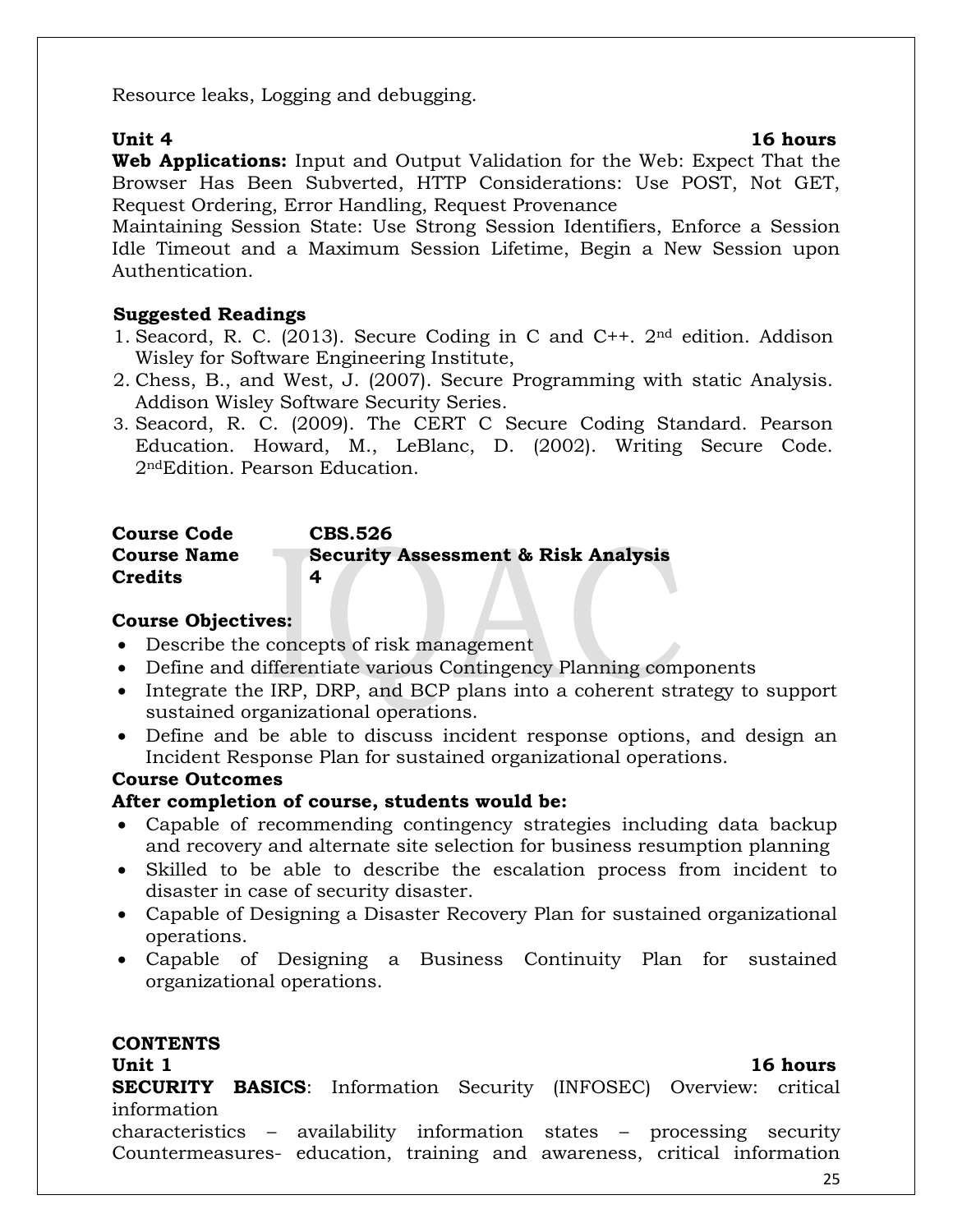**Unit 2 15 hours** Threats to and Vulnerabilities of Systems: definition of terms (e.g., threats,

characteristics – confidentiality critical information characteristics – integrity, information states – storage, information states – transmission, security

countermeasures-policy, procedures and practices, threats, vulnerabilities.

vulnerabilities, risk), major categories of threats (e.g., fraud, Hostile Intelligence Service (HOIS),

malicious logic, hackers, environmental and technological hazards, disgruntled employees,

careless employees, HUMINT, and monitoring), threat impact areas, Countermeasures:

assessments (e.g., surveys, inspections), Concepts of Risk Management: consequences

(e.g., corrective action, risk assessment), cost/benefit analysis of controls, implementation

of cost-effective controls, monitoring the efficiency and effectiveness of controls (e.g., unauthorized or inadvertent disclosure of information), threat and vulnerability assessment.

#### **Unit 3 17 hours**

Security Planning: directives and procedures for policy mechanism, Risk Management: acceptance of risk (accreditation), corrective actions information identification, risk analysis and/or vulnerability assessment components, risk analysis results evaluation, roles and responsibilities of all the players in the risk analysis process, Contingency Planning/Disaster Recovery: agency response procedures and continuity of operations, contingency plan components, determination of backup requirements, development of plans for recovery

actions after a disruptive event, development of procedures for off-site processing, emergency destruction procedures, guidelines for determining

critical and essential workload, team member responsibilities in responding to an emergency situation

### **Unit 4** 18 hours

### **Policies And Procedures**

Physical Security Measures: alarms, building construction, cabling, communications centre, environmental controls (humidity and air conditioning), filtered power, physical access control systems (key cards, locks and alarms) Personnel Security Practices and Procedures: access authorization/verification (need-to-know), contractors, employee clearances, position sensitivity, security training and awareness, systems maintenance personnel, Administrative

Security Procedural Controls: attribution, copyright protection and licensing , Auditing and Monitoring: conducting security reviews, effectiveness of security programs, investigation of security breaches, privacy review of accountability controls, review of audit trails and logs.

Operations Security (OPSEC): OPSEC surveys/OPSEC planning INFOSEC: computer security – audit, cryptography-encryption (e.g., point-to-point,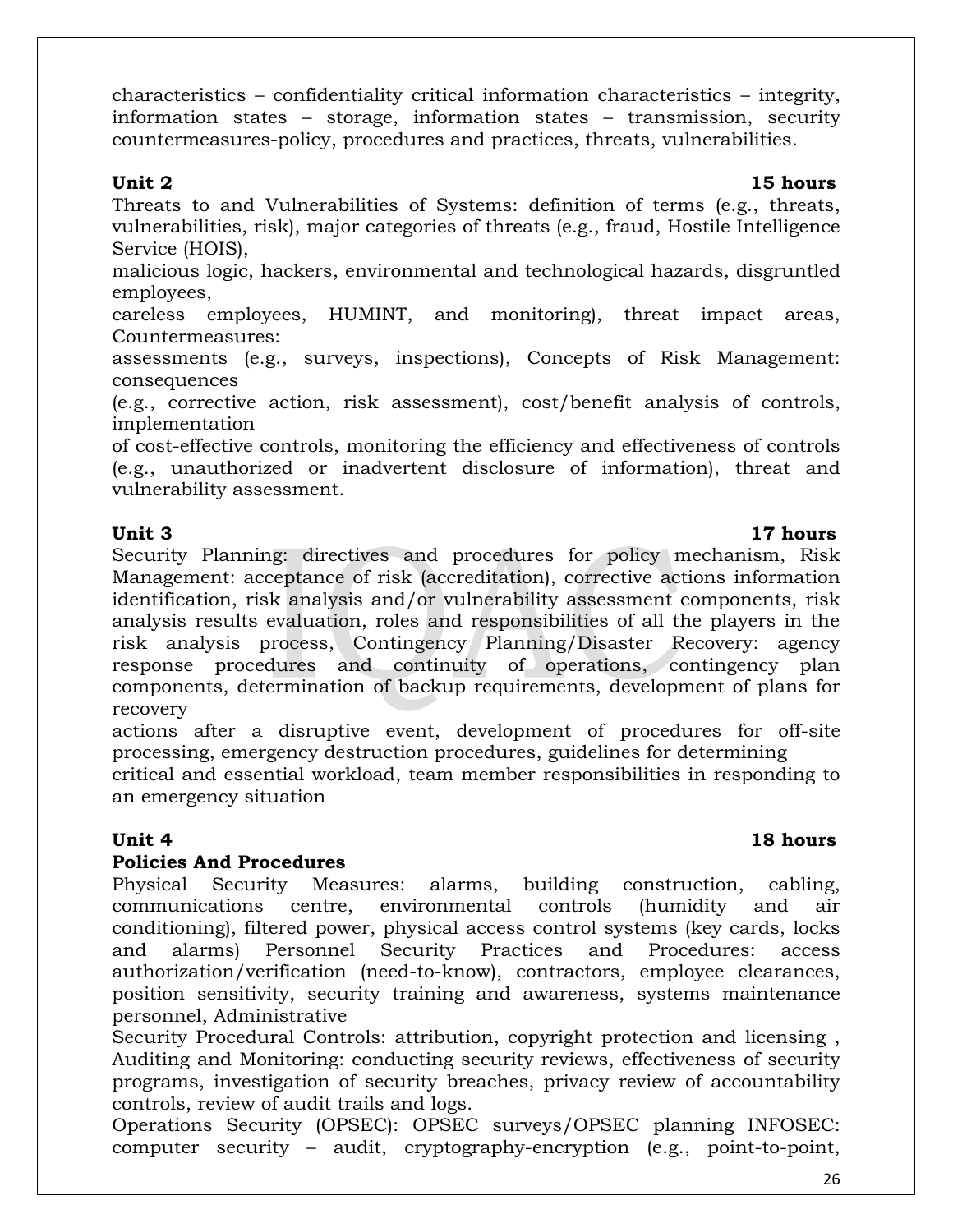network, link), cryptography-key management (to include electronic key), Cryptography-strength (e.g., complexity, secrecy, characteristics of the key) Case study of threat and vulnerability assessment.

### **Suggested Readings**

1. Principles of Incident Response and Disaster Recovery, Whitman & Mattord, Course Technology ISBN: 141883663X

2**.** (Web Link) http://www.cnss.gov/Assets/pdf/nstissi\_4011.pdf

| <b>Course Code</b> | <b>CBS.527</b>           |
|--------------------|--------------------------|
| <b>Course Name</b> | <b>Digital Forensics</b> |
| <b>Credits</b>     | 4                        |

## **Course Objectives:**

- Provides an in-depth study of the rapidly changing and fascinating field of computer forensics.
- Combines both the technical expertise and the knowledge required to investigate, detect and prevent digital crimes.
- Knowledge on digital forensics legislations, digital crime, forensics processes and procedures, data acquisition and validation, e-discovery tools
- E-evidence collection and preservation, investigating operating systems and file systems, network forensics, art of steganography and mobile device forensics

## **Course Outcomes:**

After completion of course, students would be able to:

- Understand relevant legislation and codes of ethics
- Computer forensics and digital detective and various processes, policies and procedures
- E-discovery, guidelines and standards, E-evidence, tools and environment.
- Email and web forensics and network forensics

## **CONTENTS**

**Unit 1** 15 hours Digital Forensics Science: Forensics science, computer forensics, and digital forensics.

Computer Crime: Criminalistics as it relates to the investigative process, analysis of cyber-criminalistics area, holistic approach to cyber-forensics.

Legal Aspects of Digital Forensics: IT Act 2000, amendment of IT Act 2008.

Incident- Response Methodology, Cyber Crime Scene Analysis: Discuss the various court orders etc., methods to search and seizure electronic evidence, retrieved and un-retrieved communications, Discuss the importance of

## **Unit 2** 14 hours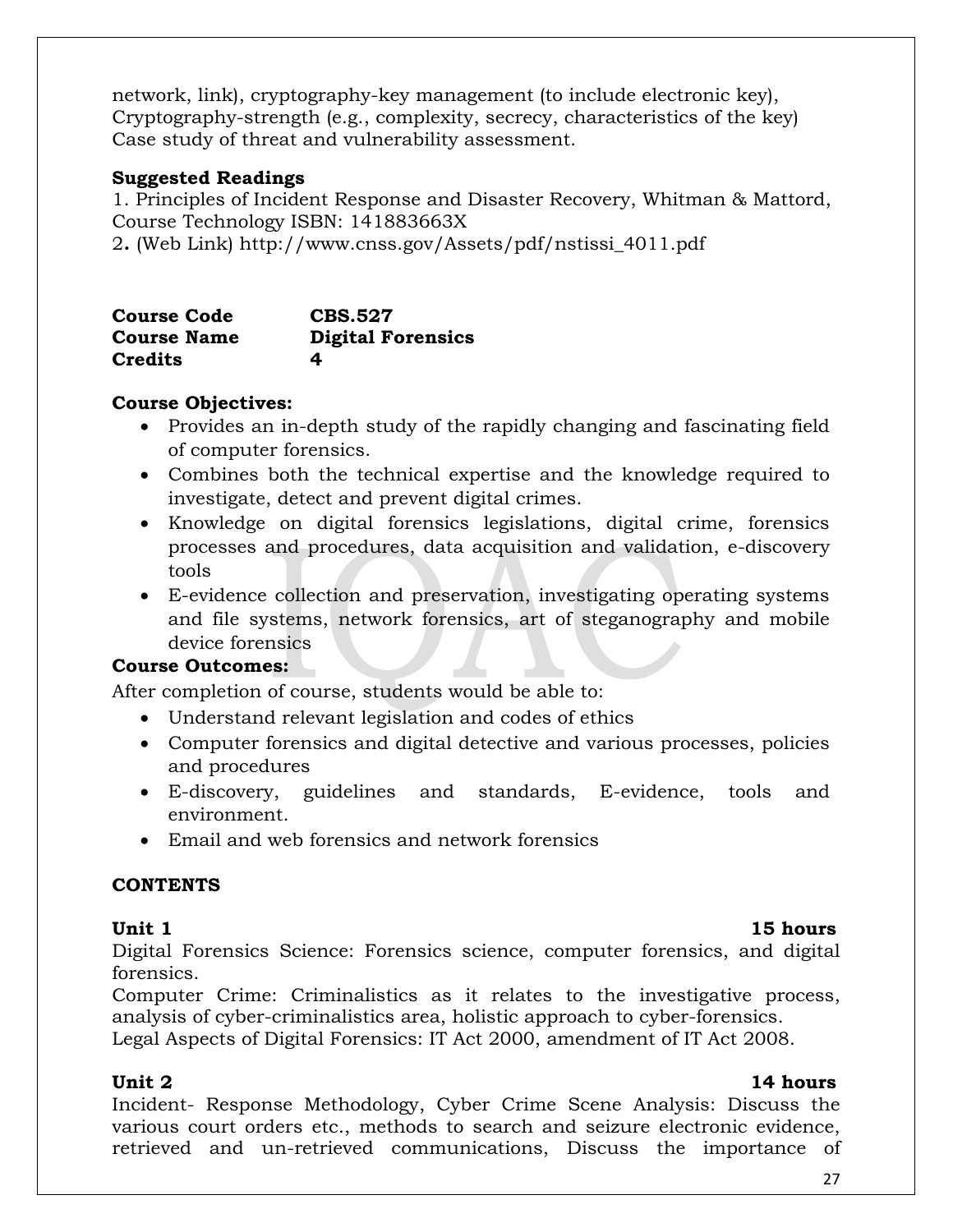understanding what court documents would be required for a criminal investigation.

### **Unit 3 12 hours**

Image Capturing, Authenticating Evidence, Hidden Data Extraction, Data Storage, File Systems, Recovery of deleted files, Cracking Passwords, Internet Crime Investigations, Web Attack Investigations.

## **Unit 4** 16 hours

Computer Forensics: Prepare a case, Begin an investigation, Understand computer forensics workstations and software, Conduct an investigation, Complete a case, Critique a case.

Network Forensics: open-source security tools for network forensic analysis, requirements for preservation of network data.

Mobile Forensics: mobile forensics techniques, mobile forensics tools

## **Suggested Readings**

- 1. John Sammons, The Basics of Digital Forensics, Elsevier
- 2. Davidoff, S. and Ham, J. (2012). Network Forensics Tracking Hackers through Cyberspace, Prentice Hall.
- 3. Michael G. Solomon , K Rudolph, Ed Tittel, Broom N., and Barrett, D. (2011),Computer Forensics Jump Start, Willey Publishing, Inc.
- 4. [Marcella, Albert J.,](http://14.139.242.3/W27/Result/w27AcptRslt.aspx?AID=66502&xF=T&xD=0&nS=2) Cyber forensics: A field mannual for collecting, examining and preserving evidence of computer crimes(2008), New York, Auerbach publications, 2008
- 5. [Davidoff, Sherri,](http://14.139.242.3/W27/Result/w27AcptRslt.aspx?AID=103082&xF=T&xD=0&nS=2) Network forensics: Tracking [hackers through cyberspace](http://14.139.242.3/W27/Result/Dtl/W21OneItem.aspx?xC=030592) (2017), Pearson education India private limited.

### **Course Code CBS.528 Course Name Python Programming for Security Professionals Credits 4**

## **Course Objectives:**

- Introduces the concepts of Python Programming
- Gives the students the opportunity to learn Python Modules
- Practically develop Python code to perform various activities.

## **Course Outcomes:**

After completion of course, students would be able to:

- Understand basics python programming
- Use various Python modules required for accessing operating system and Network.
- Write scripts in Python language for Network related activities
- Prepare python scripts to perform activities related to forensics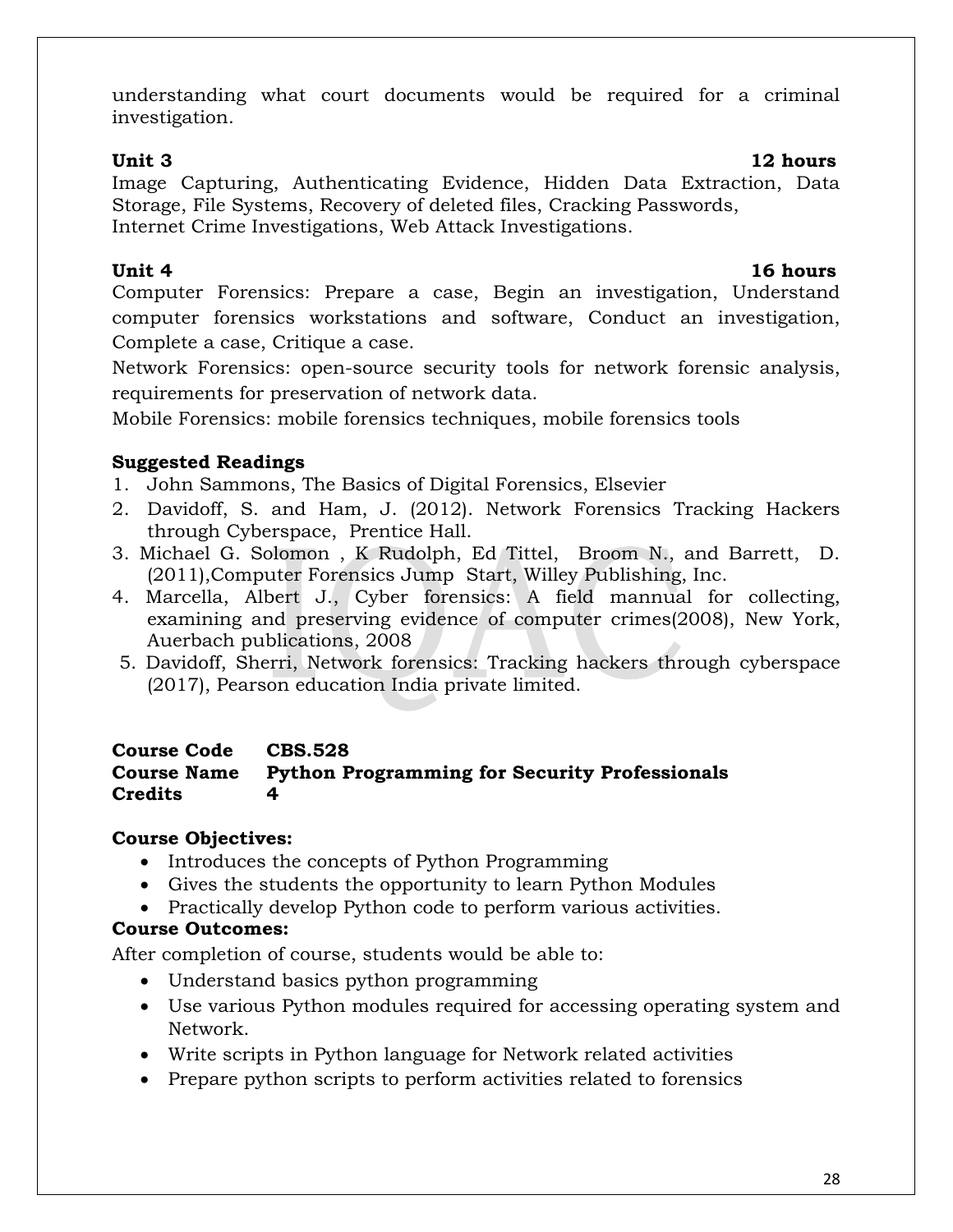#### **CONTENTS**

#### **Unit 1** 13 hours

Python Introduction, Installing and setting Python environment in Windows and Linux, basics of Python interpreter, Execution of python program, Editor for Python code, syntax, variable, types. Flow control: if, if-else, for, while, range function, continue, pass, break. Strings: Sequence operations, String Methods, Pattern Matching.

### **Unit 2** 14 hours

Lists: Basic Operations, Iteration, Indexing, Slicing and Matrixes; Dictionaries: Basic dictionary operations; Tuples and Files; Functions: Definition, Call, Arguments, Scope rules and Name resolution; Modules: Module Coding Basics, Importing Programs as Modules, Executing Modules as Scripts, Compiled Python files(.pyc), Standard Modules: OS and SYS, The dir() Function, Packages

Input output and file handling, Object Oriented Programming features in Python: Classes, Objects, Inheritance, Operator Overloading, Errors and Exceptions: try, except and else statements, Exception Objects, Regular expressions, Multithreading, Modules to handle multidimensional data: Numpy, Panadas.

Networking: Socket module, Port Scanning, Packet Sniffing, Traffic Analysis, TCP Packet Injection, Log analysis.

HTTP Communications with Python built in Libraries, Web communications with the Requests module, Forensic Investigations with Python: geo-locating, recovering deleted items, examining metadata and windows registry

## **Suggested Readings**

- 1 . Lutz Mark, (2009). Learning Python, Latest Edition., O'REILLY Media, Inc.
- 2. TJ. O'Connor, Violent Python A Cookbook for Hackers, Forensic Analysts, Penetration Testers and Security Engineers(2013), Elsevier.
- 3. Seitz Justin , (2009). Gray Hat Python: Python Programming with Hackers and Reverse Engineers, Latest Edition, No Starch Press, Inc.
- 4. Seitz Justin , (2015). Black Hat Python: Python Programming for Hackers and Pentesters, Latest Edition, No Starch Press, Inc
- 5. Berry Paul, (2011). Head First Python. Latest Edition, O'REILLY Media, Inc.

## **Unit 3 15 hours**

## **Unit 4 18 hours**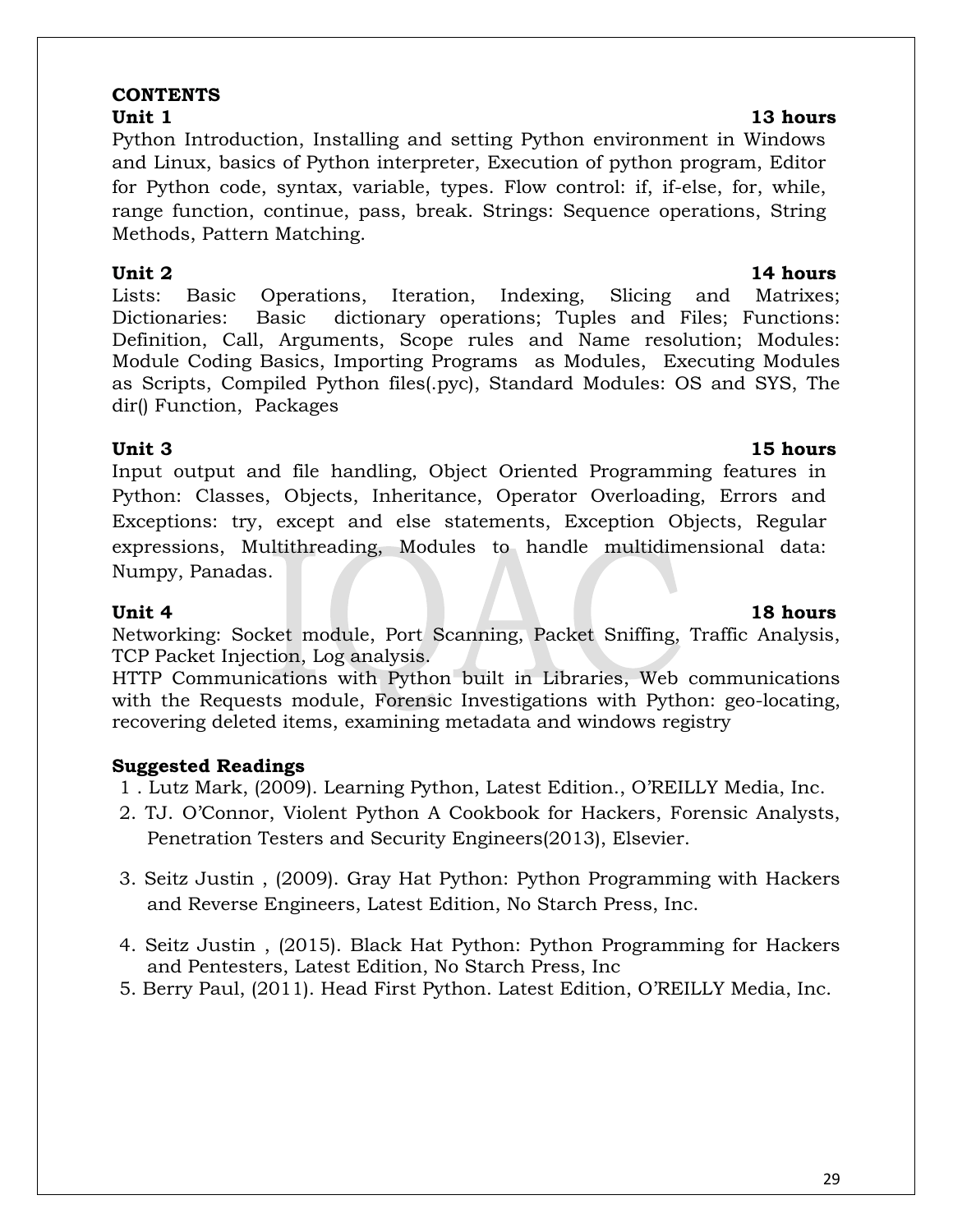**Course Code CST. 524 Course Name IOT (Internet of Things) Credits 4**

## **Course Objectives:**

The objective of this course is to introduce students to the use of Devices in IoT Technology, Real World IoT Design Constraints, Industrial Automation and Commercial Building Automation in IoT.

**Course Outcomes:** On completion of the course the students should be able to

Understand the concepts of Internet of Things

- Building state of the art architecture in IoT.
- • Design IoT applications in different domain and be able to analyze their performance
- Implement basic IoT applications on embedded platform

### **CONTENTS**

### Unit 1 10 hours

**Introduction to IoT** Defining IoT, Characteristics of IoT, Physical design of IoT, Logical design of IoT, Functional blocks of IoT, Communication models and APIs

**IoT and M2M**, Difference between IoT and M2M, Software define Network.

**Network and Communication aspects:** Wireless medium access issues, MAC protocol survey, Survey routing protocols, Sensor deployment, Node discovery, Data aggregation and Dissemination

## **Unit 3 15 hours**

**Challenges in IoT Design**: challenges, Development challenges, Security challenges, Other Challenges

**Domain specific applications:**IoT Home automation, Industry applications, Surveillance applications, Other IoT applications.

## **Unit 4** 16 hours

**Developing IoTs**: Introduction to Python, Introduction to different IoT tools, Developing applications through IoT tools, Developing sensor based application through embedded system platform, Implementing IoT concepts with python

## **Unit 2** 12 hours

#### 30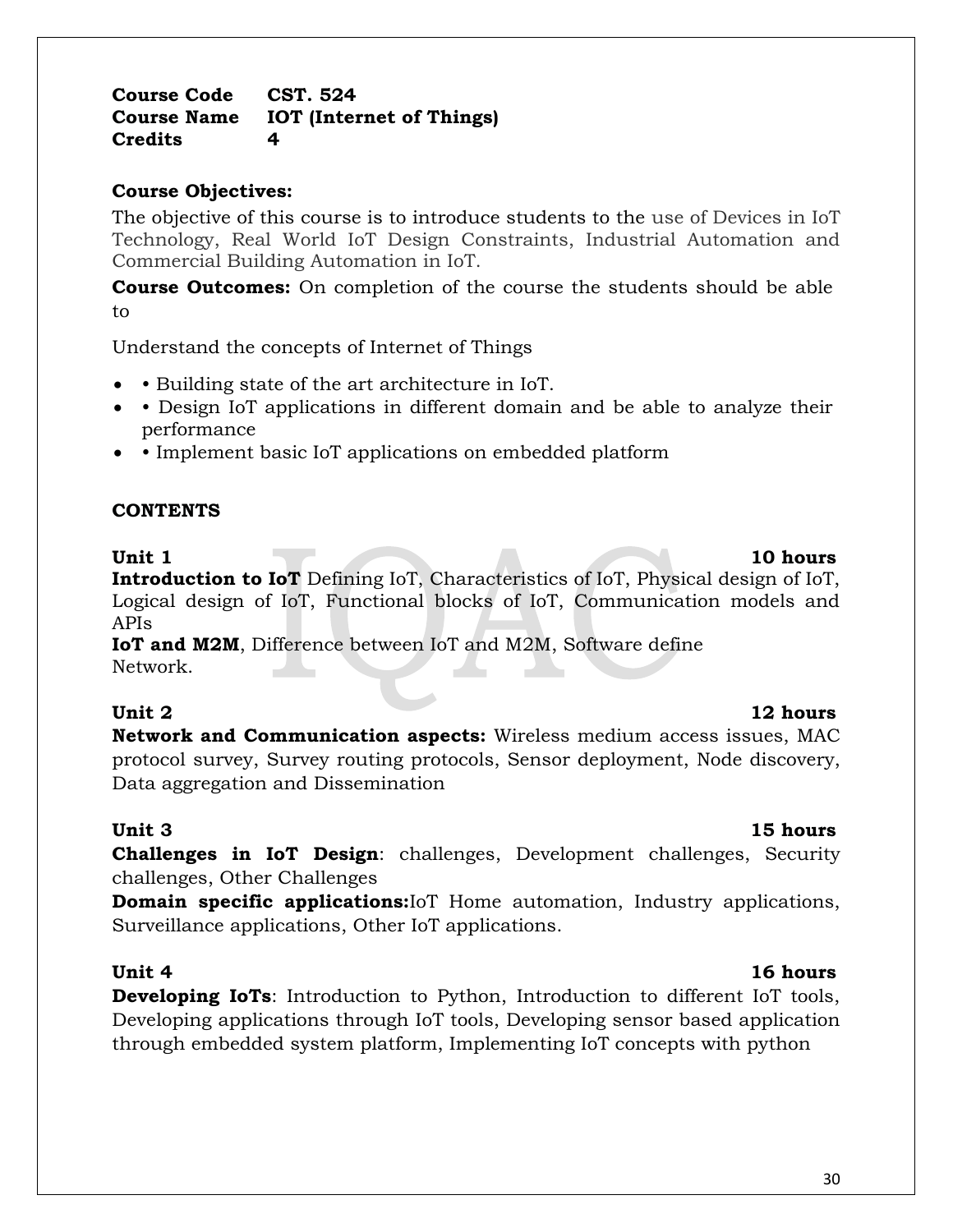#### **Text books:**

- 1. Vijay Madisetti, Arshdeep Bahga, "Internet of Things: A Hands-On Approach"
- 2. Waltenegus Dargie, Christian Poellabauer, & quot; Fundamentals of Wireless Sensor Networks: Theory and Practice
	- 3. Francis daCosta, "Rethinking the Internet of Things: A Scalable Approach to Connecting Everything", 1st Edition, Apress Publications, 2013

### **Suggested Readings:**

1. Jan Holler, Vlasios Tsiatsis, Catherine Mulligan, Stefan Avesand, Stamatis Karnouskos, David Boyle, "From Machine-to-Machine to the Internet of Things: Introduction to a New Age of Intelligence", 1st Edition, Academic Press, 2014.

**Course Code CST-527 Course Name Soft Computing – Lab Credits**

Students will implement the lab practical as per the syllabus of the subject.

### **List of Practical based on:**

### **Lab Evaluation:**

The evaluation of lab criteria will be based on following parameters:

| <b>Evaluation Parameters</b> | Marks        |
|------------------------------|--------------|
| Practical File               | $\mathbf{5}$ |
| Implementation               | 15           |
| Viva-voce                    | .30          |
| Total                        | 50           |

### **Course Code CST-528 Course Name Python Programming for Security Professionals – Lab Credits**

Students will implement the lab practical as per the syllabus of the subject.

#### **List of Practical based on: Lab Evaluation:**

The evaluation of lab criteria will be based on following parameters: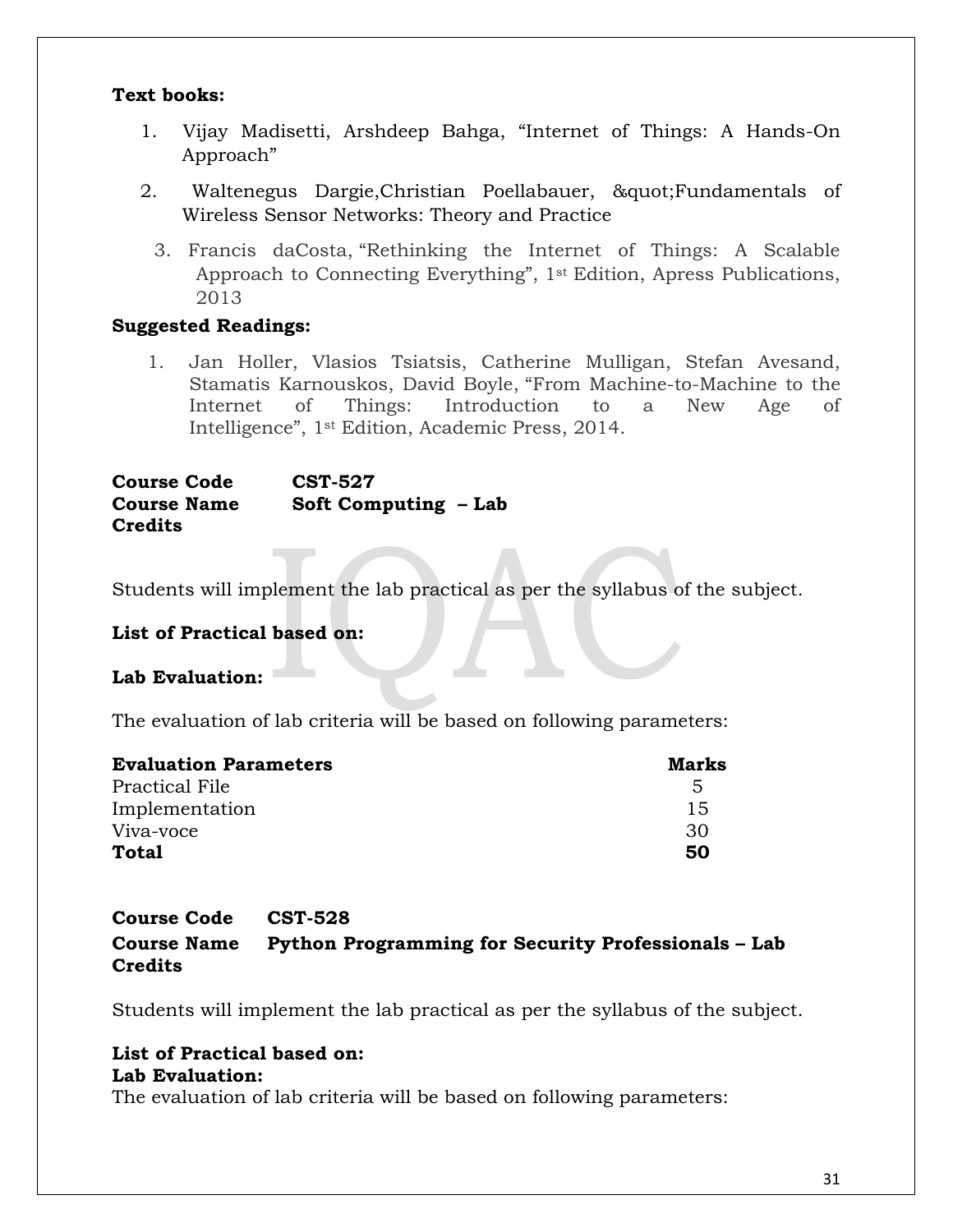| <b>Evaluation Parameters</b> | Marks |
|------------------------------|-------|
| Practical File               | 5     |
| Implementation               | 15    |
| Viva-voce                    | 30    |
| Total                        | 50    |

#### **Semester- III**

| <b>Course Code</b> | <b>CBS.551</b>            |
|--------------------|---------------------------|
| <b>Course Name</b> | <b>Biometric Security</b> |
| <b>Credits</b>     | 4                         |

### **Course Objectives:**

The objective of this course is to

- Introduce Bio-metric and traditional authentication methods.
- Describe the background theory of image processing required in biometric security
- Classify algorithms related to various biometrics
- Evaluate the performance of various biometric systems

#### **Course Outcomes:**

### **After completion of course, students would be:**

- Perform R&D on bio-metrics methods and systems.
- A good understanding of the various modules constituting a bio-metric system.
- Familiarity with different bio-metric traits and to appreciate their relative significance.
- A good knowledge of the feature sets used to represent some of the popular bio-metric traits.
- Evaluate and design security systems incorporating bio-metrics.
- Recognize the challenges and limitations associated with bio-metrics.

### **CONTENTS**

Introduction and Definitions of bio-metrics, Traditional authenticated methods and technologies.

**Introduction to** Image Processing, **Image Enhancement Techniques:** Spatial Domain Methods: Smoothing, sharpening filters, Laplacian filters, Frequency domain filters, Smoothing and sharpening filters.

### **Unit- II 15 hours**

**Image Restoration & Reconstruction:** Model of Image Degradation/restoration process, Noise models, spatial filtering, inverse filtering, Minimum mean square Error filtering.

**Introduction to image segmentation: Image edge detection:** Introduction to edge detection, types of edge detectors.

**Unit- I 15 hours**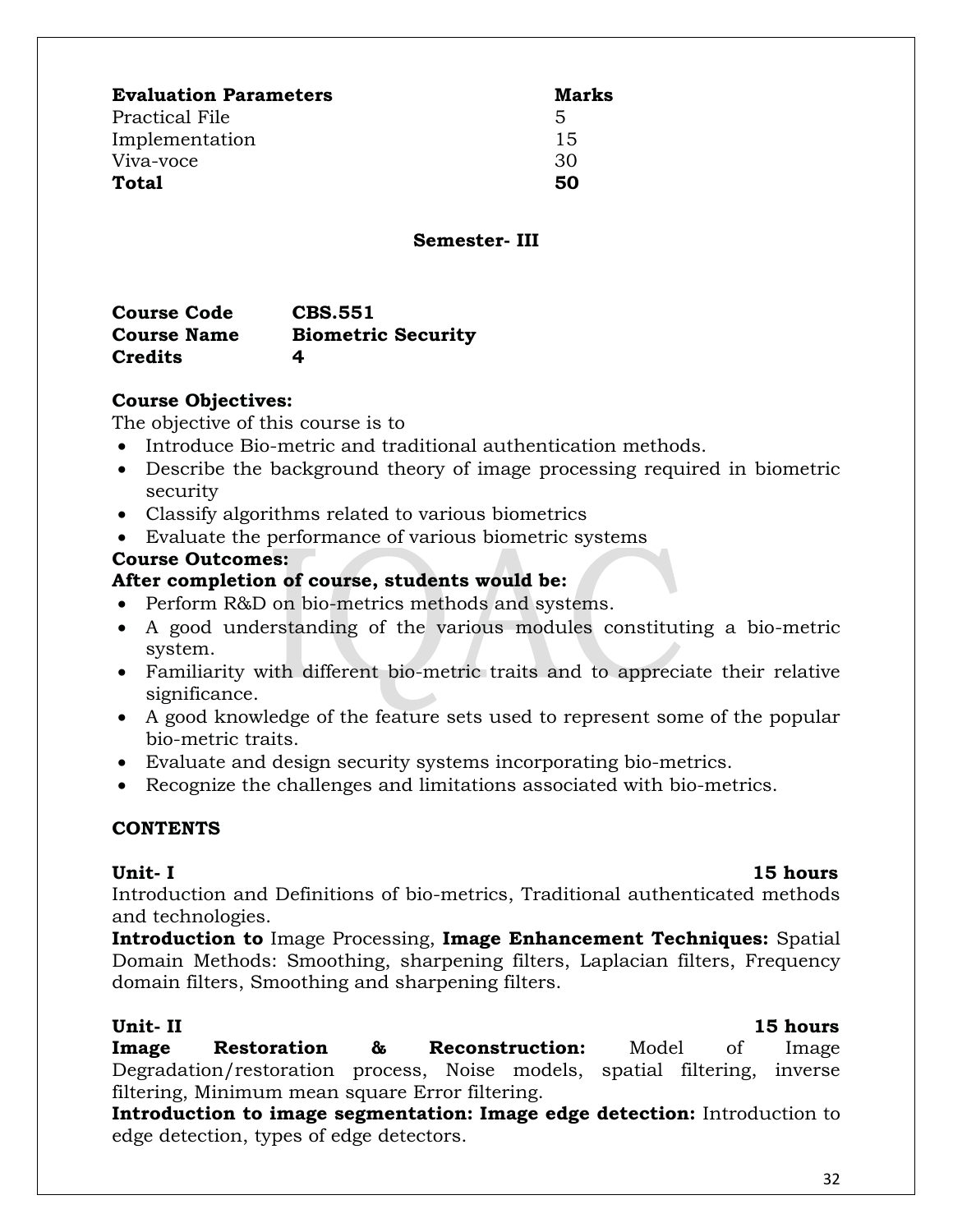Introduction to image feature extraction

#### **Unit- III 21 hours**

**Bio-metric technologies:** Fingerprint, Face, Iris, Hand Geometry, Gait recognition, Ear, Voice, Palm print, On-Line Signature Verification, 3D Face

Recognition, Dental Identification and DNA.

## **Unit- IV 15 hours**

The Law and the use of multi bio-metrics systems. Statistical measurement of Bio-metric.

Bio-metrics in Government Sector and Commercial Sector. Case Studies of biometric system, Bio-metric Transaction. Bio-metric System Vulnerabilities.

Recent trends in Bio-metric technologies and applications in various domains. Case study of 3D face recognition and DNA matching.

## **Suggested Readings**

- 1. Biometrics for network security, Paul Reid, Hand book of Pearson
- 2. D. Maltoni, D. Maio, A. K. Jain, and S. Prabhakar, Handbook of Fingerprint Recognition,

Springer Verlag, 2003.

- 3. A. K. Jain, R. Bolle, S. Pankanti (Eds.), BIOMETRICS: Personal Identification in Networked Society, Kluwer Academic Publishers, 1999.
- 4. J. Wayman, A.K. Jain, D. Maltoni, and D. Maio (Eds.), Biometric Systems: Technology,
- 5. Design and Performance Evaluation, Springer, 2004.
- 6. Anil Jain, Arun A. Ross, Karthik Nanda kumar, Introduction to biometric, Springer, 2011.
- 7. Biometric Systems: Technology, Design and Performance Evaluation, J. Wayman, A.K. Jain, D. Maltoni, and D. Maio
- 8. Gonzalez, R.C. and Woods, R.E. (2009). Digital Image Processing. 2nd ed. India: Person Education.

### **Course Code CST-552 Course Name Data Warehousing and Data Mining Credits 4**

## **Course Objectives:**

The objective of this course is to introduce data warehousing and mining techniques. Application of data mining in web mining, pattern matching and cluster analysis is included to aware students of broad data mining areas.

## **Course Outcomes**

## **After completion of course, students would be:**

- Study of different sequential pattern algorithms
- Study the technique to extract patterns from time series data and it application in real world.
- Can extend the Graph mining algorithms to Web mining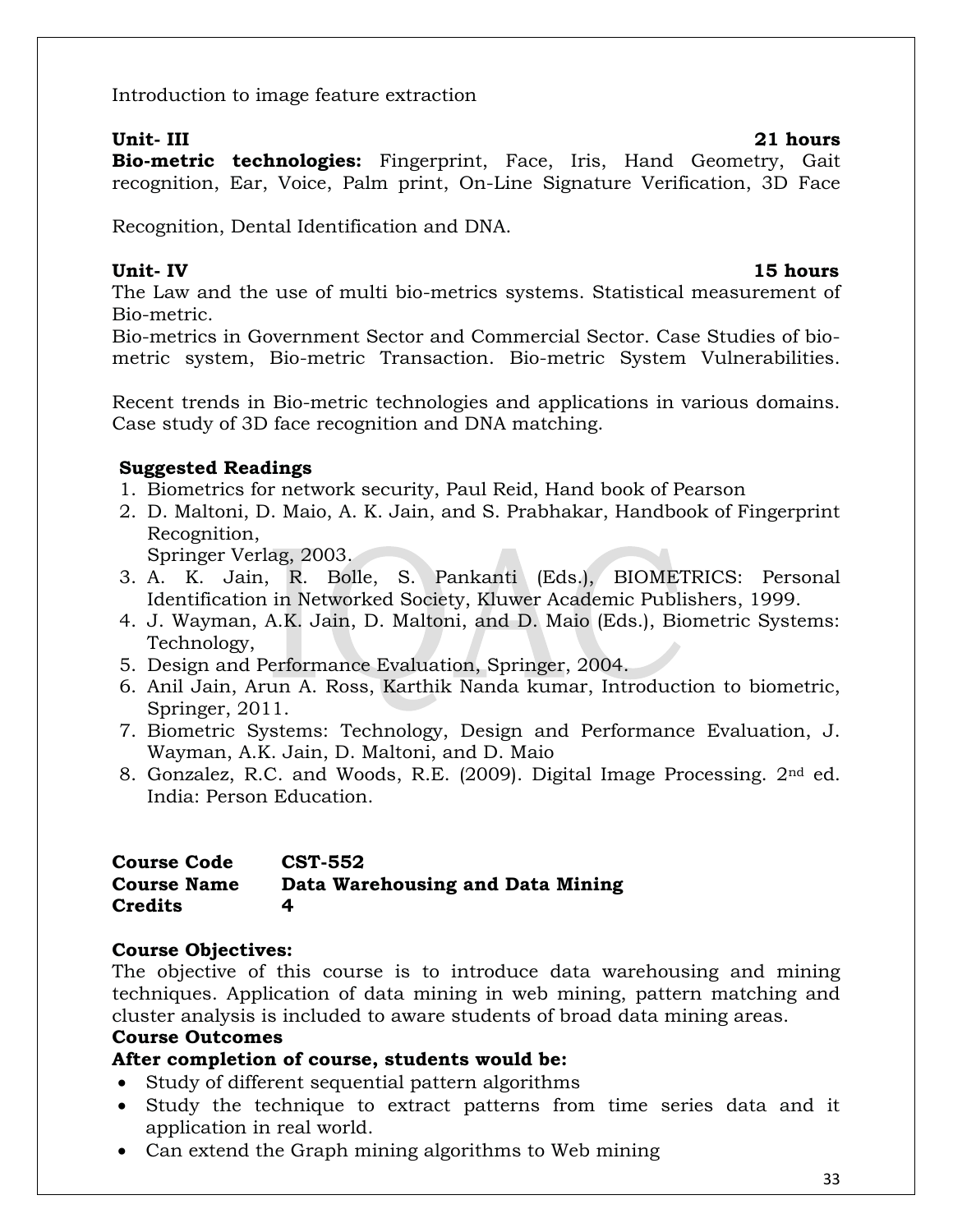## • Help in identifying the computing framework for Big Data

## **CONTENTS**

### **Unit 1** 14 hours

Introduction to Data Warehousing: Data warehousing Architecture, OLAP Server, Data Warehouse Implementation.

## **Unit 2 15 hours**

Data Mining: Mining frequent patterns, association and correlations; Sequential Pattern Mining concepts, primitives, scalable methods;

Classification and prediction; Cluster Analysis – Types of Data in Cluster Analysis, Partitioning methods, Hierarchical Methods; Transactional Patterns and other temporal based frequent patterns,

Mining Time series Data, Periodicity Analysis for time related sequence data, Trend analysis, Similarity search in Time-series analysis;

Mining Data Streams, Methodologies for stream data processing and stream data systems, Frequent pattern mining in stream data, Sequential Pattern Mining in Data Streams, Classification of dynamic data streams.

Web Mining, Mining the web page layout structure, mining web link structure, mining multimedia data on the web, Automatic classification of web documents and web usage mining; Distributed Data Mining.

Recent trends in Distributed Warehousing and Data Mining, Class Imbalance Problem; Graph Mining; Social Network Analysis

## **Suggested Readings**

- 1. Jiawei Han and M Kamber, Data Mining Concepts and Techniques, Second Edition, Elsevier Publication, 2011.
- 2. Vipin Kumar, Introduction to Data Mining Pang-Ning Tan, Michael Steinbach, Addison Wesley, 2006.
- 3. G Dong and J Pei, Sequence Data Mining, Springer, 2007.

#### **Course Code CST-553 Course Name Introduction to Intelligent System Credits 4**

## **Course Objectives:**

The aim of the course is to introduce to the field of Artificial Intelligence (AI) with emphasis on its use to solve real world problems for which solutions are difficult to express using the traditional algorithmic approach. It explores the essential theory behind methodologies for developing systems that demonstrate intelligent behaviour including dealing with uncertainty, earning from experience and following problem solving strategies found in nature.

## **Unit 3 16 hours**

## **Unit 4 17 hours**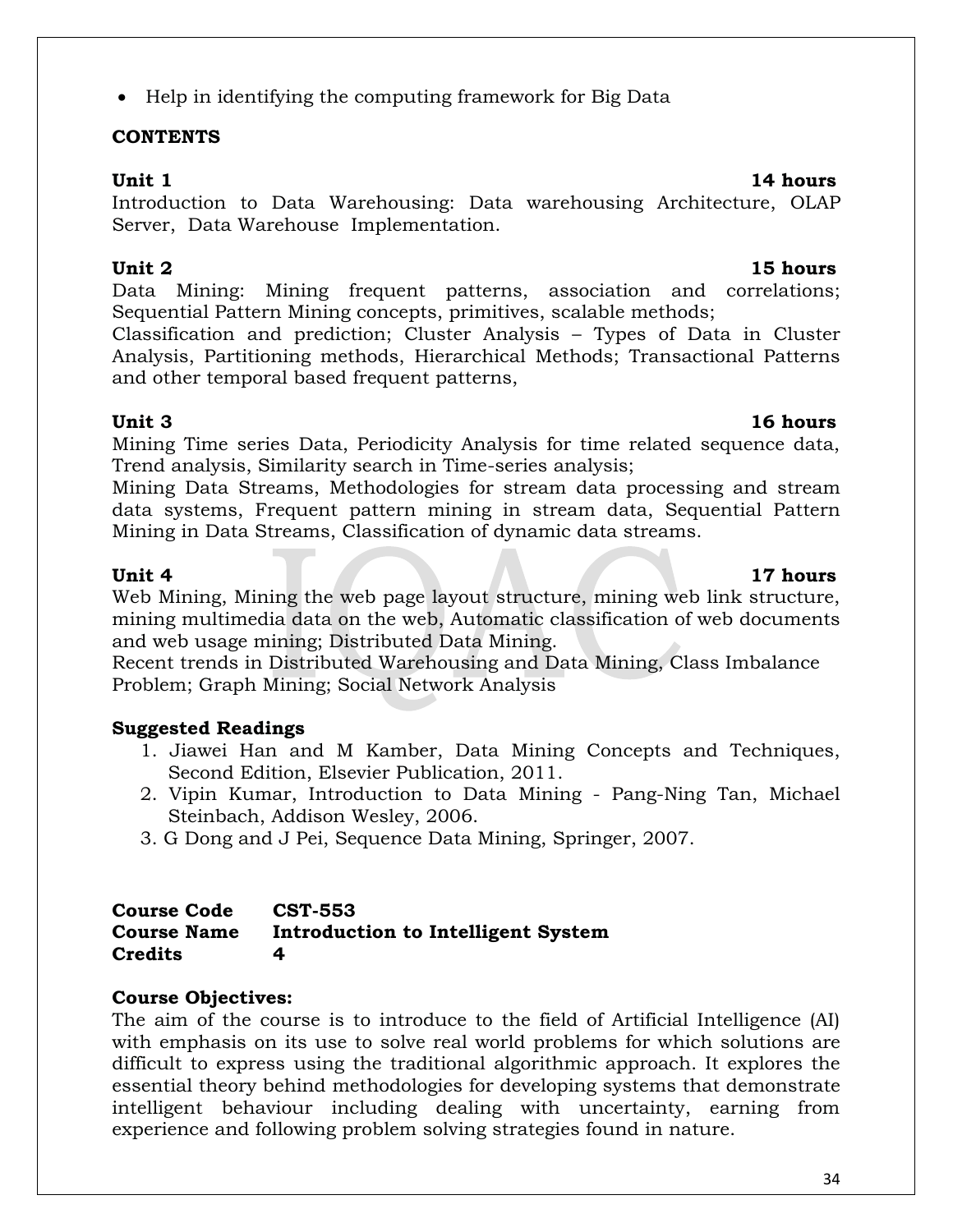#### **Course Outcomes**

Able to Demonstrate knowledge of the fundamental principles of intelligent systems and would be able to analyse and compare the relative merits of a variety of AI problem solving techniques.

### **CONTENTS**

Biological foundations to intelligent systems I: Artificial neural networks, Backpropagation networks, Radial basis function networks, and recurrent networks. Biological foundations to intelligent systems II: Fuzzy logic, knowledge Representation and inference mechanism, genetic algorithm, and fuzzy neural networks.

### **Unit 2** 14 hours

Search Methods Basic concepts of graph and tree search. Three simple search methods: breadth-first search, depth-first search, iterative deepening search. Heuristic search methods: best-first search, admissible evaluation functions, hill- climbing search. Optimisation and search such as stochastic annealing and genetic algorithm.

Knowledge representation and logical inference Issues in knowledge representation. Structured representation, such as frames, and scripts, semantic networks and conceptual graphs. Formal logic and logical inference. Knowledge-based systems structures, its basic components. Ideas of Blackboard architectures.

Reasoning under uncertainty and Learning Techniques on uncertainty reasoning such as Bayesian reasoning, Certainty factors and Dempster-Shafer Theory of Evidential reasoning, A study of different learning and evolutionary algorithms, such as statistical learning and induction learning. Recent trends in Fuzzy logic, Knowledge Representation.

### **Suggested Readings**

- 1. Luger G.F. and Stubblefield W.A. (2008). Artificial Intelligence: Structures and strategies for Complex Problem Solving. Addison Wesley, 6th edition.
- 2. Russell S. and Norvig P. (2009). Artificial Intelligence: A Modern Approach. Prentice-Hall, 3rd edition.

| <b>Course Code</b> | <b>CST-554</b>                            |
|--------------------|-------------------------------------------|
| <b>Course Name</b> | <b>Mobile Applications &amp; Services</b> |
| <b>Credits</b>     | 4                                         |

## **Course Objectives:**

 This course presents the three main mobile platforms and their ecosystems, namely Android, iOS, and PhoneGap/WebOS.

### **Unit 1** 15 hours

## Unit 3 16 hours

### Unit 4 **14 hours**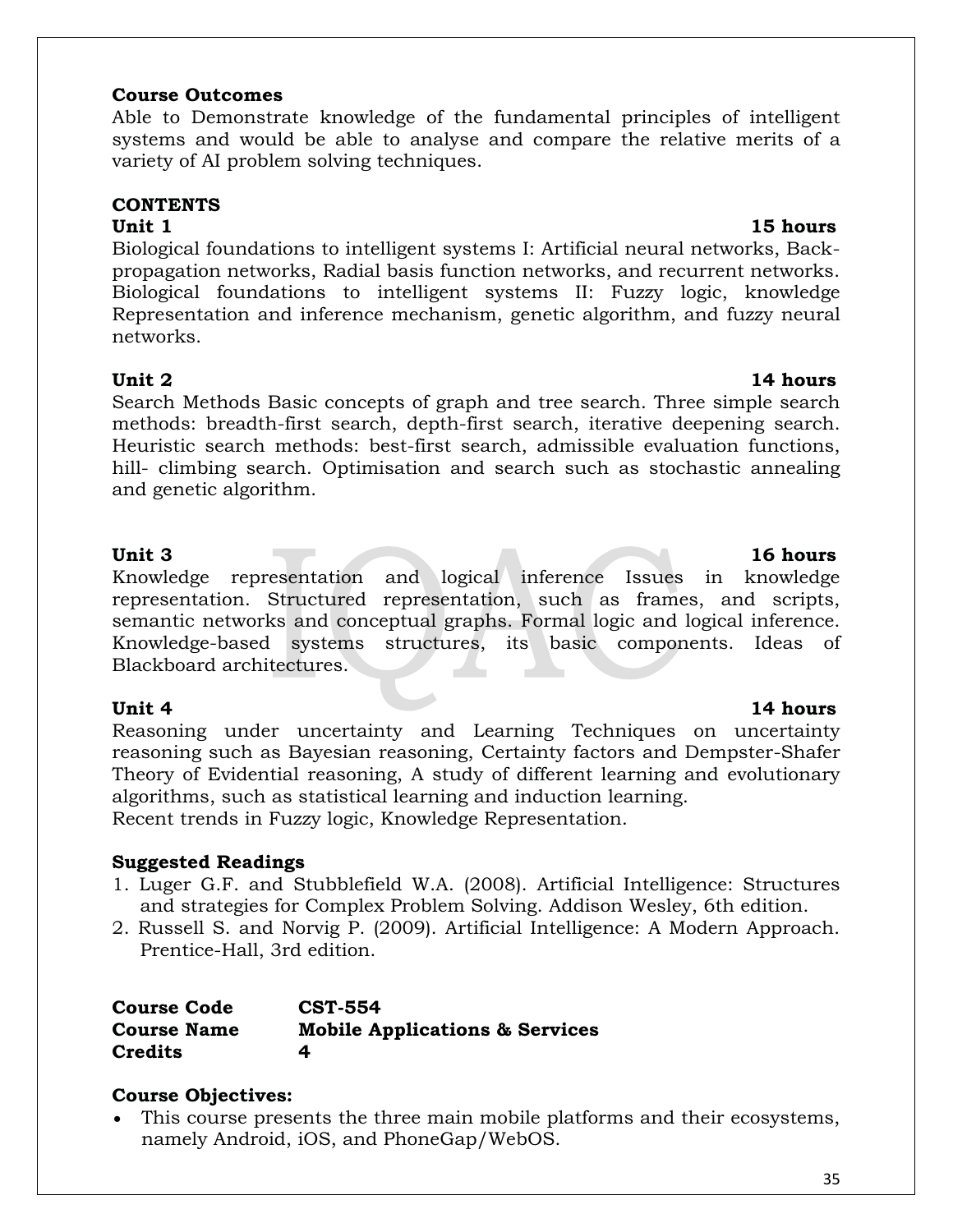It explores emerging technologies and tools used to design and implement feature-rich mobile applications for smartphones and tablets

## **Course Outcomes**

- On completion of the course the student should be able to identify the target platform and users and be able to define and sketch a mobile application
- understand the fundamentals, frameworks, and development lifecycle of mobile application platforms including iOS, Android, and PhoneGap
- Design and develop a mobile application prototype in one of the platform (challenge project)

## **CONTENTS**

**Unit 1** 14 hours Introduction: Introduction to Mobile Computing, Introduction to Android Development Environment, Factors in Developing Mobile Applications, Mobile Software Engineering, Frameworks and Tools, Generic UI Development Android User

## **Unit 2 15 hours**

More on Uis: VUIs and Mobile Apps, Text-to-Speech Techniques, Designing the Right UI, Multichannel and Multimodal Uis, . Storing and Retrieving Data, Synchronization and Replication of Mobile Data, Getting the Model Right, Android Storing and Retrieving Data, Working with a Content Provider

Communications via Network and the Web:State Machine, Correct Communications Model, Android Networking and Web, Telephony Deciding Scope of an App, Wireless Connectivity and Mobile Apps, Android Telephony Notifications and Alarms:Performance, Performance and Memory Management, Android Notifications and Alarms, Graphics, Performance and Multithreading, Graphics and UI Performance, Android Graphics

Putting It All Together : Packaging and Deploying, Performance Best Practices, Android Field Service App, Location Mobility and Location Based Services Android Multimedia: Mobile Agents and Peer-to-Peer Architecture, Android Multimedia

Platforms and Additional Issues : Development Process, Architecture, Design, Technology Selection, Mobile App Development Hurdles, Testing, Security and Hacking , Active Transactions, More on Security, Hacking Android

Recent trends inCommunication protocols for IOT nodes, mobile computimng techniques in IOT, agents based communications in IOT

## **Suggested Readings**

1. Wei-Meng Lee, Beginning AndroidTM 4 Application Development, 2012 by John Wiley & Sons

## **Unit 3 16 hours**

## **Unit 4 17 hours**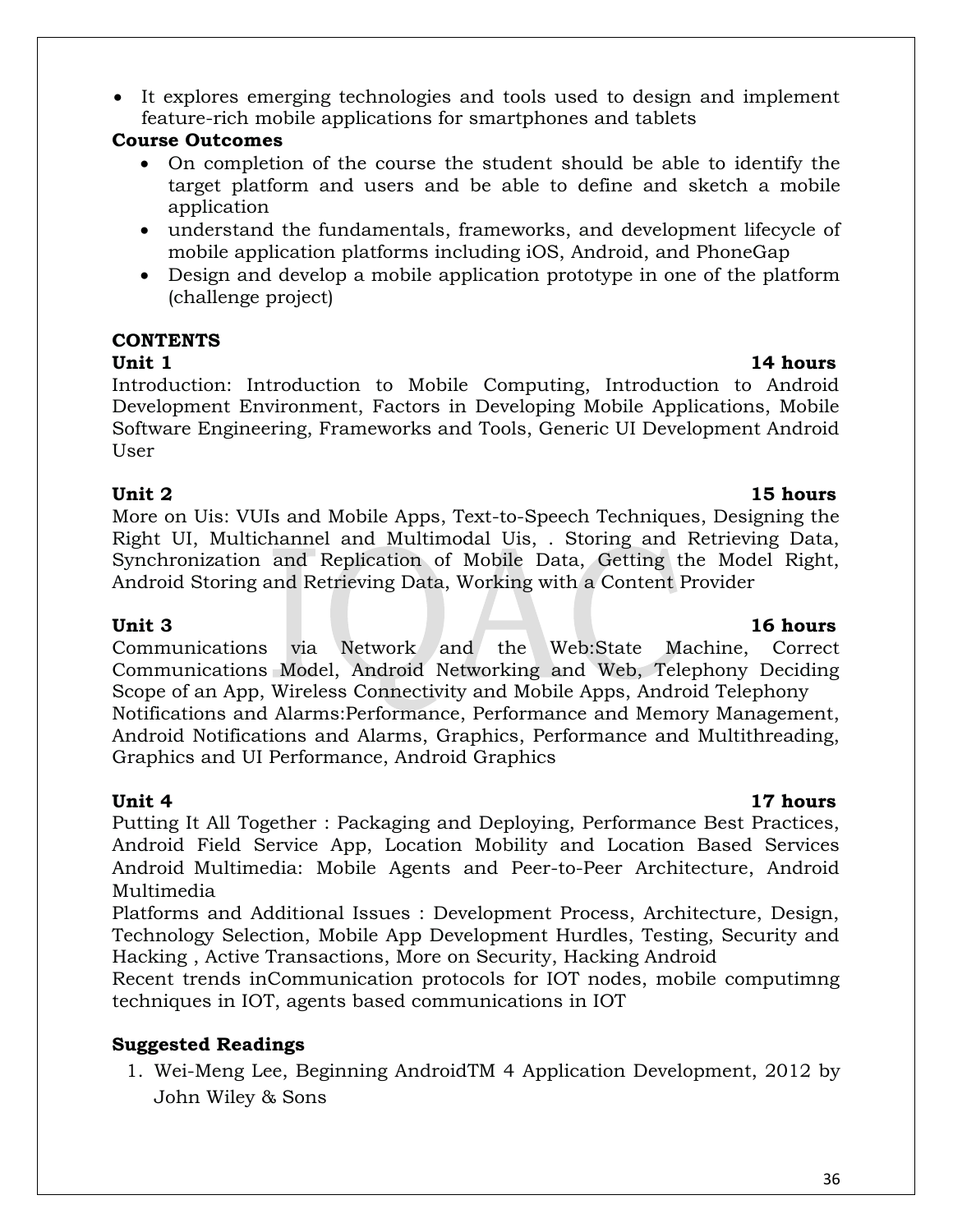#### **Course Code CBS.552 Course Name Cyber threat Intelligence Credits 4**

#### **Course objective**

 By understanding the myriad cyber threats and actor motivations, leaders can guide organizations in accurately accessing threats, risks, and vulnerabiliti minimize the potential for incidents and, when necessary, provide more thou responses

## **Course Outcomes After completion of course, students would be:**

- Study of different Cyber Threat
- Study the technique to Develop Cyber Threat Intelligence Requirements.
- Can Collect Cyber Threat Information
- Help in Analyzing and Disseminating Cyber Threat Intelligence

#### **CONTENTS**

**Unit 1** 15 hours

**Defning Cyber Threat Intelligence:** The Need for Cyber Threat Intelligence: The menace of targeted attacks, The monitor-and-respond strategy, Why the strategy is failing, Cyber Threat Intelligence Defned, Key Characteristics: Adversary based, Risk focused, Process oriented, Tailored for diverse consumers, The Benefts of Cyber Threat Intelligence

**Developing Cyber Threat Intelligence Requirements :** Assets That Must Be Prioritized: Personal information, Intellectual property, Confdential business information, Credentials and IT systems information, Operational systems. Adversaries: Cybercriminals, Competitors and cyber espionage agents, Hacktivists. Intelligence Consumers: Tactical users, Operational users, Strategic users

#### **Unit 3 17 hours**

**Collecting Cyber Threat Information:** Level 1: Threat Indicators, File hashes and reputation data, Technical sources: honeypots and scanners, Industry sources: malware and reputation feeds. Level 2: Threat Data Feeds, Cyber threat statistics, reports, and surveys, Malware analysis. Level 3: Strategic Cyber Threat Intelligence, Monitoring the underground, Motivation and intentions, Tactics, techniques, and procedures.

**Analyzing and Disseminating Cyber Threat Intelligence:** Information versus Intelligence, Validation and Prioritization: Risk scores, Tags for context, Human assessment. Interpretation and Analysis: Reports, Analyst skills, Intelligence platform, Customization. Dissemination: Automated feeds and APIs,

#### **Unit 2** 14 hours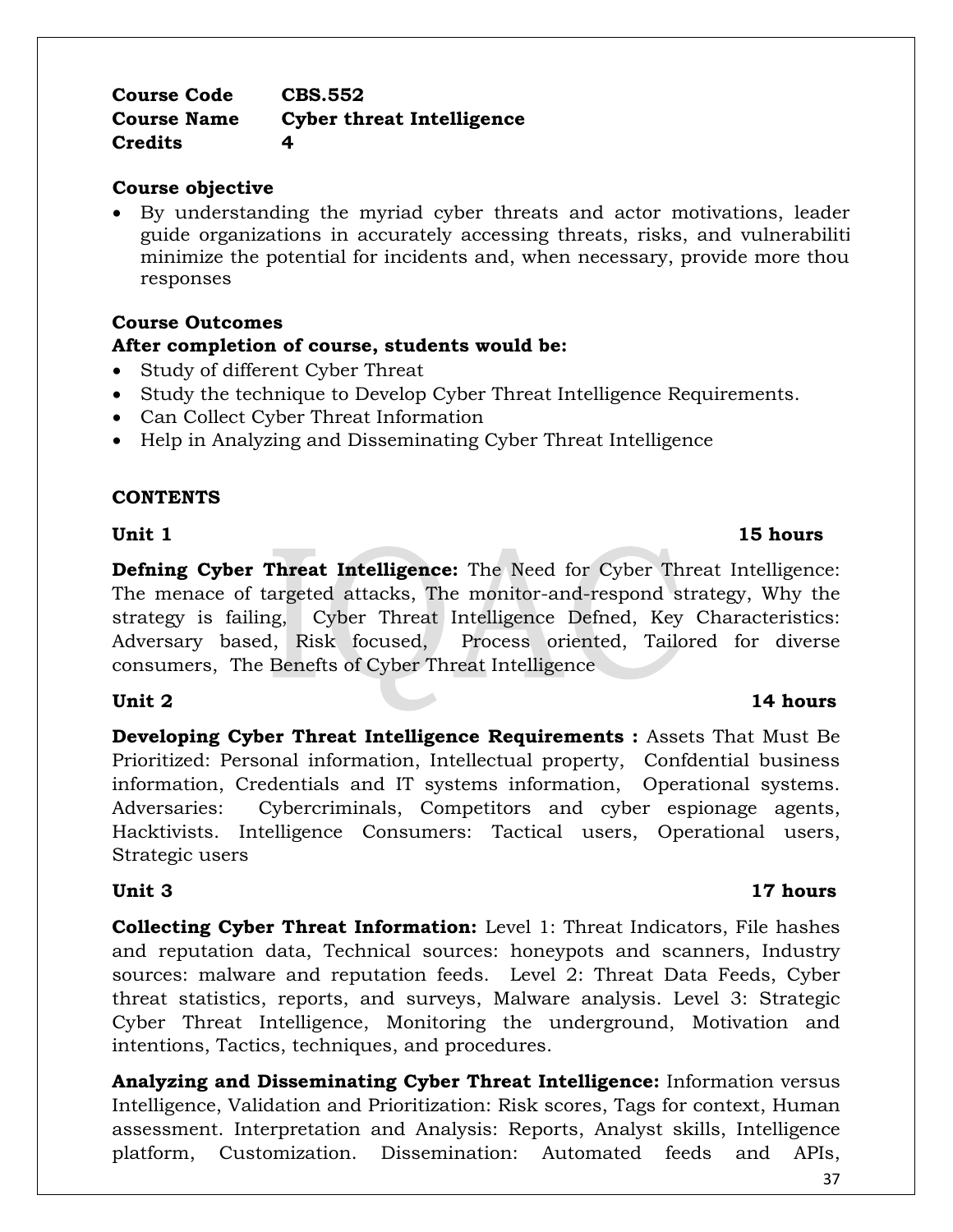Searchable knowledge base, Tailored reports.

### **Unit 4** 16 hours

**Selecting the Right Cyber Threat Intelligence Partner:** Types of Partners: Providers of threat indicators, Providers of threat data feeds, Providers of comprehensive cyber threat intelligence. Important Selection Criteria: Global and cultural reach, Historical data and knowledge, Range of intelligence deliverables, APIs and integrations, Intelligence platform, knowledge base, and portal, Client services, Access to experts. Intelligence-driven Security.

## **Suggested Readings**

1. Jon Friedman. Mark Bouchard, CISSP. Foreword by John P. Watters. (2015) Cyber Threat Intelligence.Definitive GuideTM.

| <b>Course Code</b> | CST. 555                   |
|--------------------|----------------------------|
| <b>Course Name</b> | <b>Operations Research</b> |
| <b>Credits</b>     | 4                          |

## **Course Outcomes:**

At the end of the course, the student should be able to Students should able to apply the dynamic programming to solve problems of discreet and continuous variables.

 Students should able to apply the concept of non-linear programming Students should able to carry out sensitivity analysis

Student should able to model the real world problem and simulate it.

## **CONTENTS**

### **Unit 1** 9 hours

Optimization Techniques, Model Formulation, models, General L.R Formulation, Simplex Techniques, Sensitivity Analysis, Inventory Control Models

## **Unit 2** 10 hours

Formulation of a LPP - Graphical solution revised simplex method - duality theory - dual simplex method - sensitivity analysis - parametric programming

## Unit 3 14 hours

Nonlinear programming problem - Kuhn-Tucker conditions min cost flow problem - max flow problem - CPM/PERT

**Unit 4** 15 hours Scheduling and sequencing - single server and multiple server models deterministic inventory models - Probabilistic inventory control models - Geometric Programming.

Competitive Models, Single and Multi-channel Problems, Sequencing Models, Dynamic Programming, Flow in Networks, Elementary Graph Theory, Game Theory Simulation

#### 38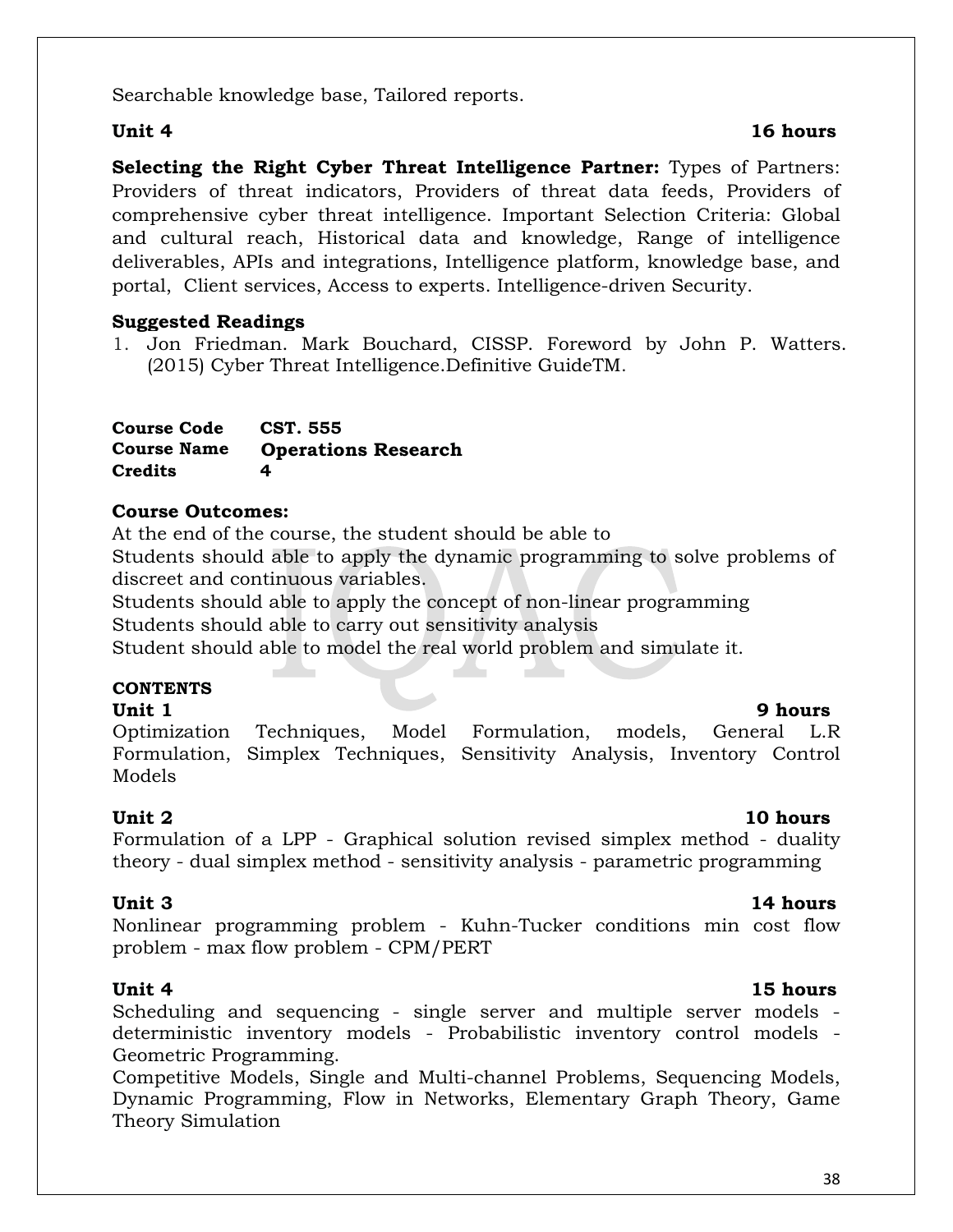#### **Suggested Readings**

- 1. H.A. Taha, Operations Research, An Introduction, PHI, 2008
- 2. H.M. Wagner, Principles of Operations Research, PHI, Delhi, 1982.
- 3. J.C. Pant, Introduction to Optimisation: Operations Research, Jain Brothers, Delhi, 2008
- 4. Hitler Libermann Operations Research: McGraw Hill Pub. 2009
- 5. Pannerselvam, Operations Research: Prentice Hall of India 2010
- 6. Harvey M Wagner, Principles of Operations Research: Prentice Hall of India 2010

### **Course Code CST.556 Course Name Cost Management of Engineering Projects Credits 4**

## **CONTENTS**

### **Unit 1** 11 hours

### **Introduction and Overview of the Strategic Cost Management Process**

Cost concepts in decision-making; Relevant cost, Differential cost, Incremental cost and Opportunity cost. Objectives of a Costing System; Inventory valuation; Creation of a Database for operational control; Provision of data for Decision-Making.

Project: meaning, Different types, why to manage, cost overruns centers, various stages of project execution: conception to commissioning. Project execution as conglomeration of technical and nontechnical activities. Detailed Engineering activities. Pre project execution main clearances and documents Project team: Role of each member. Importance Project site: Data required with significance.

Project contracts. Types and contents. Project execution Project cost control. Bar charts and Network diagram. Project commissioning: mechanical and process

**Unit 3 14 hours** Cost Behavior and Profit Planning Marginal Costing; Distinction between Marginal Costing and Absorption Costing; Break-even Analysis, Cost-Volume-Profit Analysis. Various decision-making problems. Standard Costing and Variance Analysis. Pricing strategies: Pareto Analysis. Target costing, Life Cycle Costing. Costing of service sector. Just-in-time approach, Material Requirement Planning, Enterprise Resource Planning, Total Quality Management and Theory of constraints.

Activity-Based Cost Management, Bench Marking; Balanced Score Card and Value-Chain Analysis. Budgetary Control; Flexible Budgets; Performance budgets; Zero-based budgets. Measurement of Divisional profitability pricing decisions including transfer pricing.

Quantitative techniques for cost management, Linear Programming,

## **Unit 2** 14 hours

## **Unit 4** 15 hours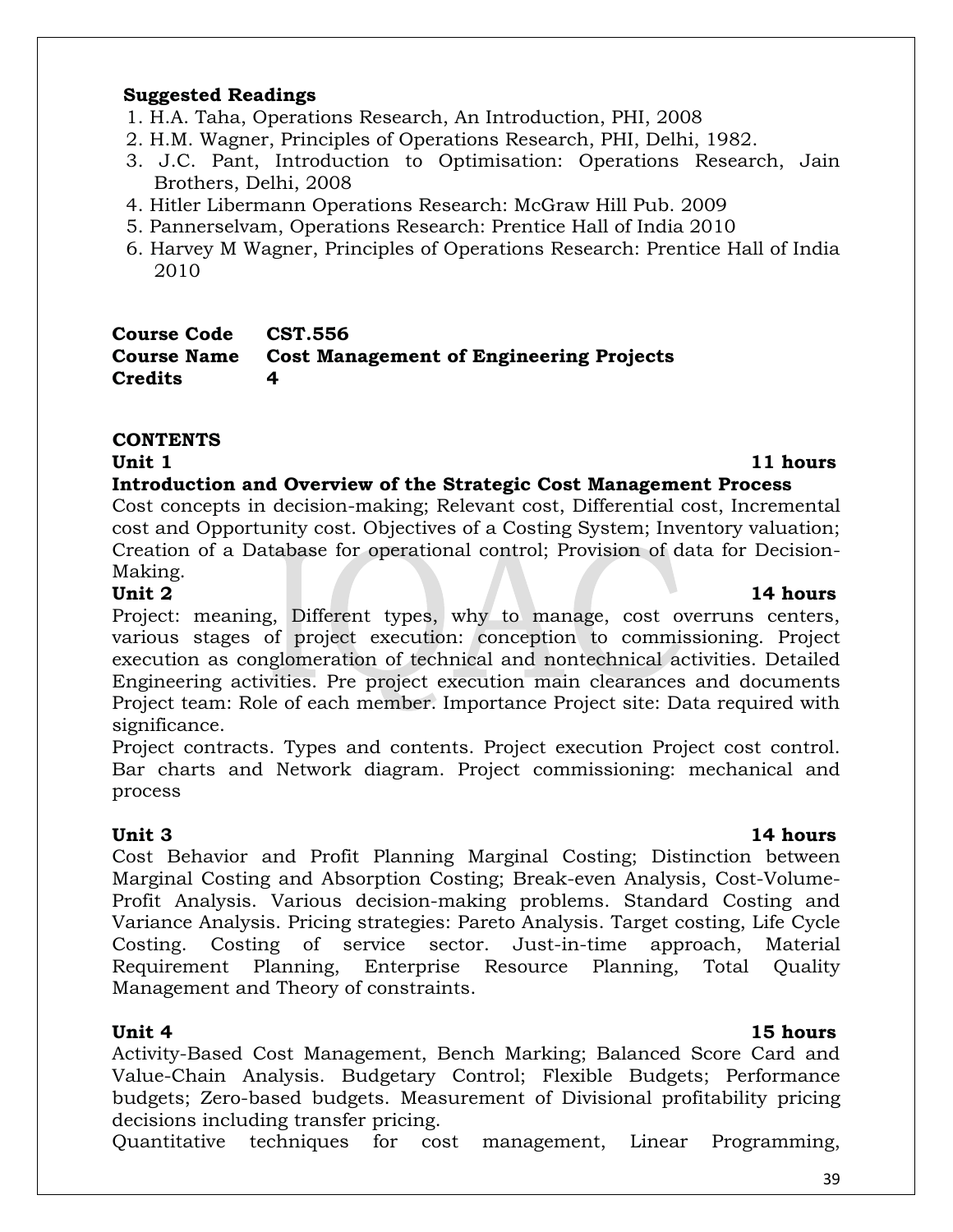PERT/CPM, Transportation problems, Assignment problems, Simulation, Learning Curve Theory.

### **Suggested Readings**

- 1. Cost Accounting A Managerial Emphasis, Prentice Hall of India, New Delhi
- 2. Charles T. Horngren and George Foster, Advanced Management Accounting
- 3. Robert S Kaplan Anthony A. Alkinson, Management & Cost Accounting
- 4. Ashish K. Bhattacharya, Principles & Practices of Cost Accounting A. H. Wheeler publisher
- 5. N.D. Vohra, Quantitative Techniques in Management, Tata McGraw Hill Book Co. Ltd.

## **Course Code CBS.553 Course Name Cyber Law Credits 4**

**Objective:** The objective of this course is to provide knowledge about the basic information on IT Act and Cyber law as well as the legislative and judicial development in the area.

**Course Outcomes:** By the end of this Course, students should be able to:

- ∙ Analyze fundamentals of Cyber Law
- ∙ Discuss IT Act & its Amendments
- ∙ Relate Cyber laws with security incidents.

## **CONTENTS**

## **UNIT–I 9 hours**

Concept of Cyberspace, Issues of Jurisdiction in Cyberspace: Jurisdiction Principles under International law, Jurisdiction in different states, Position in India. Conflict of Laws in Cyberspace, International Efforts for harmonization Privacy in Cyberspace.

## **UNIT – II 13 hours**

Electronic Commerce, Cyber Contract, Intellectual Property Rights and Cyber Laws

UNCITRAL Model Law, Digital Signature and Digital Signature Certificates, E-Governance and Records.

## **UNIT – III 14 hours**

Define Crime, *Mens Rea*, Crime in Context of Internet, Types of Cyber Crime, Computing Damage in Internet Crime, Offences under IPC (Indian Panel Code, 1860), Offences & Penalties under IT Act 2000, IT Act Amendments, Investigation & adjudication issues, Digital Evidence.

Obscenity and Pornography, Internet and potential of Obscenity, International and National Instruments on Obscenity & Pornography, Child Pornography, Important Case Studies.

### **UNIT–IV 14 hours**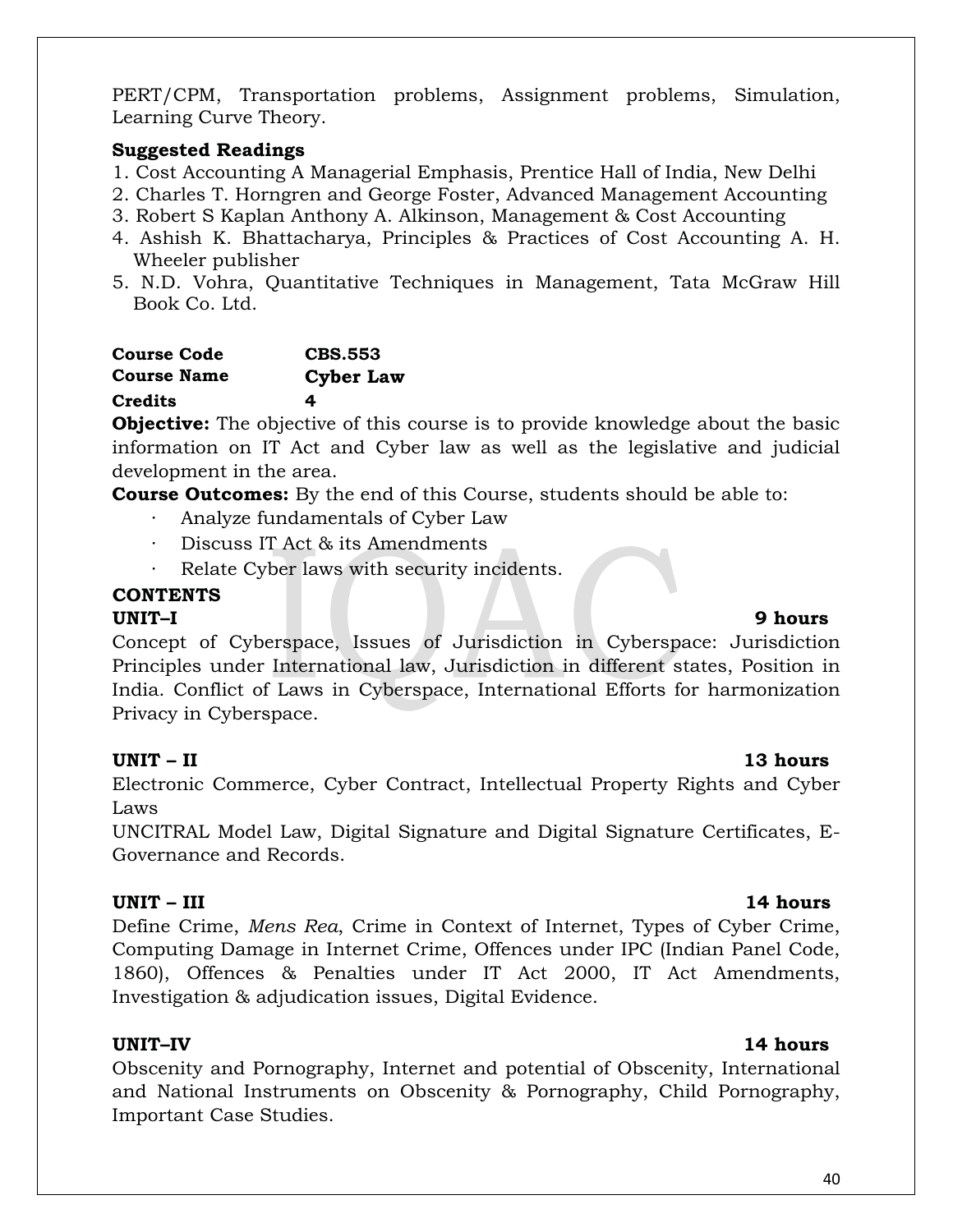#### **Suggested Readings**

- 1. Cyber Law in India Dr. Farooq Ahmad
- 2. Cyber Laws J.P. Sharma, Sunaina Kanojia
- 3. Cyber Laws and IT Protection Harish Chander
- 4. Cyber Laws Justice Yatindra Singh
- 5. An Introduction to cyber crime and cyber law Prof. R.K. Chaubey
- 6. Understanding Laws Garima Tiwari
- 7. Computers Internet and New Technology Laws Karnika Seth, Justice Altamas Kabir

| <b>Course Code</b> | <b>CST.555</b>          |
|--------------------|-------------------------|
| <b>Course Name</b> | <b>Software Metrics</b> |
| Credits            | 4                       |

#### **Course Objectives:**

Understand the underlying concepts, principles and practices in Software Measurements. Designing of Metrics model for software quality prediction and reliability.

#### **Course Outcomes:**

Upon completion of this course, the students will be able to:

- Able to learn role software Metrics in Industry size software
- Empirical investigation of software for a quality measurement.
- Understand and identify software reliability and problem solving by designing and selecting software reliability models.

#### **CONTENTS**

**Overview of Software Metrics:** Measurement in Software Engineering, Scope of Software Metrics, Measurement and Models Meaningfulness in measurement, Measurement quality, Measurement process, Scale, Measurement validation, Object-oriented measurements,

**Goal based framework for software measurement:** Software measure classification, Goal-Question-Metrics(GQM) and Goal-Question-Indicator-Metrics (GQIM),Applications of GQM and GQIM.

**Empirical Investigation:** Software engineering investigation, Investigation principles, Investigation techniques, Planning Formal experiments, Case Studies for Empirical investigations

**Object-oriented metrics:** Object-Oriented measurement concepts, Basic metrics for OO systems, OO analysis and design metrics, Metrics for productivity measurement, Metrics for OO software quality.

### **Unit-I 14 hours**

#### **Unit-II 15 hours**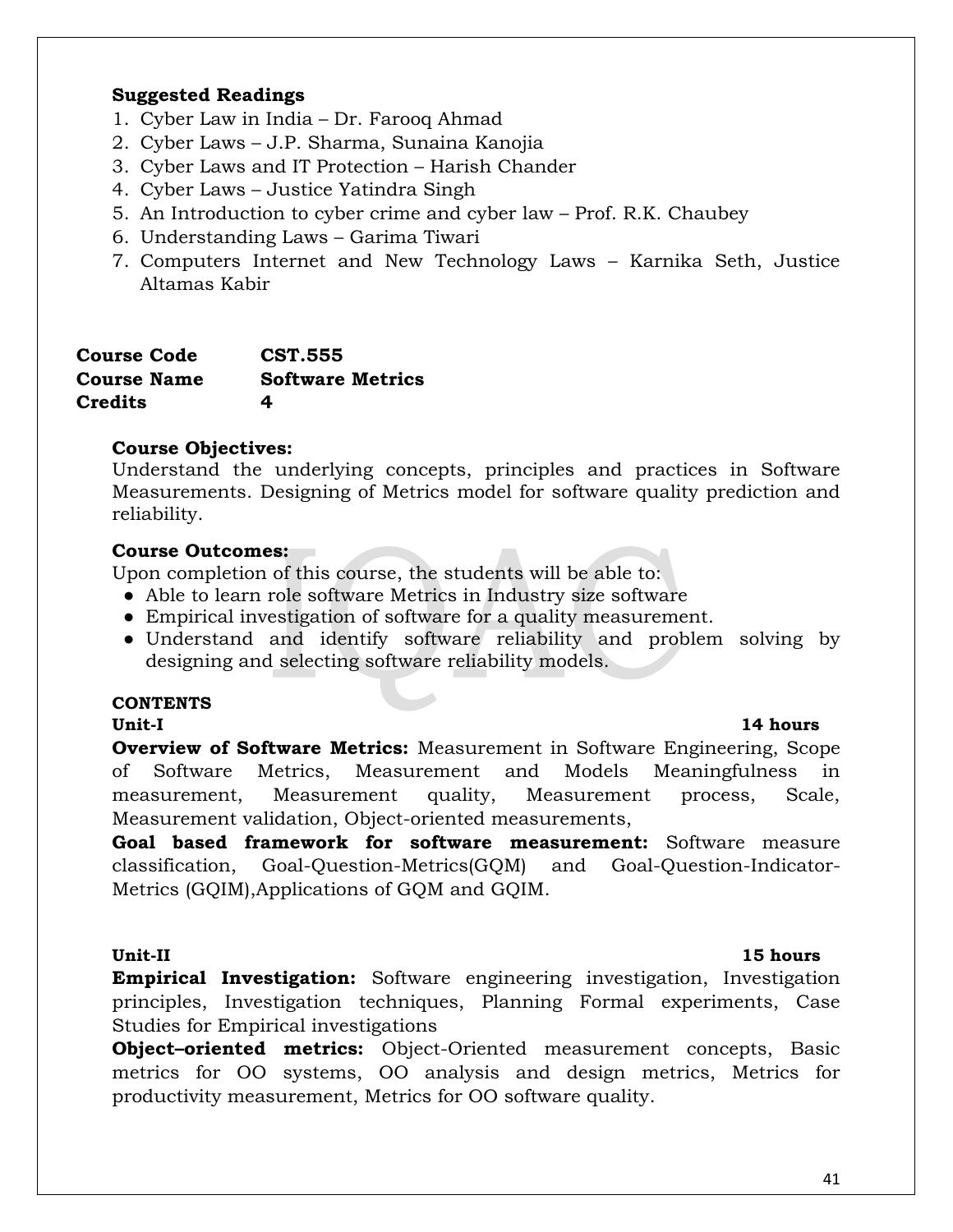#### 42

**Measuring Internal Product attributes:** Software Size, Length, reuse, Functionality, Complexity, Software structural measurement, Control flow structure, Cyclomatic Complexity, Data flow and data structure attributes Architectural measurement.

**Measuring External Product attributes:** Software Quality Measurements, Aspectes of Quality Measurements, Maintainability Measurements, Usability and Security Measurements.

**Unit-IV 13 hours Measuring software Reliability:** Concepts and definitions, Software reliability models and metrics, Fundamentals of software reliability engineering (SRE), Reliability management model.

## **Suggested Readings**

- 1. Norman E. Fenton, S. L. P fleeger, "Software Metrics: A Rigorous and Practical Approach", published by International Thomson Computer Press, 2/e, 1998.
- 2. Stephen H. Kan, "Metrics and Models in Software Quality Engineering", Addison-Wesley Professional, 2/e, 2002.
- 3. Basu Anirban, "Software Quality Assurance, Testing and Metrics", Prentice Hall India Learning Private Limited, 2015
- 4. Robert B. Grady, "Practical Software Metrics for Project Management And Process Improvement", Prentice Hall, 1992.
- 5. Maxwell Katrina D., "Applied Statistics for Software Managers", Prentice Hall PTR, 2002

## **Course Code CBS. 600 Course Name Dissertation Credits 10**

## **Objectives:**

- 1.The student shall have to write his/ her synopsis including an extensive review of literature with simultaneous identification of scientifically sound (and achievable) objectives backed by a comprehensive and detailed methodology. The students shall also present their synopsis to the synopsis approval committee.
- 2. The second objective of Dissertation would be to ensure that the student learns the nuances of the scientific research. Herein the student shall have to carry out the activities/experiments to be completed during Dissertation (as mentioned in the synopsis).

The students would present their work to the Evaluation Committee (constituted as per the university rules). The evaluation criteria shall be as detailed below:

## **Unit-III 16 hours**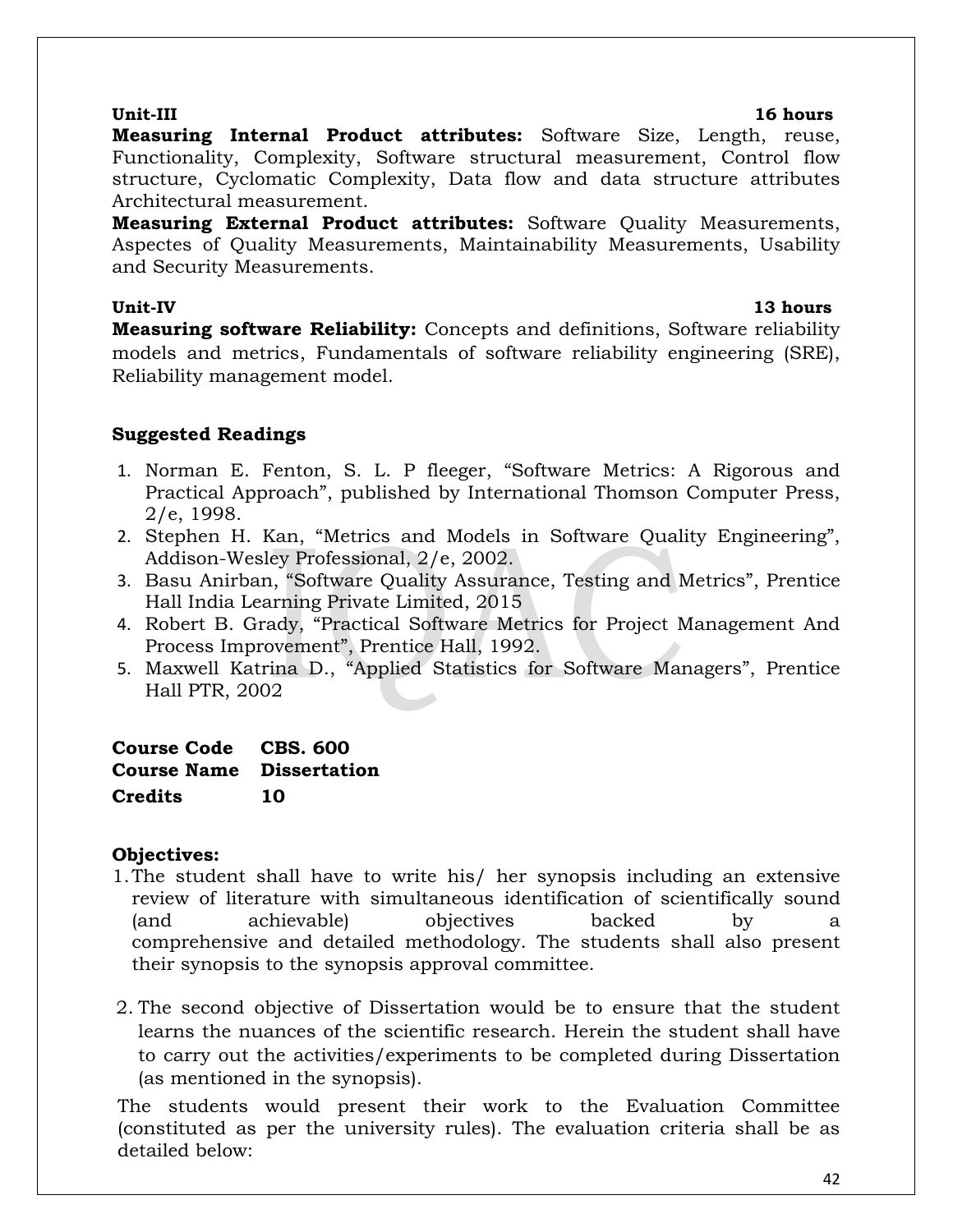## **Evaluation criteria for Synopsis:**

| <b>Evaluation Parameter</b>                                                                          | <b>Marks</b> | <b>Evaluated by</b>                                                                                                                                     |  |
|------------------------------------------------------------------------------------------------------|--------------|---------------------------------------------------------------------------------------------------------------------------------------------------------|--|
| Review of literature                                                                                 | 50           | Internal                                                                                                                                                |  |
| Identification of gaps in knowledge and<br>Problem Statement, Objective formulation<br>& Methodology | 50           | <b>Evaluation</b><br>by<br>Dean of School,<br>HOD/<br><b>HOD</b><br>nominee,<br>Two<br>member<br>faculty<br>nominated<br>by<br>Dean/HOD,<br>Supervisor. |  |
| <b>Total</b>                                                                                         | 100          |                                                                                                                                                         |  |

Student will be given final marks based on the average of marks given by the Evaluation Committee.

## **Timeline Works for Synopsis and Mid-Term:**

| <b>Month</b> | <b>JULY</b> | <b>AUG</b>  | <b>SEP</b>   | <b>OCT</b>                 | <b>NOV</b> | <b>DEC</b> |
|--------------|-------------|-------------|--------------|----------------------------|------------|------------|
| Synopsi      | $Bi-$       | Submission  |              |                            |            |            |
| S            | Weekly      | of Synopsis |              |                            |            |            |
|              | report      | and         |              |                            |            |            |
|              | submitted   | Presentatio |              |                            |            |            |
|              | to          | $\mathbf n$ |              |                            |            |            |
|              | Superviso   |             |              |                            |            |            |
|              | r           |             |              |                            |            |            |
| Mid-         |             |             | $Bi-$        | Report                     | Final      |            |
| <b>Term</b>  |             |             | Weekly       | submission                 | Submissi   |            |
|              |             |             | report       | in 3rd week                | on of Mid  |            |
|              |             |             | submitted    | Final                      | Term       |            |
|              |             |             | to           | Presentatio                | Report     |            |
|              |             |             | Superviso    | 4 <sup>th</sup><br>in<br>n |            |            |
|              |             |             | $\mathbf{r}$ | week                       |            |            |
|              |             |             |              |                            |            |            |

## **Evaluation criteria for Mid-Term:**

| <b>Evaluation</b><br><b>Parameter</b>    | <b>Maximum</b><br><b>Marks</b> | <b>Evaluated By</b>                                                              |
|------------------------------------------|--------------------------------|----------------------------------------------------------------------------------|
| Mid Term Review   50<br>and Presentation |                                | Internal/External Evaluation by Dean of<br>School, HOD/ HOD nominee, Two faculty |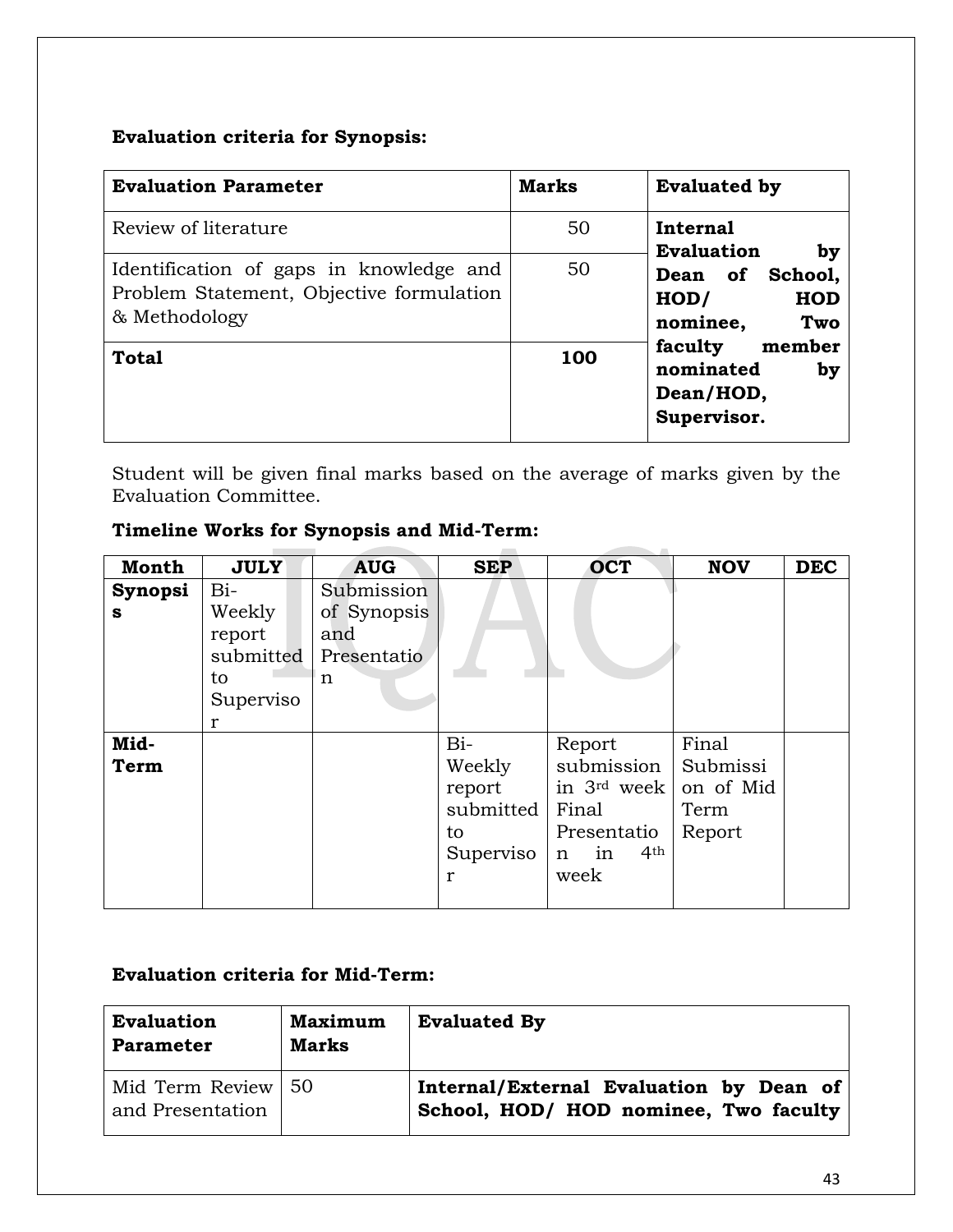| Continuous<br>evaluation | 50  | member<br>Supervisor. | nominated | by | Dean/ | HOD, |
|--------------------------|-----|-----------------------|-----------|----|-------|------|
| <b>Total</b>             | 100 |                       |           |    |       |      |

### **Grading of Marks:**

| <b>Grades</b> |        |       | ◡     |       |      |
|---------------|--------|-------|-------|-------|------|
| <b>Marks</b>  | 85-100 | 84-75 | 74-65 | 64-40 | )-4( |

## **Grading Evaluation:**

| <b>Abbreviations of Grades</b> | <b>Grades</b> |
|--------------------------------|---------------|
| Excellent                      | A             |
| Very Good                      | B             |
| Good                           | C             |
| Average                        |               |
| Below Average/ Un-Satisfactory | Ε             |
|                                |               |

### **Seminar with Minor Project Evaluation:**

In this, the student has to select an area and specify the objectives to be achieved. a shekara ber 1  $\overline{\phantom{a}}$ 

Evaluation criteria will be based on objective stated and achieved

## **Timeline Work of Seminar:**

| Month   | <b>AUG</b>       | <b>SEP</b>                                                                                | <b>NOV</b>                |        |
|---------|------------------|-------------------------------------------------------------------------------------------|---------------------------|--------|
| Seminar | Objectives<br>to | Submit area and Weekly report to $\bullet$ 3 <sup>rd</sup> week<br>be   faculty Incharge. |                           | submit |
|         | achieved         |                                                                                           | report<br>4 <sup>th</sup> | week   |
|         |                  |                                                                                           | Presentation              |        |

## **Evaluation Criteria:**

| <b>Evaluation Parameter</b> | <b>Marks</b> | <b>Evaluated By</b>         |
|-----------------------------|--------------|-----------------------------|
| Area & Objectives           |              | <b>Evaluation Committee</b> |
| Reports and                 |              |                             |
| Implementation              |              |                             |
| Presentation and Viva-voce  |              |                             |
| Total                       | 25           |                             |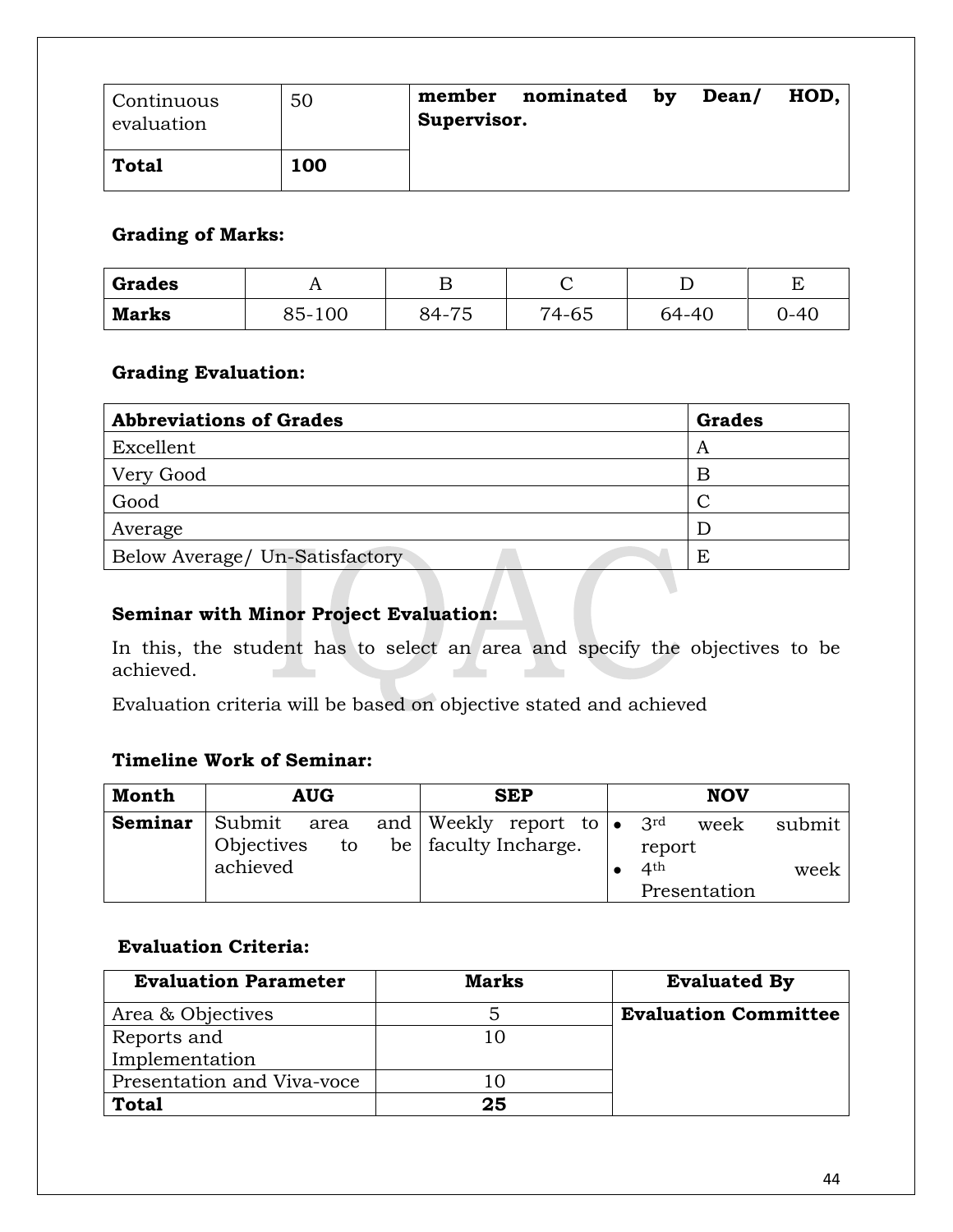Student will be given final marks based the average marks by the Evaluation Committee

#### **Semester- IV**

**Course Code CBS. 600 Credits**

**Course Name Dissertation/Industrial Project**

### **Objective:**

In Dissertation the student shall have to carry out the activities/experiments to be completed during Dissertation (as mentioned in the synopsis). The students would present their work to the evaluation Committee (constituted as per the university rules). One research paper (either accepted or published) out of the dissertation research work is compulsory. The Evaluation criteria shall be as detailed below:

| <b>Evaluation Parameter</b> |          | <b>Maximum Marks</b> | <b>Evaluated By</b>      |
|-----------------------------|----------|----------------------|--------------------------|
| Parameters<br>by            | External | 50                   | <b>Internal/External</b> |
| Expert (As per University   |          |                      | Evaluation by Dean of    |
| Criteria)                   |          |                      | School, DAA Nominee,     |
| Presentation and defence of |          | 50                   | nominee,<br>HOD/ HOD     |
| research work               |          |                      | Supervisor.              |
| <b>Total</b>                |          | 100                  |                          |
|                             |          |                      |                          |

Student will be given final marks based the average marks by the Evaluation Committee

#### **Timeline Work of Dissertation:**

| <b>Month</b>       | <b>JAN</b> | <b>FEB</b> | <b>MAR</b>              | <b>APR</b>                 | <b>MAY</b>  | JU<br>N |
|--------------------|------------|------------|-------------------------|----------------------------|-------------|---------|
| <b>Dissertatio</b> | $Bi-$      | $Bi-$      | Report                  | Pre-                       | Final       |         |
| n                  | Weekly     | Weekly     | submissio               | Submissio                  | Submission  |         |
|                    | report     | report     | in<br>$1^{\rm st}$<br>n | n                          | of          |         |
|                    | submitte   | submitte   | week                    | Presentatio                | Dissertatio |         |
|                    | d<br>to    | d<br>to    |                         | $3^{\rm st}$<br>in<br>n    | n/          |         |
|                    | Supervis   | Supervis   |                         | week                       | Industrial  |         |
|                    | <b>or</b>  | or         |                         | Report                     | Project and |         |
|                    |            |            |                         | submissio                  | External    |         |
|                    |            |            |                         | 4 <sup>th</sup><br>in<br>n | Evaluation  |         |
|                    |            |            |                         | week                       |             |         |